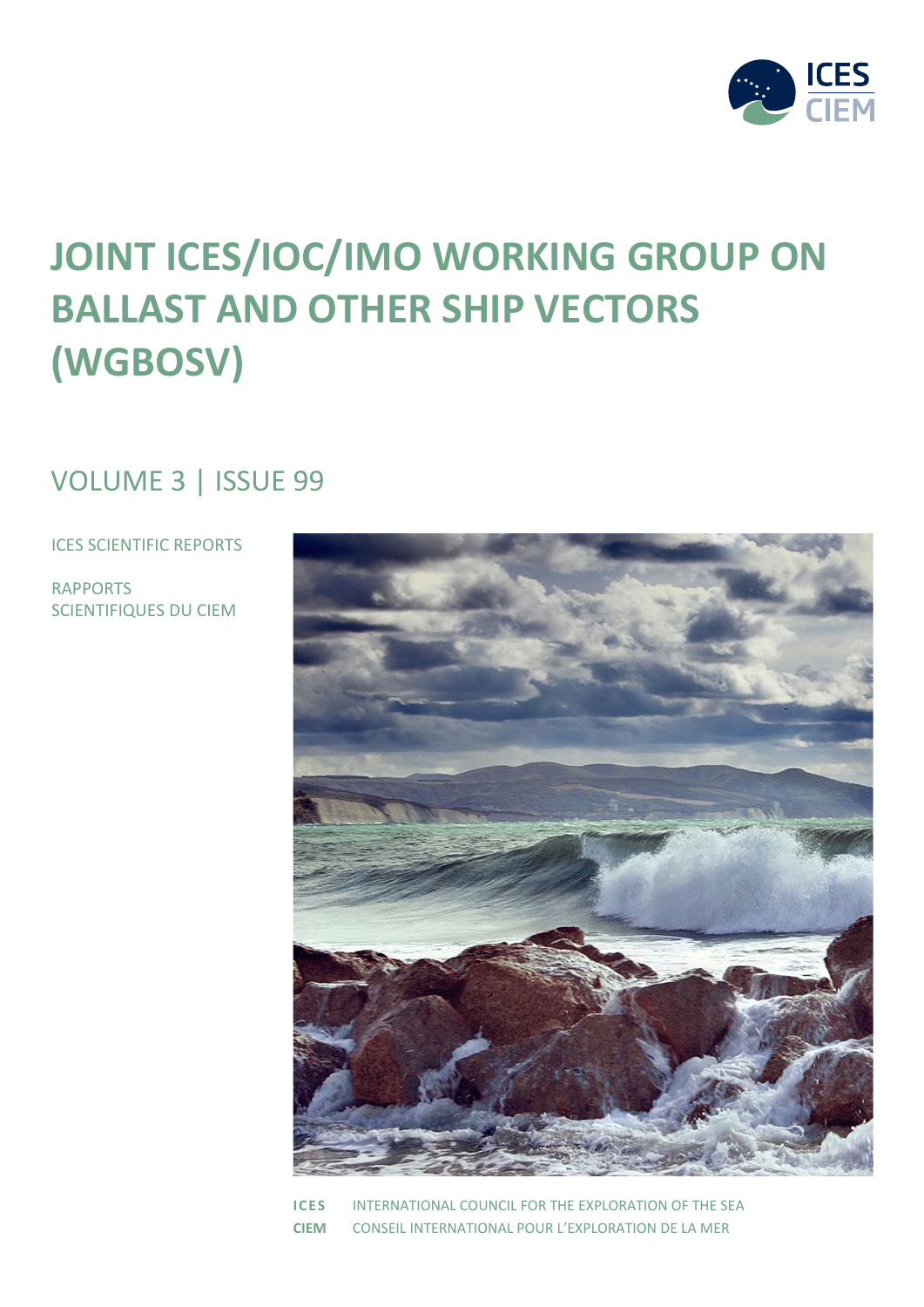### International Council for the Exploration of the Sea Conseil International pour l'Exploration de la Mer

H.C. Andersens Boulevard 44-46 DK-1553 Copenhagen V Denmark Telephone (+45) 33 38 67 00 Telefax (+45) 33 93 42 15 www.ices.dk info@ices.dk

ISSN number: 2618-1371

This document has been produced under the auspices of an ICES Expert Group or Committee. The contents therein do not necessarily represent the view of the Council.

© 2021 International Council for the Exploration of the Sea.

This work is licensed under the Creative Commons Attribution 4.0 International License (CC BY 4.0). For citation of datasets or conditions for use of data to be included in other databases, please refer to ICES data policy.

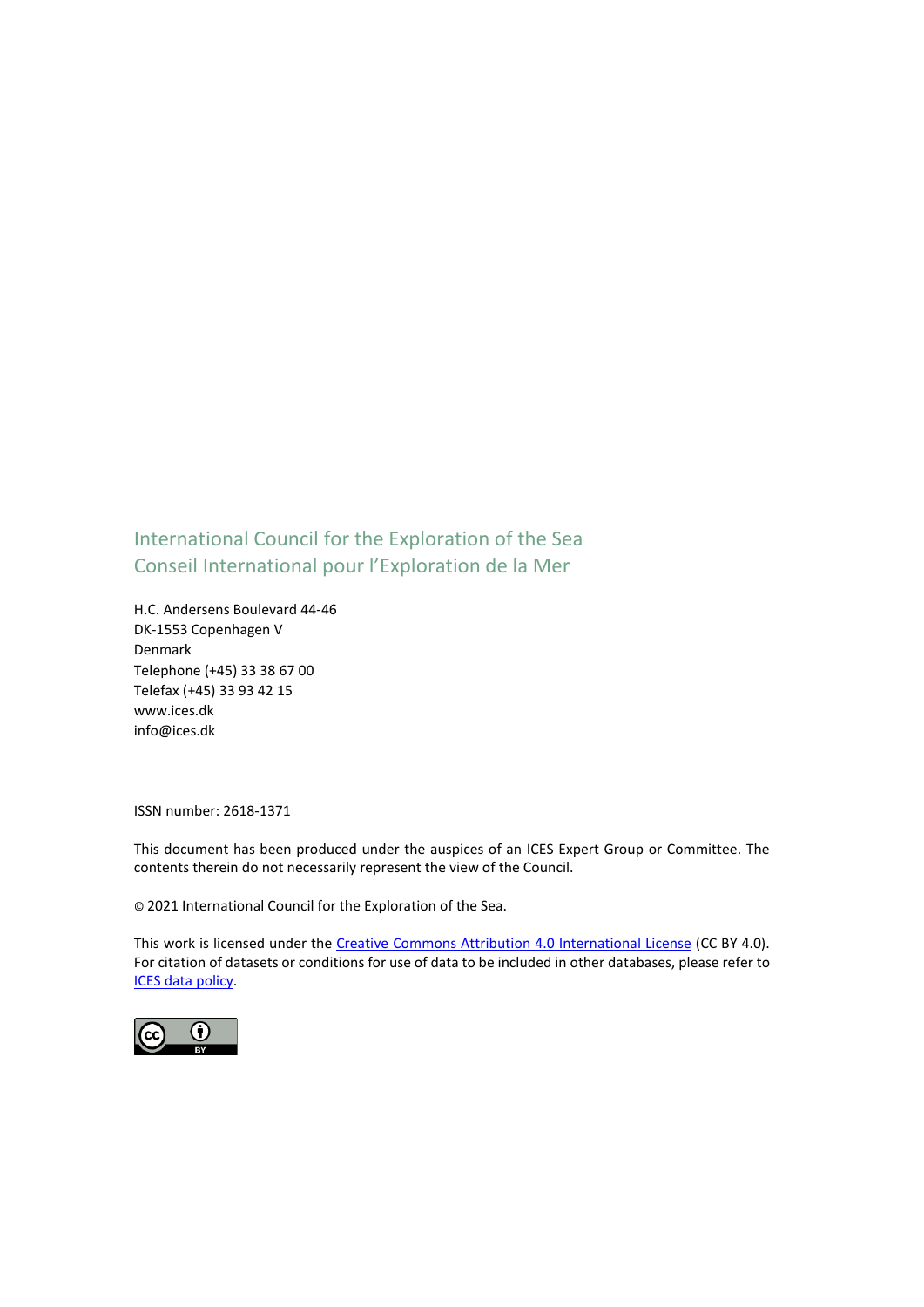## ICES Scientific Reports

#### Volume 3 | Issue 99

#### JOINT ICES/IOC/IMO WORKING GROUP ON BALLAST AND OTHER SHIP VECTORS (WGBOSV)

#### Recommended format for purpose of citation:

ICES. 2021. Joint ICES/IOC/IMO Working Group on Ballast and Other Ship Vectors (WGBOSV). ICES Scientific Reports. 3:99. 28 pp. https://doi.org/10.17895/ices.pub.8602

#### Editor

Lisa Drake

#### Authors

Allegra Cangelosi • Afra Asjes • Amelia Curd • Anders Jelmert • Ana Amorim • April Blakeslee • Astrid Hoogstraten • Carolyn Tepolt • Cátia Bartilotti • Cato C. ten Hallers-Tjabbes • Chris Brown • Cynthia McKenzie • Dan Minchin • Dennis Binge • Elena Ezhova • Elizabeth Cottier-Cook • Francis Kerckhof • Frédérique Viard • Greta Srebaliene • Henn Ojaveer • Iveta Matejusova • Jenni Kakkonen • Joanna Hegele-Drywa • Judith Pederson • John Darling • Jorge Lobo Arteaga • Katja Broeg • Kimberly Howland • Lena Granhag • Lisa Drake • Louisa Wood • Mario Tamburri • Mariusz Zabrocki • Matthew First • Miina Karjalainen • Monika Normant-Saremba • Nathalie Simard • Okko Outinen • Paula Chainho • Peter Stehouwer • Sabine Reuland • Sarah Bailey • Sergej Olenin • Solvita Strake • Stacey Clarke • Stephan Gollasch • Stephanie Delacroix • Tanya Zervoudaki • Thomas Therriault

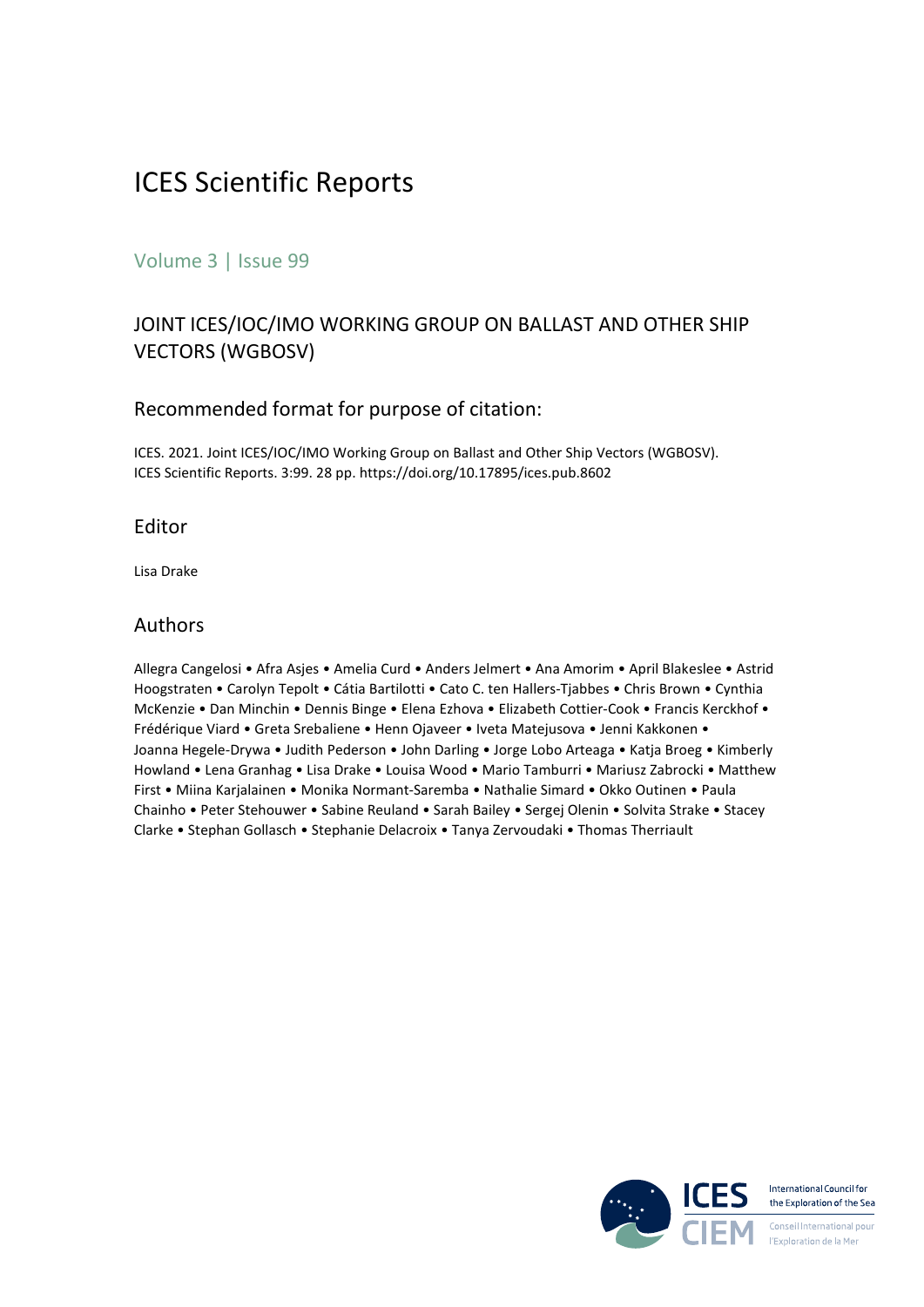# Contents

| j.             |     |  |
|----------------|-----|--|
| Ϊİ             |     |  |
| $\mathbf{1}$   |     |  |
| $\mathcal{P}$  |     |  |
|                | 2.1 |  |
| 3              |     |  |
|                | 3.1 |  |
|                | 3.2 |  |
| $\overline{4}$ |     |  |
| 5              |     |  |
| 6              |     |  |
| $\overline{7}$ |     |  |
| Annex 1:       |     |  |
| Annex 2:       |     |  |
| Annex 3:       |     |  |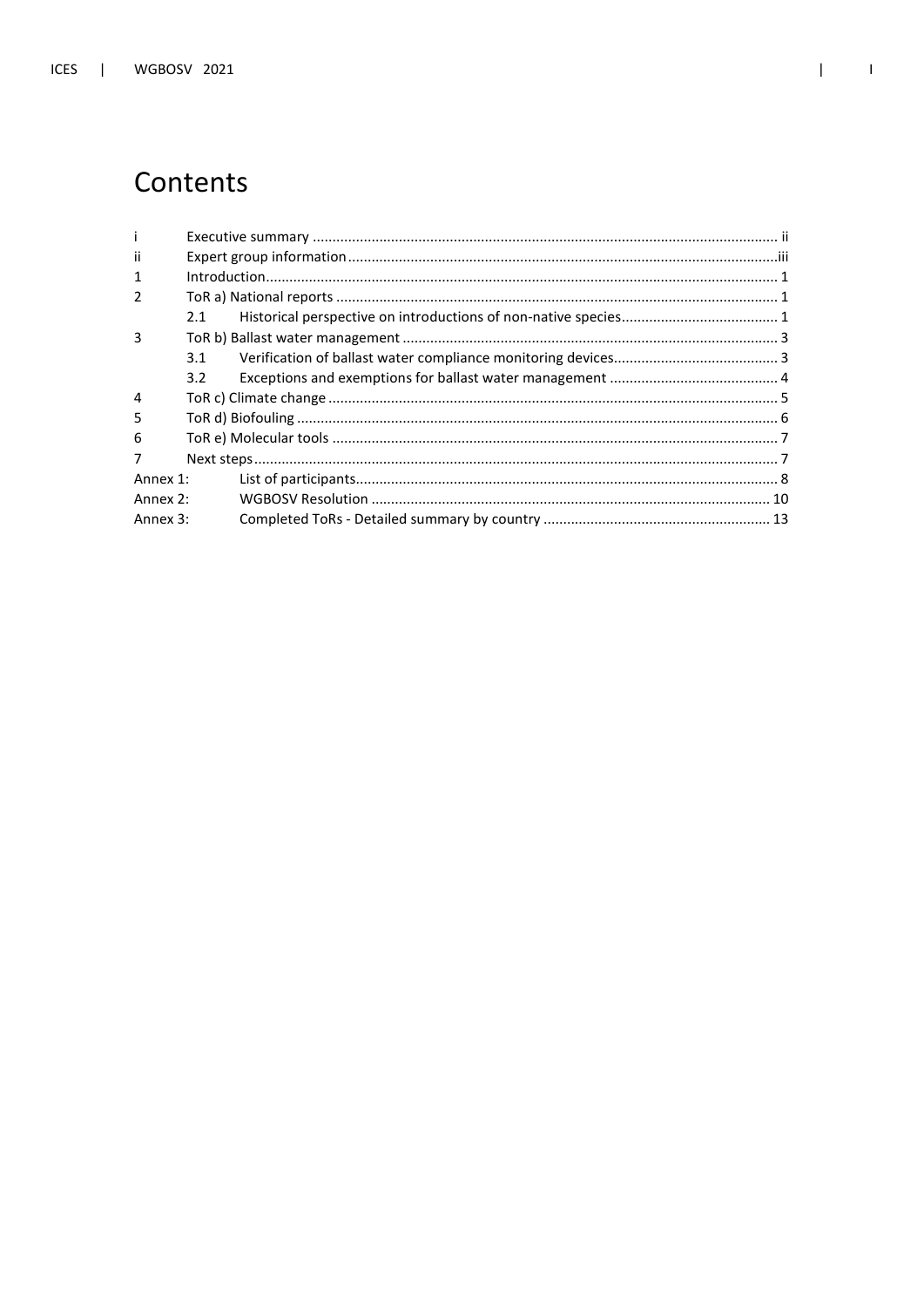### i Executive summary

The goal of the International Council for the Exploration of the Seas/ Intergovernmental Oceanographic Commission/ International Maritime Organization Working Group on Ballast and Other Ship Vectors (ICES/IOC/IMO WGBOSV) is to provide scientific support to the development of international measures aimed at reducing the risk of transporting non-native species via shipping activities. This report summarizes the key findings and outcomes in 2019–2021.

A notable product of the group's work is a comprehensive review paper examining spatial and temporal trends in the transport of aquatic, non-native species over a 50-year period. On average, a new detection occurred every 8.4 days, highlighting the importance of this issue.

WGBOSV developed and submitted four papers to the IMO. These papers provided scientific underpinnings to the discussions at IMO on two of the group's ToRs: ballast water management (specifically, the verification of compliance monitoring devices, CMDs) and biofouling management. The synthesis report on biofouling that was submitted to IMO also served as the underlying scientific evidence for the first ICES Viewpoint: "Biofouling on vessels – what is the risk, and what might be done about it?". Further, four peer-reviewed papers offered insight into ballast water management by: proposing a verification protocol of CMDs, considering exceptions and exemptions to ballast water management, and evaluating the availability and suitability of sampling ports on ships. ICES science highlights were published to amplify the findings from two of these papers.

Regarding the term of reference on climate change, three peer-reviewed manuscripts that benefitted from discussions at meetings were published regarding the risk of invasions in the Arctic.

Finally, addressing the term of reference on the utility of molecular tools—an emerging approach for reliably identifying and quantifying non-native organisms—a manuscript was published. Here, the utility of using high throughput sequence metabarcoding in the context of invasion species was demonstrated. A workshop has been planned to harness the knowledge of international experts on this topic. The proposed future work will carry on these five priorities and clarify emerging, topical issues within them.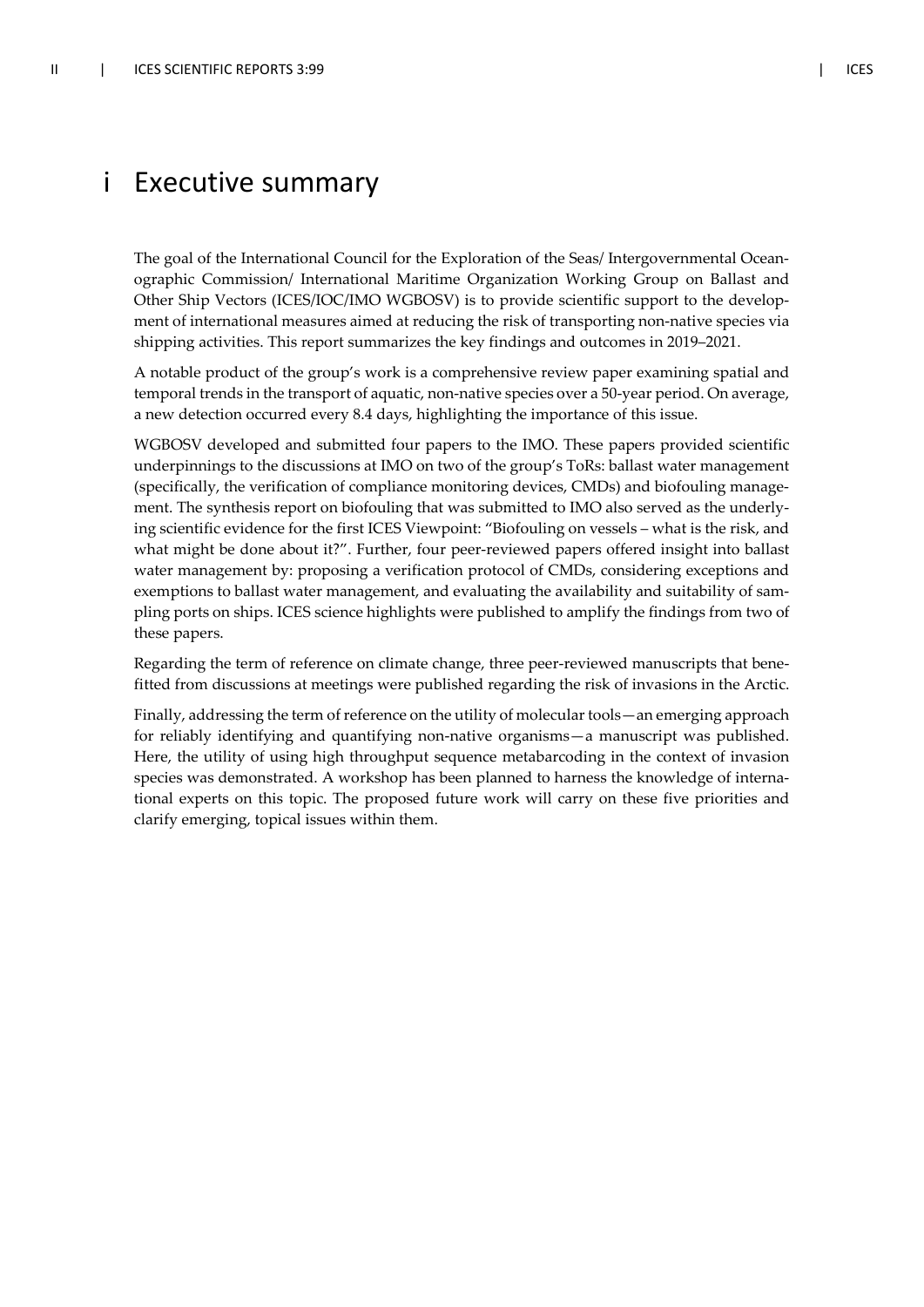# ii Expert group information

| Expert group name          | Joint ICES/IOC/IMO Working Group on Ballast and Other Ship Vectors (WGBOSV) |
|----------------------------|-----------------------------------------------------------------------------|
| <b>Expert group cycle</b>  | Multiannual fixed term                                                      |
| Year cycle started         | 2019                                                                        |
| Reporting year in cycle    | 3/3                                                                         |
|                            |                                                                             |
| Chair(s)                   | Lisa Drake, USA                                                             |
| Meeting venue(s) and dates | 3-5 March 2021, online meeting (43 participants)                            |
|                            | 2-4 March 2020, Gdynia, Poland (32 participants)                            |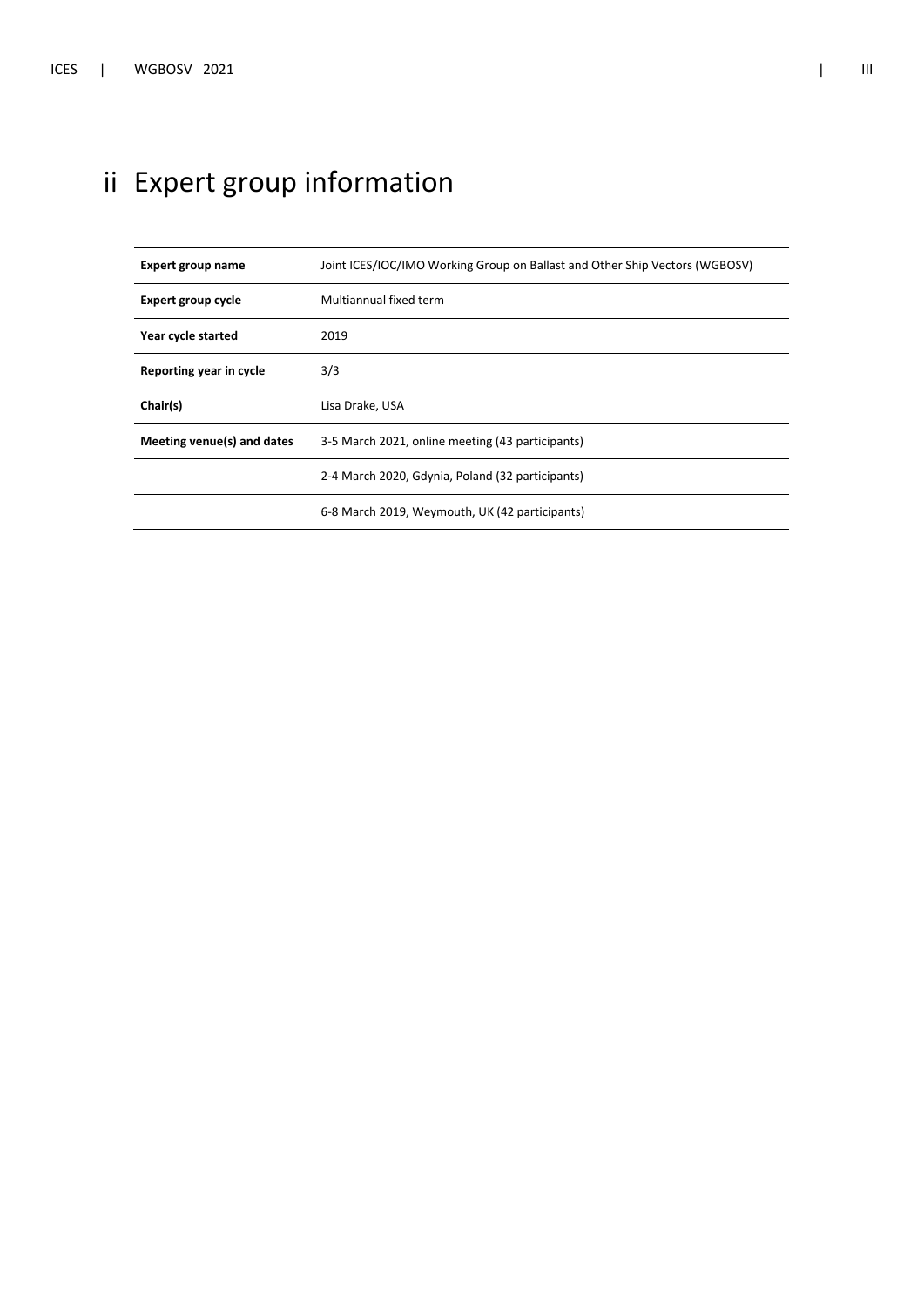### 1 Introduction

This report summarizes the work of the International Council for the Exploration of the Seas/ Intergovernmental Oceanographic Commission/ International Maritime Organization Working Group on Ballast and Other Ship Vectors (ICES/IOC/IMO WGBOSV) during 2019–2021. Specifically, the progress made toward each of the five terms of reference (ToRs) is detailed in the following sections. The output of various member countries is presented in Annex 3.

### 2 ToR a) National reports

Conduct strategic planning (identify and develop collaborative activities, advance and standardize methods, etc.) to advance research and address knowledge gaps by reviewing national activities and responding to new requests for advice

Following the national reports, wide-ranging discussions occurred. Common themes and research gaps emerged: in-water cleaning and capture of biofouling, environmental deoxyribonucleic acid (eDNA) research, ballast water "same risk area" assessments, the disconnect between the scientific community and regulators (and concern about new legislation that had been recently passed), and the validation of ballast water compliance tools. Once identified, some of these topics were further investigated under other ToRs. The results were to draft papers or plan future discussions (see the outputs of the other ToRs below).

When national reports were presented, the AquaNIS database/dataset was also discussed (www.corpi.ku.lt/databases/index.php/aquanis). It is a main repository of new data on non-native species, with each country updating the database annually. Geo-referenced data can now be stored, and interactive tools for data inquiry have been added. The value of AquaNIS was illustrated as data were collected and collated for the review paper discussed in Section 2.1).

### **2.1 Historical perspective on introductions of non-native species**

In an ambitious project led by WGBOSV and in collaboration with the Working Group on Introductions and Transfer of Marie Organisms (WGITMO), temporal and spatial trends in the introduction of aquatic, non-native species were analyzed over a 50-year period (1965–2015). In total, >2200 records of detection across 49 aquatic ecosystems were analyzed. The 29 co-authors concluded that, on average, a new detection occurred every 8.4 days. Given that many introductions are not reported, this value is surely an underestimate, and the authors highlighted the urgent need for standardized detection methods to be employed over long time scales. The results of this study can be used to inform management decisions. Limited resources must be allocated to reduce the transport, release, and spread of non-native species, which occur via multiple pathways. Additionally, this 50-year perspective provides an important lens through which the effects of regulatory measures can be assessed over time.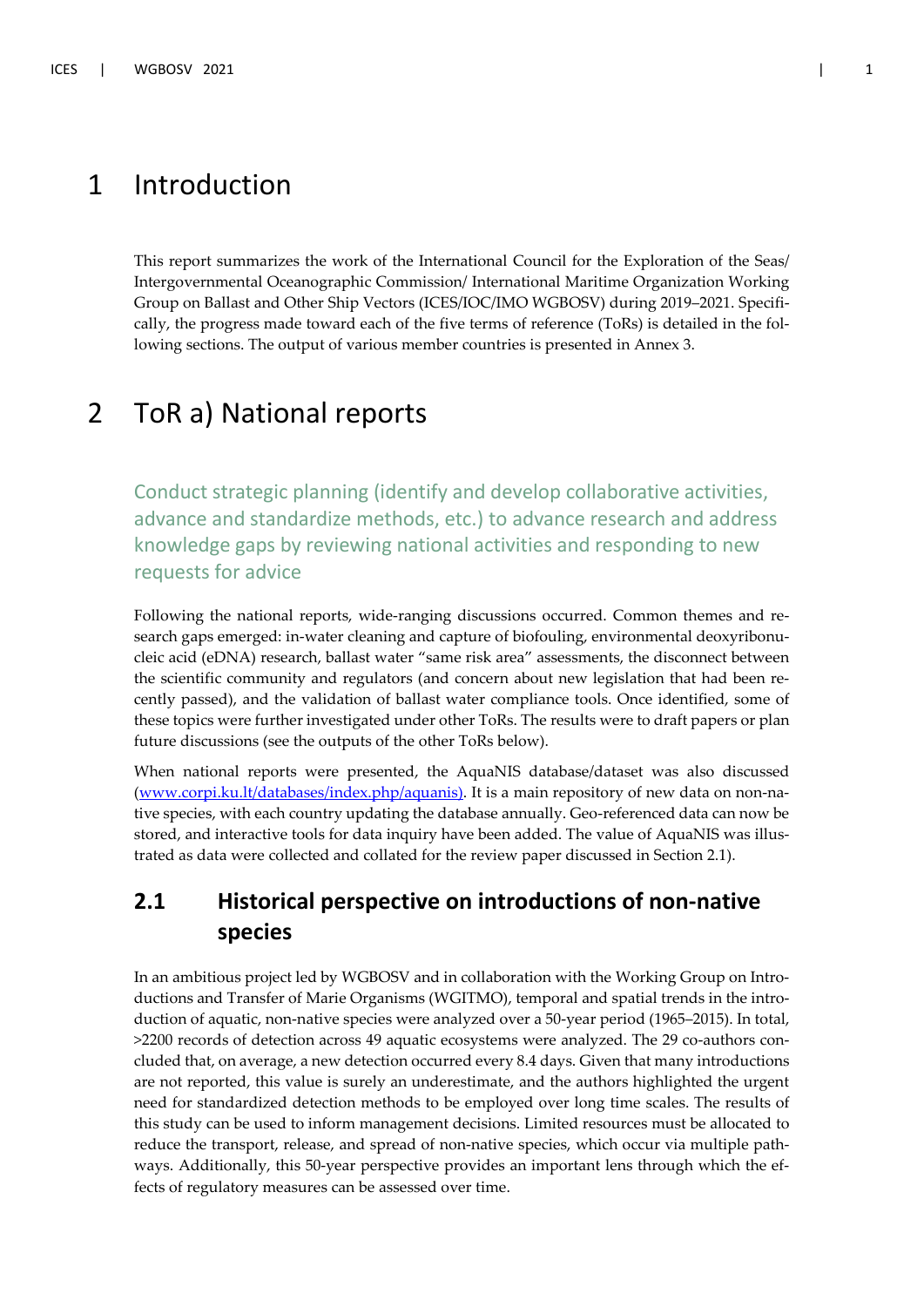#### **Reference**

Bailey SA, Brown L, Campbell ML, Canning-Clode J, Carlton JT, Castro N, Chainho P, *et al.* 2020. Trends in the detection of aquatic non-indigenous species across global marine, estuarine and freshwater ecosystems: A 50-year perspective. Diversity and Distributions, 26: 1780-1797. https://doi.org/10.1111/ddi.13167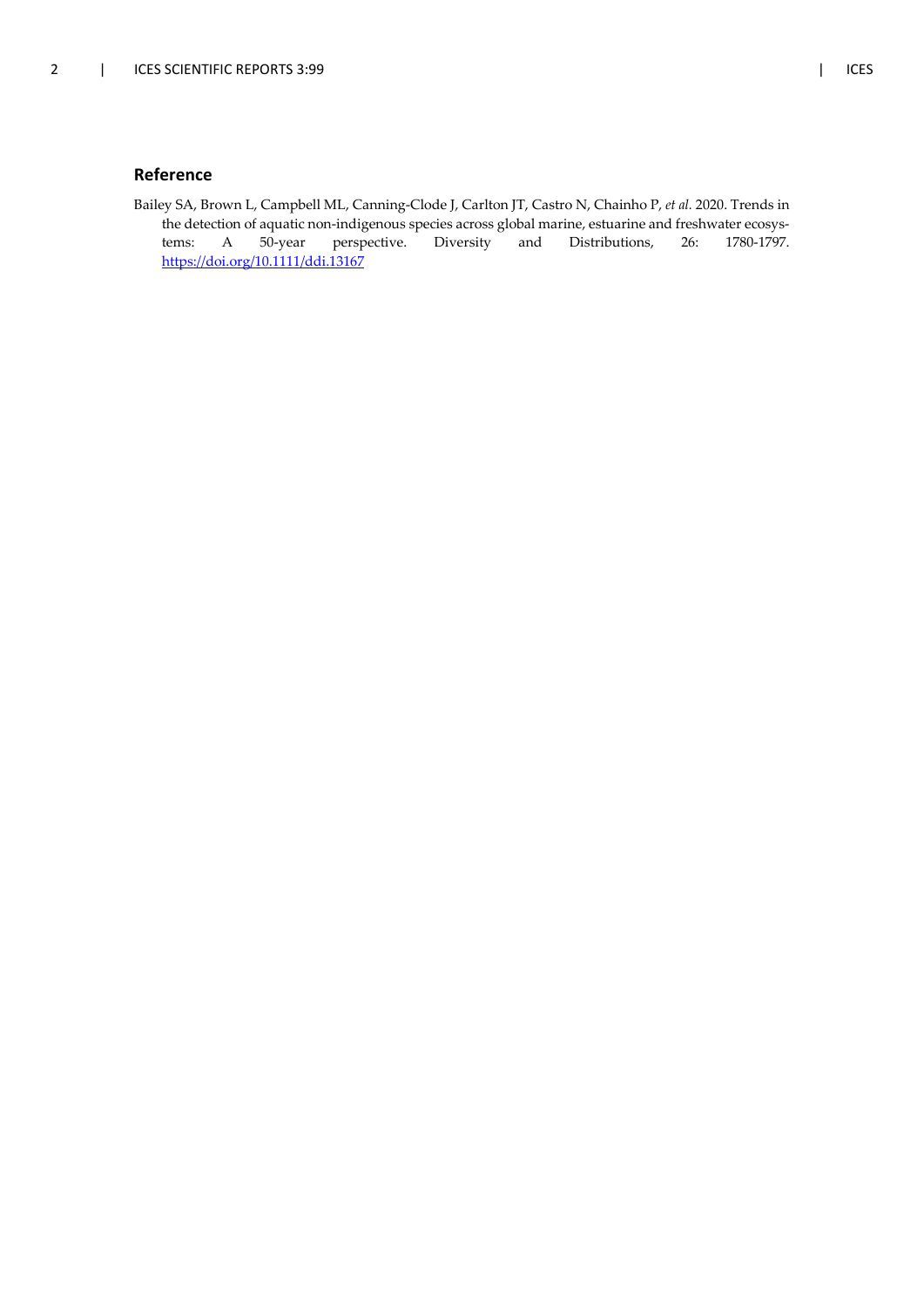### 3 ToR b) Ballast water management

Evaluate test conditions, methods for collection of ballast water, or analysis of samples to inform national and/or international procedures for type approval and compliance testing of ballast water management systems

Across the three annual meetings, a variety of topics was discussed: compliance monitoring devices (CMDs); national, regional, and international ballast water management; characterizing the relationship between release of species and the risk of invasion; measurement error at ballast water test facilities; field monitoring programs; sample ports, probes and collection devices; standard operating procedures that will be used by researchers during the IMO Experience Building Phase (document PPR 5/5/2 previously submitted by ICES); long-term data from testing ballast water management systems (BWMS), testing of total residual oxidant (TRO) sensors to be used for BWMS; and biological community composition in samples after BWMS treatment vs. those after ballast water exchange.

Because many members were concerned with the lack of specific guidance on ballast water compliance testing that was provided by the IMO, two papers were drafted by the group to provide input to IMO on the topic of verifying ballast water CMDs. Here, a framework for verification was suggested. A peer-reviewed paper that summarized the IMO papers was published, and an ICES Highlight was written and circulated to announce the manuscript. Another peer-reviewed paper was published on shipboard "sample ports" that are used to collect ballast water samples. This paper benefitted from discussions at ICES/IOC/IMO WGBOSV annual meeting. A third peer-reviewed paper to analyze alternatives to ballast water management was conceived at an annual meeting, written by ICES/IOC/IMO WGBOSV members, and later published. It, too, was accompanied by an ICES Highlight.

### **3.1 Verification of ballast water compliance monitoring devices**

Based on the group's expertise and other documents submitted to the IMO, members of ICES/IOC/IMO WGBOSV drafted a paper proposing a protocol for validating CMDs (PPR 7/21). The framework suggested an experimental design of laboratory and shipboard measurements, and it included minimum recommendations for accuracy, precision, detection limits, and reliability. The paper was discussed informally at the 7<sup>th</sup> meeting of the IMO Pollution Prevention and Response (PPR) sub-committee. Afterwards, to progress this work at IMO, ICES worked informally and by correspondence to update PPR 7/21 to reflect the discussions. The result was document PPR 8/11. Both of these documents substantially contributed to the discussion about CMDs at IMO.

This topic is of critical important as the IMO International Convention for the Control and Management of Ships' Ballast Water and Sediments (BWM Convention) is implemented by port States. That is, if port State control Officers take ballast water samples and analyse them using CMDs, the CMDs must have been be validated to demonstrate that they produce reliable, accurate results. The proposed protocol was codified as a peer-reviewed paper, which was published in the ICES TIMES journal (Tamburri *et al.* 2020). Afterwards, the publication was announced with an ICES Highlight.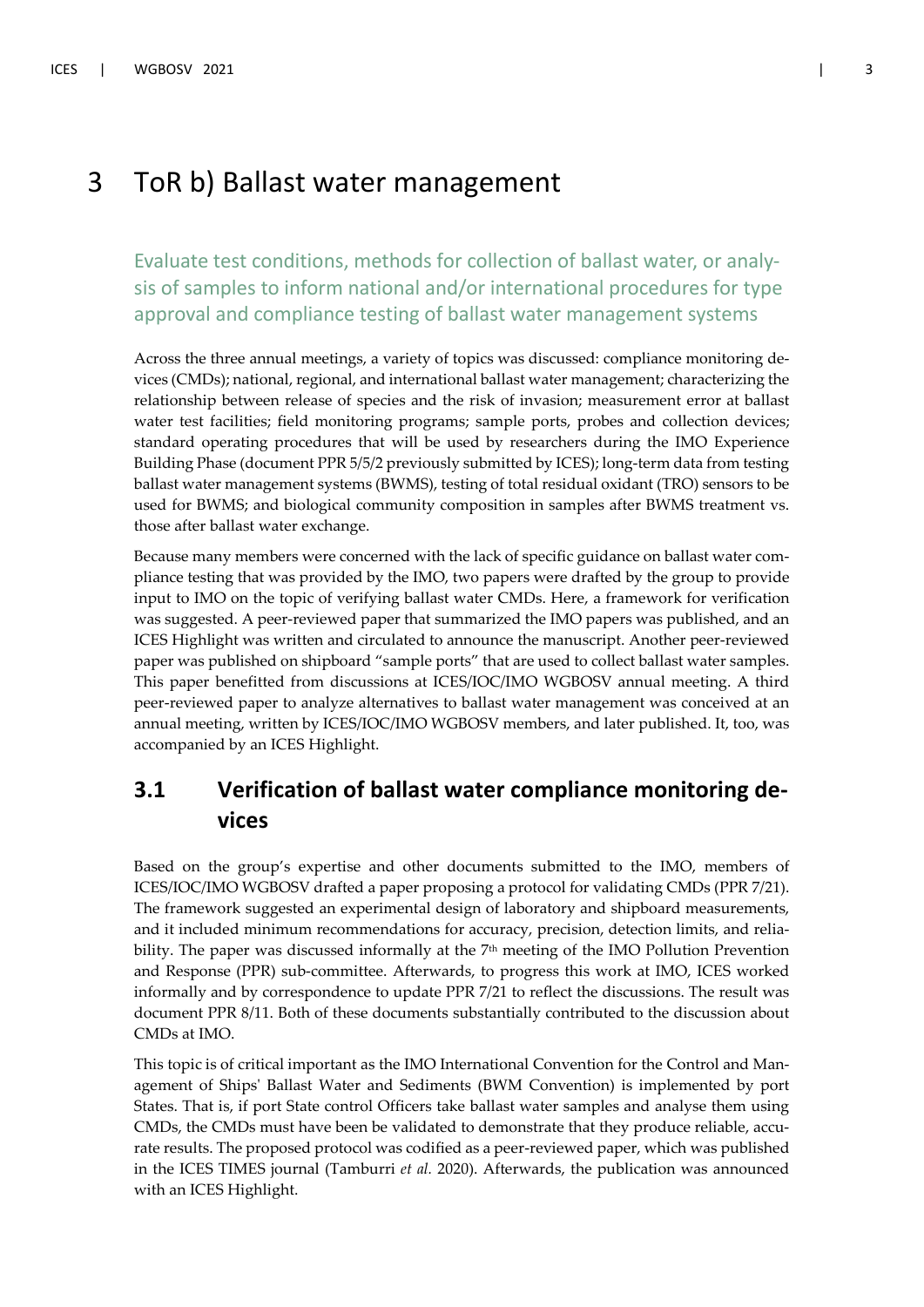The IMO has convened a correspondence group to finalize the IMO protocol for the verification of CMDs. Members of ICES/IOC/IMO WGBOSV—under ICES' status as an Intergovernmental Organization having an agreement with IMO—are providing input to the correspondence group.

#### **References**

- Canada, Denmark, Germany, and ICES. 2020. Revised proposed protocol for the verification of ballast water compliance monitoring devices. Submitted by Canada, Denmark, Germany, and ICES to PPR 8 as document PPR 8/11. International Maritime Organization. pp. 1-13
- Drake LA, Bailey SA, Brydges T, Carney KJ, Ruiz GM, Bayly-Stark J, Drillet G, Everett RA. 2021. Design and installation of ballast water sample ports: Current status and implications for assessing compliance with discharge standards. Marine Pollution Bulletin 167 https://doi.org/10.1016/j.marpolbul.2021.112280
- IOC-UNESCO, ICES, and ISO. 2019. Proposed protocol for the verification of ballast water compliance monitoring devices. Submitted by IOC-UNESCO, ICES, and ISO to PPR 7 as document PPR 7/21. International Maritime Organization. pp. 1-12.
- Tamburri MN, Bailey SA, Everett RA, First MR, Gollasch S, Outinen O, Drake LA. 2020. Protocol for the Verification of Ballast Water Compliance Monitoring Devices. ICES Techniques in Marine Environmental Science, Volume 63 13 pp http://doi.org/10.17895/ices.pub.5465
- ICES Science Highlight: Protocol for the Verification of Ballast Water Compliance Monitoring Devices https://www.ices.dk/news-and-events/news-archive/news/Pages/TIMES63.aspx

### **3.2 Exceptions and exemptions for ballast water management**

The BWM Convention has set regulations for ships to utilize "Exceptions" (Regulation A-3) and "Exemptions" (Regulation A-4) from ballast water management under specific circumstances. While the IMO has issued guidelines to apply these procedures, in practice, many questions remain. This desk study evaluated local and regional risk assessment case studies to provide clarity for situations where ships could be excepted or exempted from ballast water management (without subjecting recipient locations to the risk of new introductions of non-native species).

The study concluded that exceptions based on the same location concept under Regulation A-3.5 should be confined to the smallest feasible areas within a harbour. Exemptions under Regulation A-4 must be based on scientifically robust risk assessments indicating an acceptable low risk for each shipping route. Additionally, exceptions and exemptions should not be considered as common alternatives for ballast water management.

#### **References**

- Outinen O, Bailey SA, Broeg K, Chasse J, Clarke S, Daigle RM, Gollasch S, Kakkonen JE, Lehtiniemi M, Normant-Saremba M, Ogilvie D, Viard F. 2021. Exceptions and exemptions under the ballast water management convention – Sustainable alternatives for ballast water management? Journal of Environmental Management 293 https://doi.org/10.1016/j.jenvman.2021.112823
- ICES Science Highlight: Sustainable Alternatives to Exceptions and Exemptions for Ballast Water Management https://www.ices.dk/news-and-events/news-archive/news/Pages/Sustainable-alternatives-to-exceptions-and-exemptions-for-ballast-water-management.aspx?gmc=rjc3emSRHk&gm=302&gml=vsmq3V0bRu&gmv=0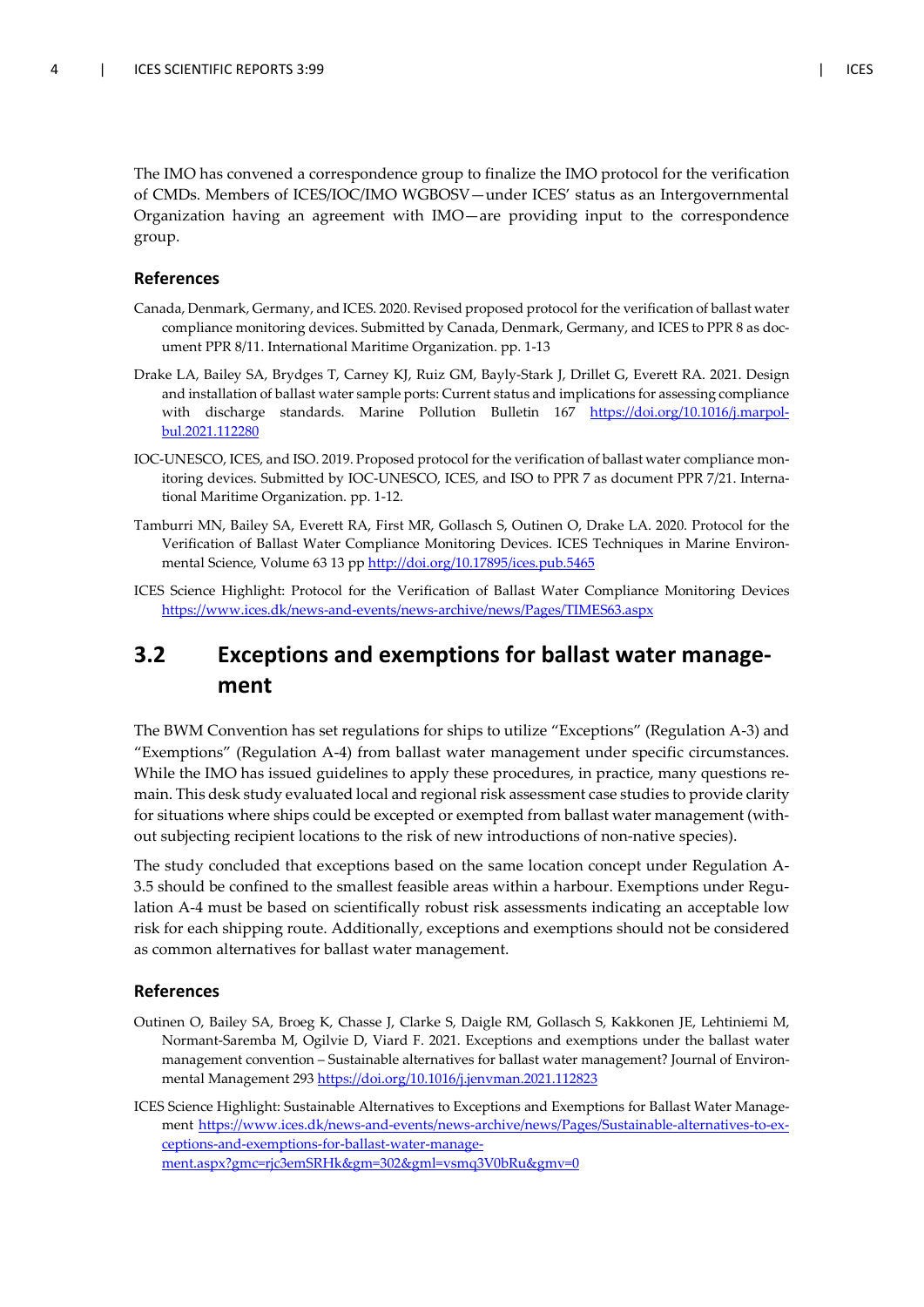### 4 ToR c) Climate change

Investigate and evaluate climate change impacts on the establishment and spread of ship-mediated nonindigenous species, particularly with respect to the Arctic

Presentations considered various aspects of this ToR: suitable habitats for non-native species, eDNA in ballast water and biofouling on an ice-breaking research vessel, variation in eDNA in an Arctic commercial port, the acceleration of invasions in the Arctic, and harmful algal blooms in the Arctic.

Three peer-reviewed papers were published that benefited from (and acknowledged) presentations and surrounding discussions at annual meetings of ICES/IOC/IMO WGBOSV and WGITMO. Collectively, the papers roadmap the risks of invasions in Arctic and provide predictions for invasions. Using the semi-quantitative Canadian Marine Invasive Screening Tool (CMIST), the distribution of species that may pose the highest risk for invasion was determined.

#### **References**

- Chan FT, Stanislawczyk K, Sneekes AC, Dvoretsky A, Gollasch S, Minchin D, David M, *et al.* 2019. Climate change opens new frontiers for marine species in the Arctic: Current trends and future invasion risks. Global Change Biology, 25: 25-38 https://doi.org/10.1111/gcb.14469
- Goldsmit J, McKindsey CW, Shlegel RW, Stewart DB, Archambault P, Howard KL. 2020. What and where? Predicting invasion hotspots in the Arctic marine realm. Global Change Biology 26:4752-4771 DOI: 10.1111/gcb.15159
- Goldsmit J, McKindsey CW, Stewart B, Howard KL. 2021. Screening for High-Risk Marine Invaders in the Hudson Bay Region, Canadian Arctic. Frontiers in Ecology and Evolution https://doi.org/10.3389/fevo.2021.627497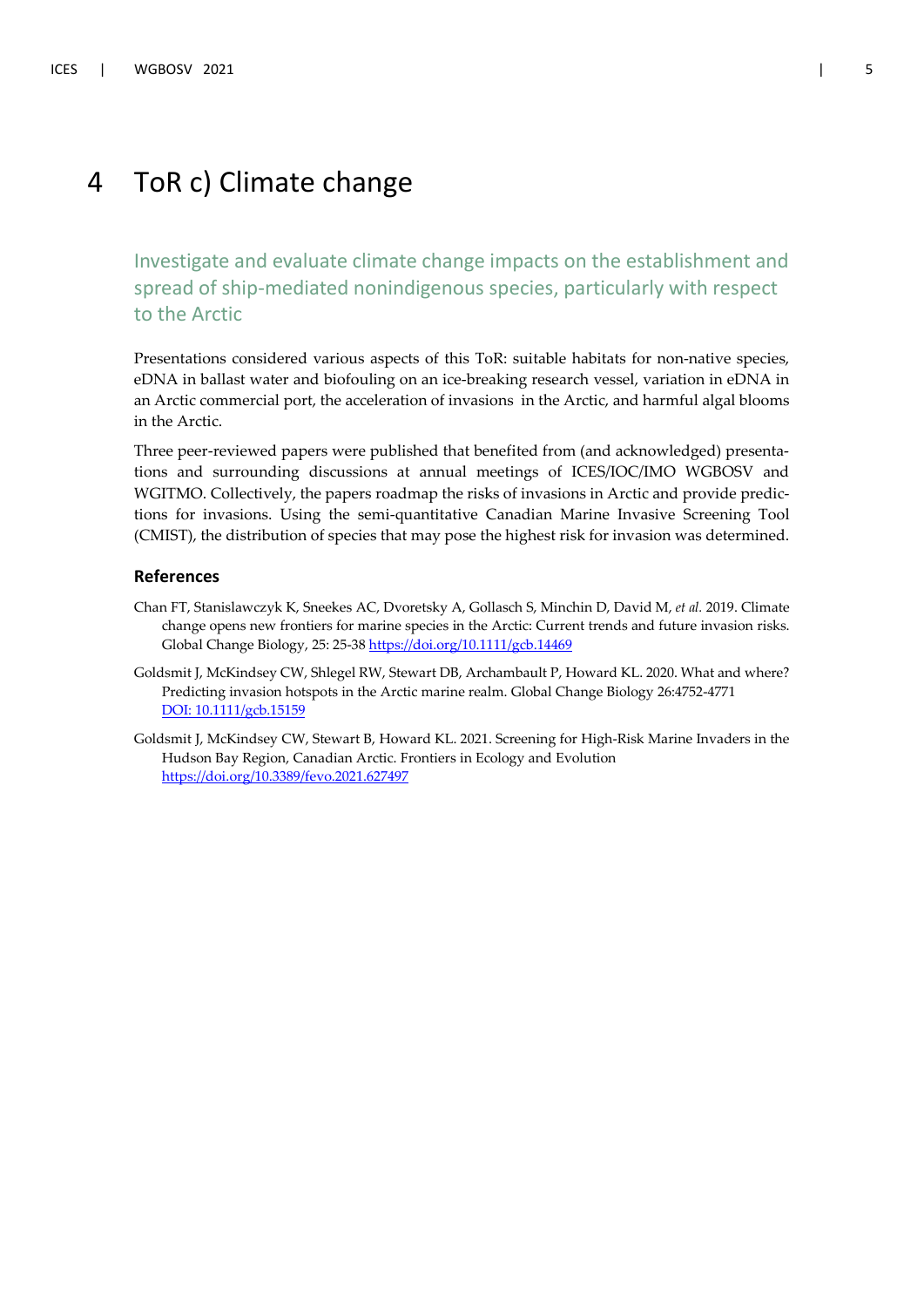### 5 ToR d) Biofouling

Investigate and evaluate methods/technologies to assess risks of, to minimize extent of, and to respond to vessel biofouling to inform national and/or international policies or guidelines

Updates on biofouling research or regulations were provided on the UNDP-GEF-IMO GloFouling Partnerships project, as well as on the regional level (i.e., the Baltic, via Project COMPLETE), and the national level. Additionally, presentations were given on the topics of: copper leakage from coated panels, monitoring programs and sampling techniques, regional programs to detect biofouling on merchant or regional ships, and the evaluation of in-water cleaning and capture systems and in-water grooming systems.

In an effort led by WGITMO—and in collaboration with members of ICES/IOC/IMO WGBOSV the report forming the underlying scientific evidence for the first ICES Viewpoint ("Biofouling on vessels – what is the risk, and what might be done about it?") was published. The purpose of Viewpoint is to provide unsolicited advice on topical issues, in this instance, on the management of ships' biofouling. The following recommendations were made (Galil *et al.* 2019):

- Update the current IMO guidelines on biofouling (Resolution MEPC.207(62)) to provide information for specific ship types and to urgently implement the updated guidelines;
- Incorporate the reduction of biofouling in ships' designs;
- Have all vessels (commercial, recreational, inoperable) follow to a standard to control and manage biofouling;
- Assess the efficacy of management practices.

This significant paper was accompanied by a longer, supporting document that provided a fulsome background and references for the Viewpoint. These papers were subsequently submitted to the IMO (PPR 7/7 and PPR 7/INF.2), which is undertaking a review of the existing Biofouling Guidelines. Members of ICES/IOC/IMO WGBOSV and WGITMO—under the ICES delegation at IMO—are providing input to the correspondence group that is updating the Guidelines.

#### **References**

- Galil BS, McKenzie C, Bailey S, Campbell M, Davidson I, Drake L, Hewitt C, Occhipinti-Ambrogi A, Piola R. 2019. ICES Viewpoint background document: Evaluating and mitigating introduction of marine non-native species via vessel biofouling. ICES Ad Hoc Report 2019. 17 pp. https://doi.org/10.17895/ices.pub.4680
- ICES. 2019. Additional actions to minimize biofouling introductions. Submitted by ICES to PPR 7 as document PPR 7/7. International Maritime Organization. pp. 1-3.
- ICES. 2019. ICES VIEWPOINT: Biofouling on vessels what is the risk, and what might be done about it? In *Report of the ICES Advisory Committee, 2019, vp.2019.01.https://doi.org/10.17895/ices.advice.4687*
- ICES. 2019. References to inform additional actions to evaluate and minimize biofouling introductions. Submitted by ICES to PPR 7 as document PPR 7/INF.2. International Maritime Organization. pp. 1-23.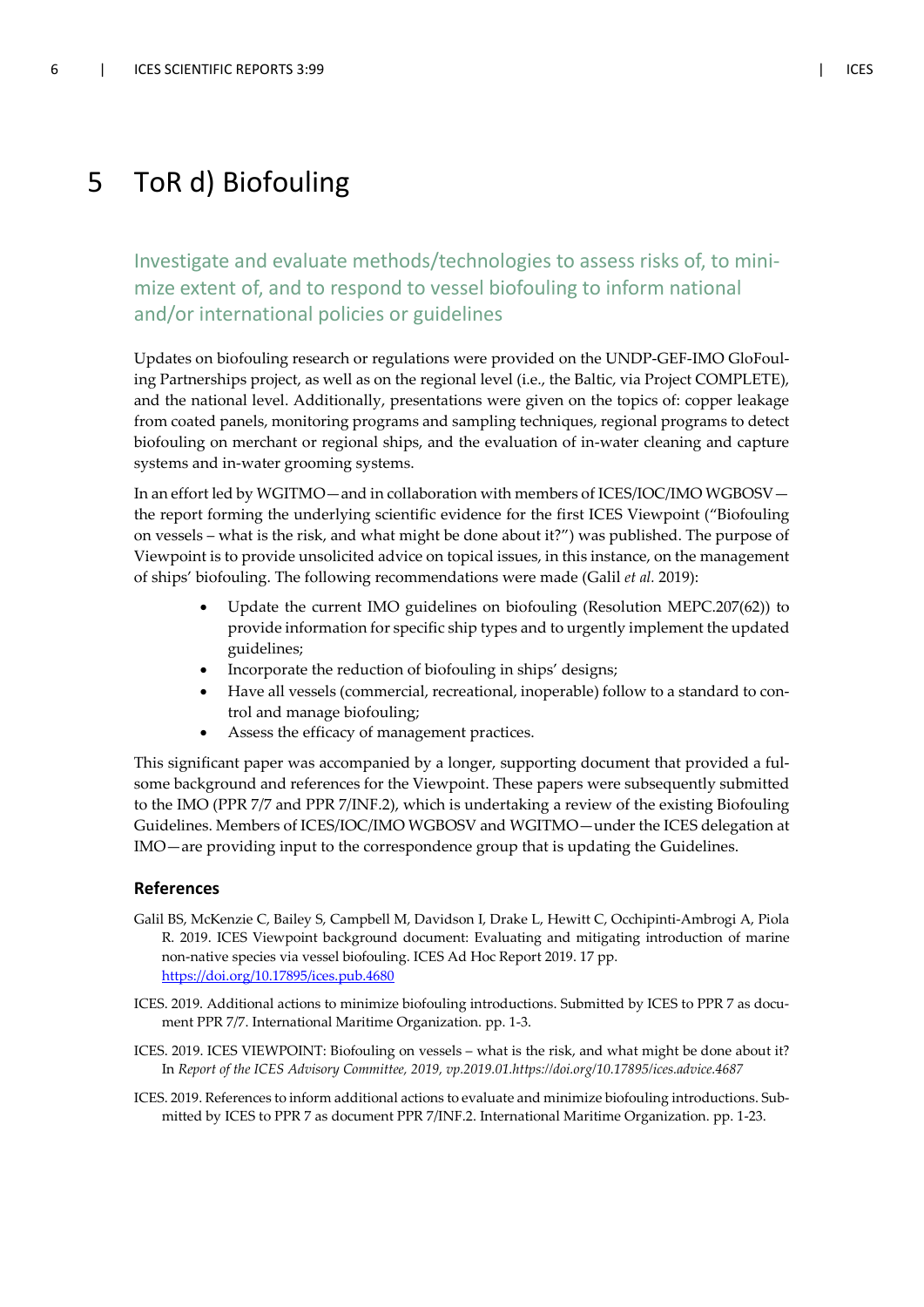### 6 ToR e) Molecular tools

#### Evaluate the development of DNA- and RNA-based molecular tools for surveillance and monitoring of ship-borne invasive species

Presentations were delivered to highlight issues with molecular tools as they relate to the working groups' aims and needs. Other presentations were given on the topics of: regional connectivity of non-native species, detecting rapid differentiation in marine invaders, challenges and possibilities of genome-editing technology, using metabarcoding to assess the risk of non-native species introductions via ballast water, the persistence and extinction of eDNA signals, and differences in detecting organisms in marinas using traditional methods vs. metabarcoding.

At the WGBOSV/ WGITMO joint meeting in 2019, it was agreed that a workshop was needed to address the use of eDNA and metabarcoding for detecting and monitoring invasive species (i.e., a workshop to review and provide guidance on the utilization of these tools). ToRs for the workshop were subsequently developed. The workshop will be held in conjunction with the 11th International Conference on Marine Bioinvasions (ICMB XI, https://www.marinebioinvasions.info/). Initially, the conference was to be held in 2021, but due to the COVID-19 pandemic, the conference was delayed until 2022. The workshop will go forward then.

A peer-reviewed paper that benefitted from discussions on the joint day with WGITMO was published. Using field samples, the utility of using high throughput sequence metabarcoding to characterize ballast water communities was demonstrated, and differences in the effort required to estimate diversity across receiving ports was revealed.

#### **Reference**

Darling JA, Martinson J, Pagenkopp-Lohan K, Carney KJ, Pilgrim E, Banerji A, Holzer KK, Ruiz GM. 2020. Metabarcoding quantifies differences in accumulation of ballast water borne biodiversity among three port systems in the United States. Science of the Total Environment 749:141416

### 7 Next steps

Many scientific questions remain pertaining to the introduction of non-native species via ballast water and other ship-based vectors.

During the 2021 virtual meeting, the working group agreed there are multiple research/policy needs that WGBOSV is uniquely suited to address—and given the expertise in the group—*should* address. Further, the group is a good mix of long-term and medium-term contributors who are leaders in this field, as well as new members who are early career researchers. To lead the important work of the group, a new Chair was elected: Mr. Okko Outinen, Finland. To frame and guide the work, and new set of ToRs and deliverables for 2022–2024 was developed by ICES/IOC/IMO WGBOSV members.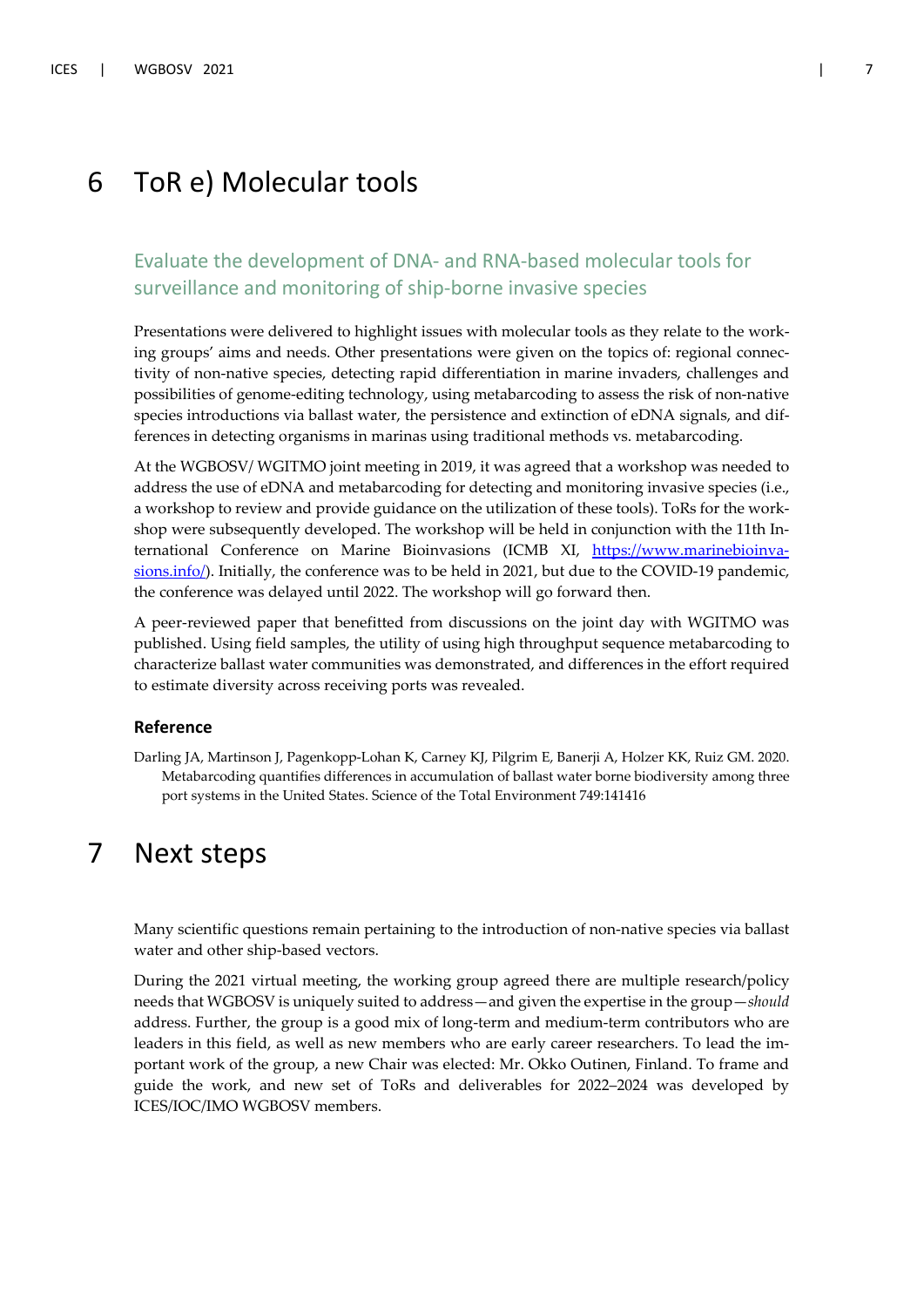# Annex 1: List of participants

| Name                        | Institute                                                      | Country<br>(of institute) |
|-----------------------------|----------------------------------------------------------------|---------------------------|
| Allegra Cangelosi           | Penn State Behrend                                             | <b>USA</b>                |
| Afra Asjes                  | Wageningen University & Research                               | The Netherlands           |
| Amelia Curd                 | Ifremer                                                        | France                    |
| Anders Jelmert              | Institute of Marine Research                                   | Norway                    |
| Ana Amorim                  | Universidade de Lisboa                                         | Portugal                  |
| April Blakeslee             | East Carolina University                                       | <b>USA</b>                |
| Astrid Hoogstraten          | Marine Eco Analytics                                           | The Netherlands           |
| Carolyn Tepolt              | Woods Hole Oceanographic Institution                           | <b>USA</b>                |
| Cátia Bartilotti            | Instituto Português do Mar e da Atmosfera<br>(IPMA)            | Portugal                  |
| Cato C. ten Hallers-Tjabbes | Royal Netherlands Institute for Sea Research                   | The Netherlands           |
| Chris Brown                 | California State University Maritime Academy                   | <b>USA</b>                |
| Cynthia McKenzie            | Fisheries and Oceans Canada                                    | Canada                    |
| Dan Minchin                 | Unaffiliated                                                   | Ireland                   |
| Dennis Binge                | Bundesamt für Seeschifffahrt und Hydrogra-<br>phie             | Germany                   |
| Elena Ezhova                | Russian Academy of Science                                     | Russian Federation        |
| Elizabeth Cottier-Cook      | Scottish Association for Marine Science                        | United Kingdom            |
| Francis Kerckhof            | Royal Belgian Institute of Natural Sciences<br>(MUMM)          | Belgium                   |
| Frédérique Viard            | Institute of Evolutionary Sciences of Montpel-<br>lier (ISE.M) | France                    |
| Gary Chew                   | International Maritime Organization                            | N/A                       |
| Greta Srebaliene            | Marine Research Institute of the Klaipeda Uni-<br>versity      | Lithuania                 |
| Henn Ojaveer                | University of Tartu                                            | Estonia                   |
| Iveta Matejusova            | Marine Scotland Science                                        | UK                        |
| Jenni Kakkonen              | Orkney Islands Council, Marine Services                        | UK.                       |
| Joanna Hegele-Drywa         | University of Gdansk                                           | Poland                    |
| John Alonso                 | International Maritime Organization                            | N/A                       |
| Judith Pederson             | MIT Sea Grant College Program                                  | <b>USA</b>                |
| John Darling                | Environmental Protection Agency                                | <b>USA</b>                |
| Jorge Lobo Arteaga          | Instituto Português do Mar e da Atmosfera<br>(IPMA)            | Portugal                  |
| Katja Broeg                 | Bundesamt für Seeschifffahrt und Hydrogra-<br>phie             | Germany                   |
| Kimberly Howland            | Fisheries and Oceans Canada                                    | Canada                    |
| Lena Granhag                | Chalmers University of Technology                              | Sweden                    |
| Lisa Drake (Chair)          | SGS Marine Field Services & Monitoring                         | <b>USA</b>                |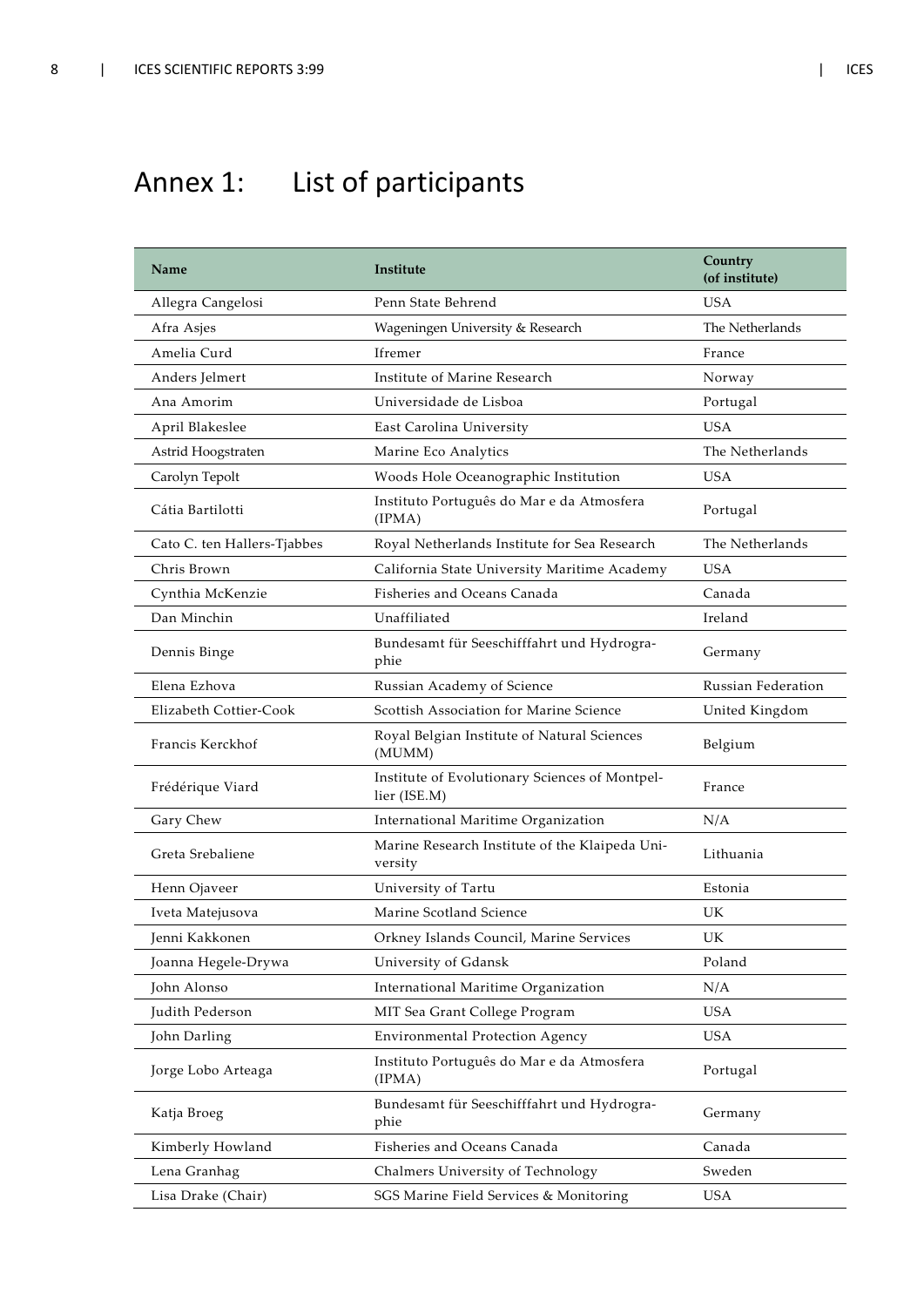| Louisa Wood                | Centre for Environment, Fisheries and Aqua-<br>culture Science | UK             |
|----------------------------|----------------------------------------------------------------|----------------|
| Mario Tamburri             | Center for Environmental Science                               | <b>USA</b>     |
| Mariusz Zabrocki           | Bundesamt für Seeschifffahrt und Hydrogra-<br>phie             | Germany        |
| Matthew First              | U.S. Naval Research Laboratory                                 | <b>USA</b>     |
| Megan Jensen               | International Maritime Organization                            | N/A            |
| Miina Karjalainen          | Project COMPLETE                                               | Finland        |
| Monika Normant-Saremba     | University of Gdansk                                           | Poland         |
| Nathalie Simard            | Fisheries and Oceans Canada                                    | Canada         |
| Okko Outinen               | Finnish Environment Institute (SYKE)                           | Finland        |
| Paula Chainho              | University of Lisbon                                           | Portugal       |
| Peter Stehouwer            | SGS Marine Field Services & Monitoring                         | Germany        |
| Sabine Reuland             | Bundesamt für Seeschifffahrt und Hydrogra-<br>phie             | Germany        |
| Sarah Bailey               | Fisheries and Oceans Canada                                    | Canada         |
| Sergej Olenin              | Marine Research Institute of the Klaipeda Uni-<br>versity      | Lithuania      |
| Solvita Strake             | University of Latvia                                           | Latvia         |
| <b>Stacey Clarke</b>       | Centre for Environment, Fisheries and Aqua-<br>culture Science | United Kingdom |
| Stephan Gollasch           | GoConsult                                                      | Germany        |
| Stephanie Delacroix        | <b>NIVA</b>                                                    | Norway         |
| Tanya Zervoudaki           | Hellenic Centre for Marine Research                            | Greece         |
| Theofanis (Teo) Karayannis | International Maritime Organization                            | N/A            |
| Thomas Therriault          | Fisheries and Oceans Canada                                    | Canada         |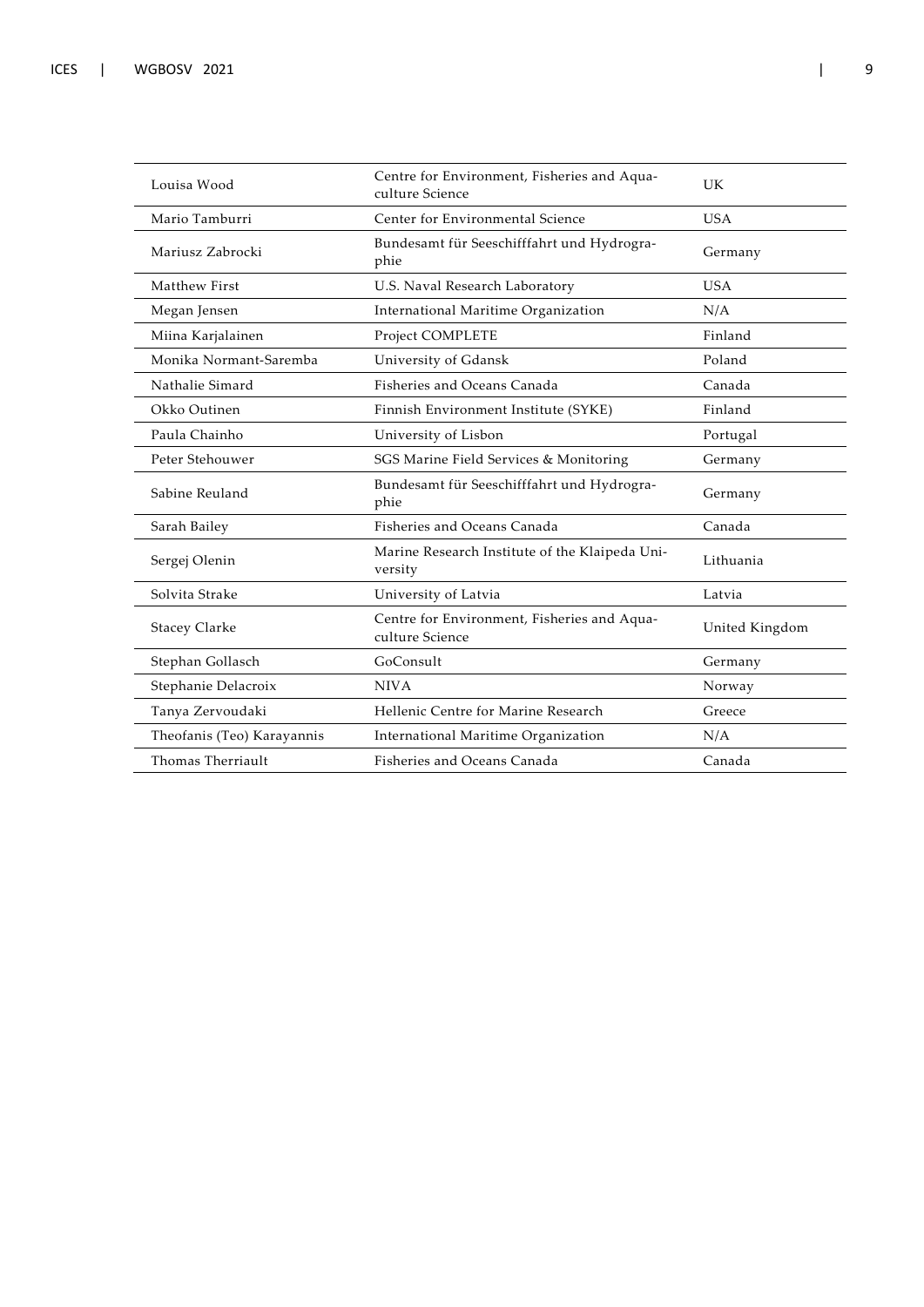### Annex 2: WGBOSV Resolution

The **ICES/IOC/IMO Working Group on Ballast and Other Ship Vectors** (WGBOSV), chaired by Lisa Drake, USA, will work on ToRs and generate deliverables as listed in the Table below.

|                  | <b>MEETING</b><br><b>DATES</b> | <b>VENUE</b>      | <b>REPORTING DETAILS</b>                  | <b>COMMENTS (CHANGE IN</b><br>CHAIR, ETC.) |
|------------------|--------------------------------|-------------------|-------------------------------------------|--------------------------------------------|
| Year 2019        | 6-8 March                      | Weymouth,         |                                           |                                            |
|                  |                                | UK                |                                           |                                            |
| Year 2020        | 2–4 March                      | Gdynia,           |                                           |                                            |
|                  |                                | Poland            |                                           |                                            |
| <b>Year 2021</b> | 3–5 March                      | Online<br>meeting | Final report by 1 May to<br><b>SCICOM</b> |                                            |

#### **ToR descriptors**

|              |                                                                                                                                                                                                                                                                            |                                                                                                                                                                                                                                                                                                                                                                                                                                                                                                                        | <b>SCIENCE PLAN</b> |                 |                                                                                                                                                                                                                                                   |
|--------------|----------------------------------------------------------------------------------------------------------------------------------------------------------------------------------------------------------------------------------------------------------------------------|------------------------------------------------------------------------------------------------------------------------------------------------------------------------------------------------------------------------------------------------------------------------------------------------------------------------------------------------------------------------------------------------------------------------------------------------------------------------------------------------------------------------|---------------------|-----------------|---------------------------------------------------------------------------------------------------------------------------------------------------------------------------------------------------------------------------------------------------|
| <b>TOR</b>   | <b>DESCRIPTION</b>                                                                                                                                                                                                                                                         | <b>BACKGROUND</b>                                                                                                                                                                                                                                                                                                                                                                                                                                                                                                      | <b>CODES</b>        | <b>DURATION</b> | <b>EXPECTED DELIVERABLES</b>                                                                                                                                                                                                                      |
| a            | Conduct strategic<br>planning (identify and<br>develop collaborative<br>activities, advance and<br>standardize methods,<br>etc.) to advance research<br>and address knowledge<br>gaps by reviewing<br>national activities and<br>responding to new<br>requests for advice. | ICES strategic plan Goal 2:<br>understand the relationship<br>between the impact of human<br>activities (e.g., shipping) and<br>marine ecosystems to estimate<br>pressures and impacts and<br>develop science-based<br>sustainable pathways.                                                                                                                                                                                                                                                                           | 2.1; 2.5; 4.4       | 3 years         | Report to ICES.<br>Respond to advice<br>requests, as applicable.                                                                                                                                                                                  |
| b            | of samples to inform<br>national and/or<br>international procedures<br>for type approval and<br>compliance testing of<br>ballast water<br>management systems.                                                                                                              | Evaluate test conditions, The Convention for the Control<br>methods for collection of and Management of Ships'<br>ballast water, or analysis Ballast Water and Sediments,<br>(2004) (BWMC) aims to<br>minimize the transfer of<br>harmful aquatic organisms with<br>the ballast water from ships. It<br>is imperative that the BWMC is<br>implemented in a scientifically<br>valid and standardized way<br>globally. There are science and<br>advisory requirements related<br>to validated methods and<br>procedures. | 2.7; 4.1            | 3 years         | Input on the general<br>applicability or<br>otherwise of such<br>conditions or methods<br>to IMO or national<br>regulators through<br>meeting participation,<br>correspondence group<br>and/or technical paper<br>or peer-reviewed<br>manuscript. |
| $\mathsf{C}$ | Investigate and evaluate<br>climate change impacts<br>nonindigenous species,<br>particularly with respect                                                                                                                                                                  | This work will be carried out<br>jointly with WGITMO.<br>on the establishment and Contributes to SICCME and<br>spread of ship-mediated ICES high-priority action area<br>'Arctic research'.                                                                                                                                                                                                                                                                                                                            | 2.1; 2.5; 4.4       | 3 years         | Contribution to a peer-<br>reviewed manuscript<br>(with WGITMO as the<br>lead).                                                                                                                                                                   |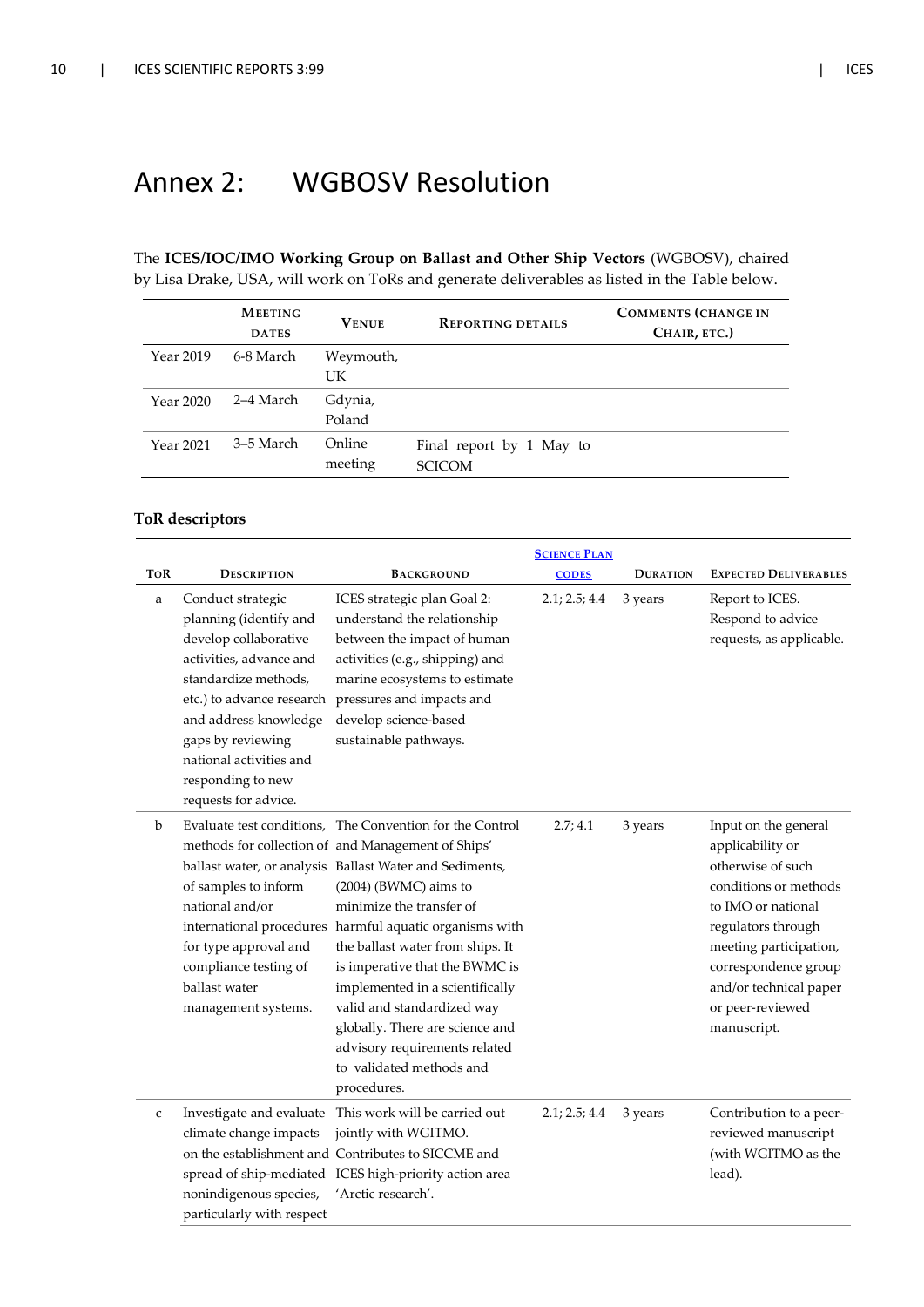|   | to the Arctic.                                                                                                                                                                           |                                                                                                                                                                                                                                                                                                                                                                                                                                                                                                                                                       |               |         |                                                                                                                                                                                                                                     |
|---|------------------------------------------------------------------------------------------------------------------------------------------------------------------------------------------|-------------------------------------------------------------------------------------------------------------------------------------------------------------------------------------------------------------------------------------------------------------------------------------------------------------------------------------------------------------------------------------------------------------------------------------------------------------------------------------------------------------------------------------------------------|---------------|---------|-------------------------------------------------------------------------------------------------------------------------------------------------------------------------------------------------------------------------------------|
| d | methods/technologies to<br>assess risks of, to<br>minimize extent of, and<br>to respond to vessel<br>biofouling to inform<br>national and/or<br>international policies or<br>guidelines. | Investigate and evaluate This work will be carried out<br>jointly with WGITMO. Ships'<br>biofouling is, with ballast water,<br>a primary bioinvasion vector.<br>As management of invasion<br>vectors is the only effective way<br>to reduce risks of new<br>invasions, addressing<br>biofouling issues is of high<br>priority in bioinvasions<br>management.                                                                                                                                                                                          | 2.7; 6.1; 6.4 | 3 years | Strengthen ties to the<br><b>IMO GloFouling</b><br>partnerships through<br>meeting participation<br>and increased<br>discussion of research<br>aims; report to ICES.                                                                |
| e | Evaluate the develop-<br>surveillance and moni-<br>toring of ship-borne in-<br>vasive species.                                                                                           | Considering the complexity of<br>ment of DNA- and RNA- the taxonomic groups to which<br>based molecular tools for invasive species belong, the de-<br>cline in taxonomic expertise, the<br>need for robust monitoring ef-<br>forts, and the need for reliable<br>and accurate methods to assess<br>compliance to regulations (e.g.<br>BWMC), RNA- and DNA-based<br>molecular tools have been pro-<br>posed as complementary ap-<br>proaches to traditional meth-<br>ods. Although some challenges<br>remain, these methods warrant<br>close scrutiny. | 1.6; 4.4      | 3 years | Input on the general<br>applicability or<br>otherwise of such<br>methods to IMO or<br>national regulators<br>through meeting<br>participation,<br>correspondence group<br>and/or technical paper<br>or peer-reviewed<br>manuscript. |

#### **Summary of the Work Plan**

| Year 1 | Working on all ToRs, but with special focus on ToRs a, e, and d. |
|--------|------------------------------------------------------------------|
| Year 2 | Working on all ToRs, but with special focus on ToRs a, b, and c. |
| Year 3 | Report on all ToRs.                                              |

#### **Supporting information**

| Priority               | The work of the Group forms the scientific basis for essential advice related<br>to the movement of invasive aquatic organisms and pathogens via ballast<br>water and other shipping vectors. As a joint working group, it also follows<br>and supports related work within the IMO and IOC. |
|------------------------|----------------------------------------------------------------------------------------------------------------------------------------------------------------------------------------------------------------------------------------------------------------------------------------------|
| Resource requirements  | The research programmes which provide the main input to this group are<br>already underway, with resources provided by national governments and<br>scientific funding agencies. The additional resources required to undertake<br>activities in the framework of this group are negligible.  |
| Participants           | The Group is normally attended by some 25-35 members and guests, but has<br>more than 65 members in total.                                                                                                                                                                                   |
| Secretariat facilities | None.                                                                                                                                                                                                                                                                                        |
| Financial              | No financial implications.                                                                                                                                                                                                                                                                   |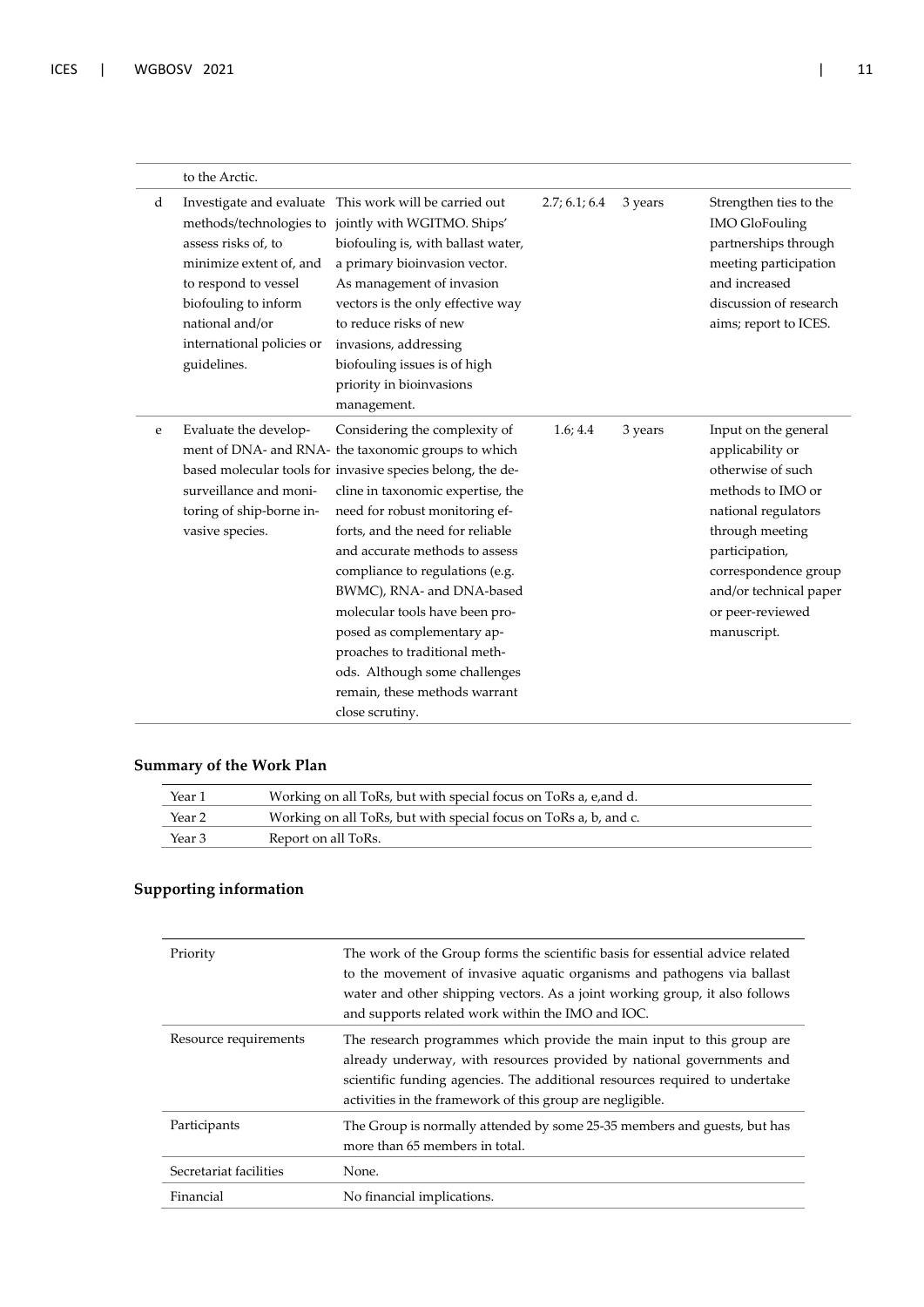| Linkages to ACOM and<br>groups under ACOM | The group will serve as primary respondent to incoming advice requests on<br>various issues related to ship-mediated introductions.                                                                                                                                                               |
|-------------------------------------------|---------------------------------------------------------------------------------------------------------------------------------------------------------------------------------------------------------------------------------------------------------------------------------------------------|
| Linkages to other<br>committees or groups | There is a very close working relationship with WGITMO. Potential or<br>occasional linkage with WGBIODIV, WGHABD, WGIMT, WGPME and<br>WGZE.                                                                                                                                                       |
| Linkages to other<br>organizations        | International Oceanographic Commission (IOC), International Maritime<br>Organization (IMO), North Pacific Marine Science Organization (PICES). In<br>addition, the outcomes are relevant to other national and international<br>organizations involved in the development of regulatory policies. |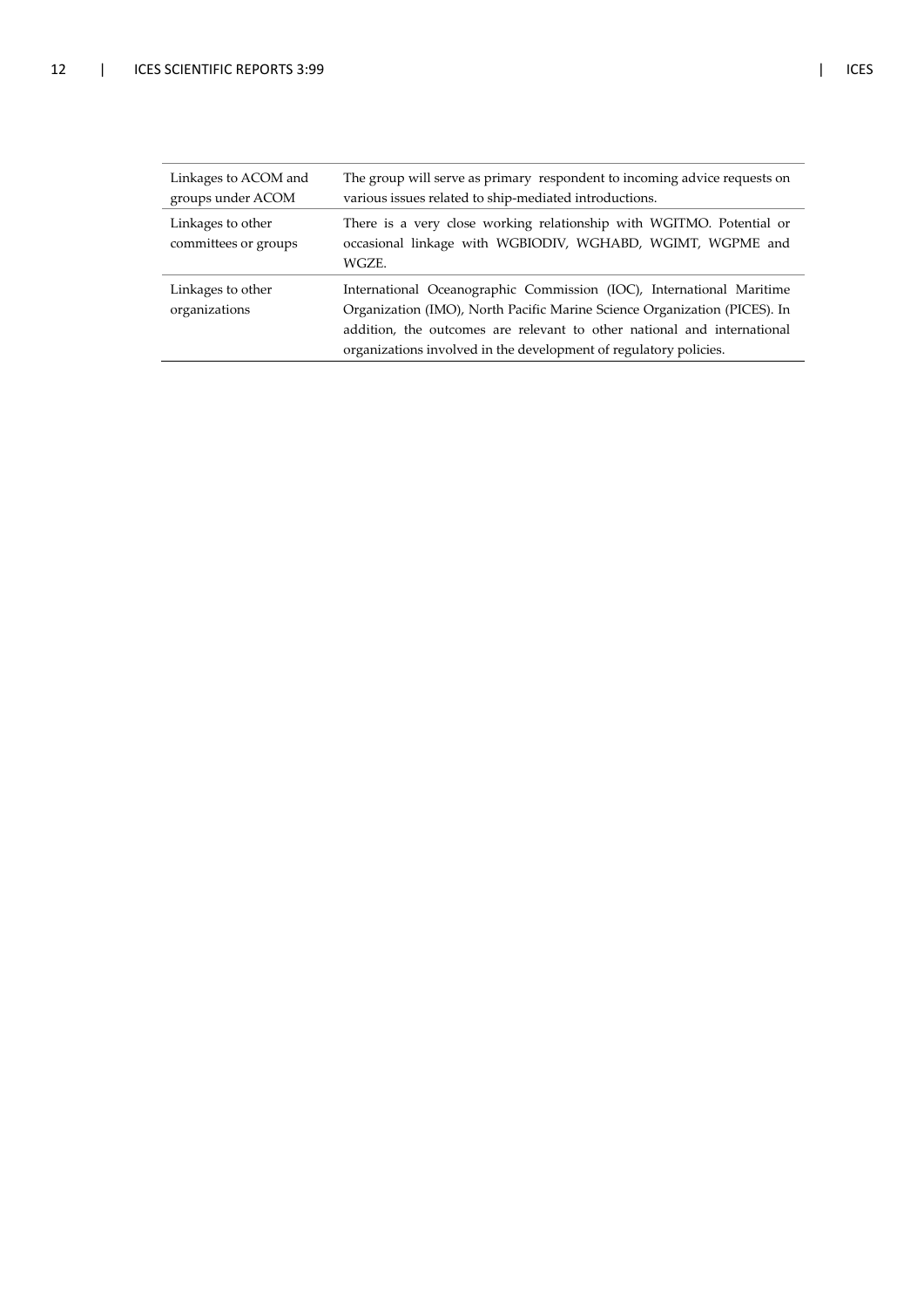# Annex 3: Completed ToRs - Detailed summary by country

### **High-level summary**

All the ToRs are completed. The progress is summarized the below table.

| <b>TOR</b> | <b>TOR DESCRIPTION</b>                                                                                                                                                                                                                                                              | PROGRESS IN RELATION TO TOR                                                                                                                                                                                                                                                                                                                                                                                                                                                                                                                                                                                                                                                                                                                                                                                                                                                                                                                                                                                          |
|------------|-------------------------------------------------------------------------------------------------------------------------------------------------------------------------------------------------------------------------------------------------------------------------------------|----------------------------------------------------------------------------------------------------------------------------------------------------------------------------------------------------------------------------------------------------------------------------------------------------------------------------------------------------------------------------------------------------------------------------------------------------------------------------------------------------------------------------------------------------------------------------------------------------------------------------------------------------------------------------------------------------------------------------------------------------------------------------------------------------------------------------------------------------------------------------------------------------------------------------------------------------------------------------------------------------------------------|
| a          | Conduct strategic plan-<br>ning (identify and de-<br>velop collaborative activi-<br>ties, advance and stand-<br>ardize methods, etc.) to<br>advance research and ad-<br>dress knowledge gaps by<br>reviewing national activi-<br>ties and responding to<br>new requests for advice. | Useful discussions occurred as the national reports from 14-16 countries<br>were given at each meeting. Common themes and research gaps were<br>identified: in-water cleaning and capture of biofouling, eDNA research,<br>ballast water "same risk area" assessments, the disconnect between the<br>scientific community and regulators (and concern about new legislation<br>that had been recently passed), and the validation of ballast water com-<br>pliance tools.<br>Given the breadth of the information presented in the national reports,<br>it was acknowledged that this three-year report at the end of the term<br>(as well as future reports) would be unwieldy if they contained all of<br>the information presented. It was agreed that a more succinct-but<br>complete-way to capture all of this information would be for member<br>countries to list their work relevant to each ToR in tabular form. A tem-<br>plate was circulated and filled out. See Annex 3 for the completed ta-<br>bles. |
| b          | Evaluate test conditions,<br>methods for collection of<br>ballast water, or analysis<br>of samples to inform na-<br>tional and/or international<br>procedures for type ap-<br>proval and compliance<br>testing of ballast water<br>management systems.                              | This ToR solicited the most presentations, papers, and discussions. Two<br>(2) papers were drafted by the group to provide input to IMO on the<br>topic of verifying ballast water compliance monitoring devices: PPR<br>7/21 and PPR 8/11. A peer-reviewed paper was published on the topic<br>(Tamburri et al. 2020), and another was published on shipboard data<br>collected on sample ports used to collect samples (Drake et al. 2021).                                                                                                                                                                                                                                                                                                                                                                                                                                                                                                                                                                        |
| C          | Investigate and evaluate<br>climate change impacts on<br>the establishment and<br>spread of ship-mediated<br>nonindigenous species,<br>particularly with respect<br>to the Arctic.                                                                                                  | Given time constraints and the interest of the group, the least amount of<br>time was allocated to this ToR. At the annual meeting in 2020, on the<br>joint day with WGITMO, the two groups were joined by members of<br>the Working Group on Harmful Algal Bloom Dynamics (WGHABD).<br>This session focused on presentations regarding harmful algal blooms<br>in the Arctic.<br>Three (3) peer-reviewed papers benefited from presentations and sur-<br>rounding discussions in WGBOSV and WGITMO (Chan et al. 2019,<br>Goldsmit et al. 2020 and 2021).                                                                                                                                                                                                                                                                                                                                                                                                                                                            |
| d          | Investigate and evaluate<br>methods/technologies to<br>assess risks of, to mini-<br>mize extent of, and to re-<br>spond to vessel biofouling<br>to inform national and/or<br>international policies or<br>guidelines.                                                               | This ToR was shared with WGITMO, and along with members of<br>WGBOSV, two (2) papers were submitted to IMO, as it undertakes a re-<br>view of the existing biofouling guidelines: PPR 7/7 and PPR 7/INF.2.<br>Additionally, presentations were made on the joint day of the annual<br>meetings to discuss in-water cleaning and capture.                                                                                                                                                                                                                                                                                                                                                                                                                                                                                                                                                                                                                                                                             |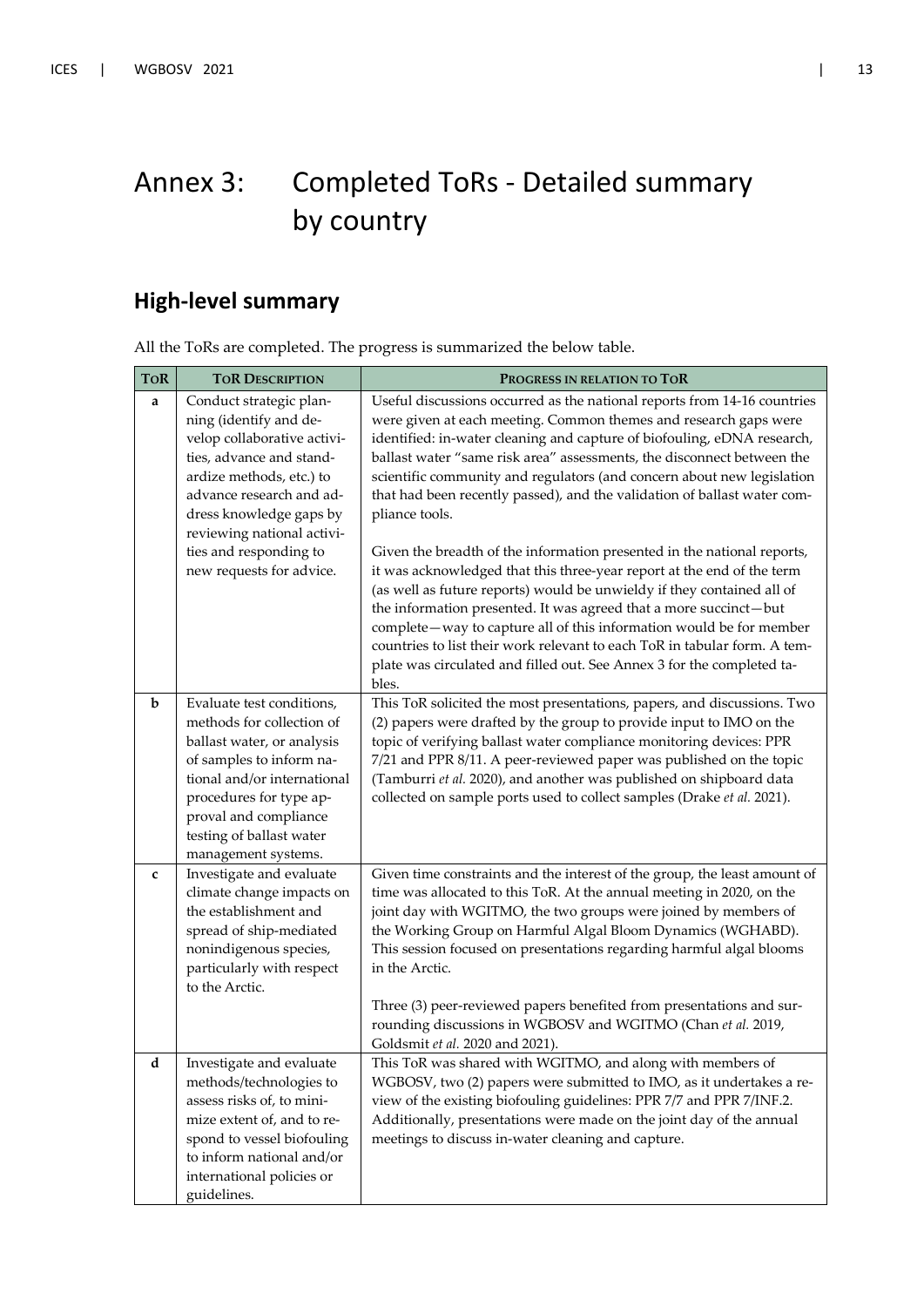| <b>TOR</b> | <b>TOR DESCRIPTION</b>   | PROGRESS IN RELATION TO TOR                                                      |
|------------|--------------------------|----------------------------------------------------------------------------------|
| e          | Evaluate the development | Presentations were delivered by members of WGBOSV, WGITMO, or                    |
|            | of DNA- and RNA-based    | WGHABD (the latter at the meeting in 2020) to highlight issues with              |
|            | molecular tools for sur- | molecular tools as they relate to the working groups' aims and needs.            |
|            | veillance and monitoring | Following the recommendation of the WGBOSV-WGITMO joint meet-                    |
|            | of ship-borne invasive   | ing in 2019 that a workshop was needed to address these pressing is-             |
|            | species.                 | sues, ToRs for the workshop were developed. The workshop will be                 |
|            |                          | held in conjunction with the 11 <sup>th</sup> International Conference on Marine |
|            |                          | Bioinvasions (ICMB XI, delayed from 2021 to 15-19 MAY 2022).                     |

### **Detailed summary by country**

At the 2020 annual meeting, it was decided that the final, three-year report should capture accomplishments related to the ToRs in more detail than could practicably be included in the body of the report. Thus, a template was provided to organize this information. The information is summarized, by members' countries in the below tables.

In all tables, the ToRs are defined as:

- **a** = Conduct strategic planning (identify and develop collaborative activities, advance and standardize methods, etc.) to advance research and address knowledge gaps by reviewing national activities and responding to new requests for advice
- **b** = Evaluate test conditions, methods for collection of ballast water, or analysis of samples to inform national and/or international procedures for type approval and compliance testing of ballast water management systems
- **c** = Investigate and evaluate climate change impacts on the establishment and spread of ship-mediated nonindigenous species, particularly with respect to the Arctic (joint ToR with the Working Group on Introductions and Transfers of Marine Organisms [WGITMO])
- **d** = Investigate and evaluate methods/technologies to assess risks of, to minimize extent of, and to respond to vessel biofouling to inform national and/or international policies or guidelines (joint ToR with WGITMO)
- **e** = Evaluate the development of deoxyribonucleic acid (DNA)- and ribonucleic acid (RNA)-based molecular tools for surveillance and monitoring of ship-borne invasive species

| <b>ToR</b>   |           | Canada - Updates                                                                                                                                                                           |
|--------------|-----------|--------------------------------------------------------------------------------------------------------------------------------------------------------------------------------------------|
| a            | ٠         | Bailey SA, L Brown, ML Campbell, J Canning-Clode, JT Carlton, and 24 others. 2020. Trends<br>in the detection of aquatic non-indigenous species across global marine, estuarine and fresh- |
|              |           | water ecosystems: A 50-year perspective. Diversity and Distributions 26: 1780-1797.<br>https://doi.org/10.1111/ddi.13167                                                                   |
| $\mathbf{h}$ | $\bullet$ | Casas-Monroy O, H Rajakaruna and SA Bailey. 2020. Improving estimation of phytoplankton                                                                                                    |
|              |           | abundance and distribution in ballast water discharges. Journal of Applied Phycology<br>32:1185-1199. https://doi.org/10.1007/s10811-019-02034-x                                           |
|              | $\bullet$ | Tamburri, M.N., Bailey, S.A., Everett, R.A., First, M.R., Gollasch, S., Outinen, O., and Drake,                                                                                            |
|              |           | L.A. 2020. Protocol for the verification of ballast water compliance monitoring devices. ICES<br>Techniques in Marine Environmental Sciences, Vol. 63. 13 pp.                              |
|              |           | http://doi.org/10.17895/ices.pub.5465                                                                                                                                                      |

#### **Summary of outputs by members from Canada**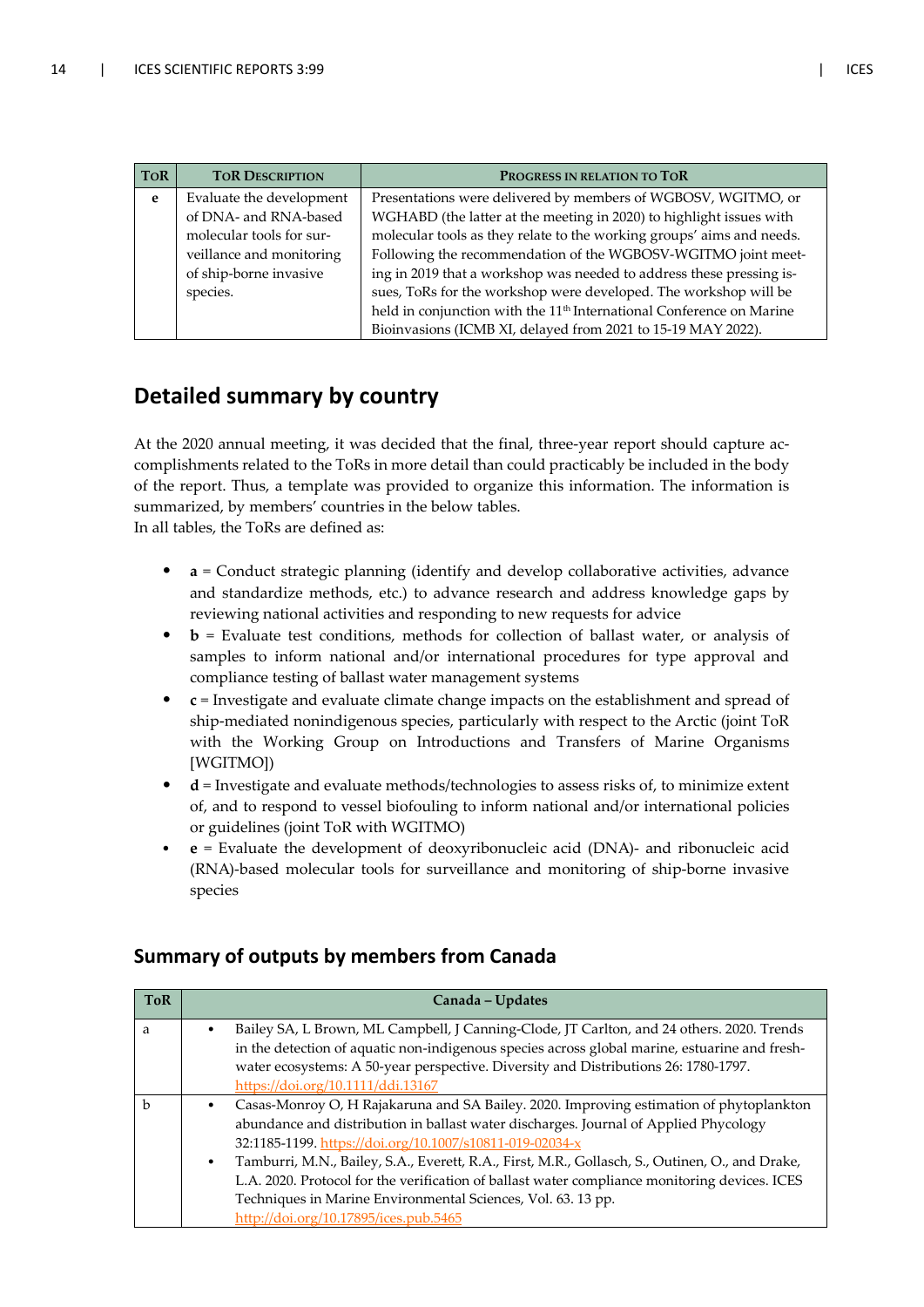| <b>ToR</b>   | Canada - Updates                                                                                               |  |
|--------------|----------------------------------------------------------------------------------------------------------------|--|
|              | Macintyre, H.L., Cullen, J.J., Whitsitt, T.J., and Petri, B. 2018. Enumerating viable phytoplank-<br>$\bullet$ |  |
|              | ton using a culture-based Most Probable Number assay following ultraviolet-C treatment.                        |  |
|              | Journal of Applied Phycology 30(2): 1073-1094. doi:10.1007/s10811-017-1254-8                                   |  |
| $\mathsf{C}$ | Goldsmit J, McKindsey CW, Schlegel RW, Archambault P, Howland KL. 2020. What and<br>$\bullet$                  |  |
|              | where? Predicting invasion hotspots in the Arctic marine realm. Glob Change Biol 26:4752-                      |  |
|              | 4771 doi: 10.1111/gcb.15159 https://doi.org/10.1111/gcb.15159                                                  |  |
|              | Iacarella, J.C., Lyons, D.A., Burke, L., Davidson, I.C., Therriault, T.W., Dunham, A. and Di-<br>$\bullet$     |  |
|              | Bacco, C., 2020. Climate change and vessel traffic create networks of invasion in marine pro-                  |  |
|              | tected areas. Journal of Applied Ecology, 57(9), pp.1793-1805. https://besjournals.onlineli-                   |  |
|              | brary.wiley.com/doi/10.1111/1365-2664.13652                                                                    |  |
|              | Chan FT, Stanislawcyzk K, Sneekes AC, Dvoretsky A, Gollasch S, Minchin D, David M,<br>$\bullet$                |  |
|              | Jelmert A, Albretsen J and SA Bailey. 2019. Climate change opens new frontiers for marine                      |  |
|              | species in the Arctic: current trends and future invasion risks. Global Change Biology 25:25-                  |  |
|              | 38. https://doi.org/10.1111/gcb.14469                                                                          |  |
| d            | Galil, B.S., McKenzie, C., Bailey, S., Campbell M., Davidson, I., Drake, L., Hewitt, C., Oc-<br>$\bullet$      |  |
|              | chipinti-Ambrogi, A., and Piola, P. 2019. ICES Viewpoint background document: Evaluating                       |  |
|              | and mitigating introduction of marine non-native species via vessel biofouling. ICES Ad Hoc                    |  |
|              | Report 2019. 17 pp. https://doi.org/10.17895/ices.pub.4680                                                     |  |
| e            | Sevellec M, Lacoursière-Roussel A, Bernatchez L, Normandeau E, Solomon E, Arreak A,<br>$\bullet$               |  |
|              | Fishback L, Howland K. 2020. Detecting community change in Arctic marine ecosystems us-                        |  |
|              | ing the temporal dynamics of environmental DNA. Environmental DNA 3:155. doi:                                  |  |
|              | 10.1002/edn3.155 https://doi.org/10.1002/edn3.155                                                              |  |

### **Summary of outputs by members from Estonia**

| <b>ToR</b>       | Estonia - Updates                                                                                                                                                                                                                                                                                                                                                                                                                                                                                                                                                                                                                                                                                                                                                                                                                                                                                                                                                                                                                                                                                                                                                                                                                                                                                                                                                                                                                                                                                                                                                                                                                                                                                                                                                                                                                                                                                                                                                                                                                                                                                                                                                                                                                                                                                                                                                                         |
|------------------|-------------------------------------------------------------------------------------------------------------------------------------------------------------------------------------------------------------------------------------------------------------------------------------------------------------------------------------------------------------------------------------------------------------------------------------------------------------------------------------------------------------------------------------------------------------------------------------------------------------------------------------------------------------------------------------------------------------------------------------------------------------------------------------------------------------------------------------------------------------------------------------------------------------------------------------------------------------------------------------------------------------------------------------------------------------------------------------------------------------------------------------------------------------------------------------------------------------------------------------------------------------------------------------------------------------------------------------------------------------------------------------------------------------------------------------------------------------------------------------------------------------------------------------------------------------------------------------------------------------------------------------------------------------------------------------------------------------------------------------------------------------------------------------------------------------------------------------------------------------------------------------------------------------------------------------------------------------------------------------------------------------------------------------------------------------------------------------------------------------------------------------------------------------------------------------------------------------------------------------------------------------------------------------------------------------------------------------------------------------------------------------------|
| a<br>$\mathbf b$ | Bailey, S.A., Brown, L., Campbell, M., Canning-Clode, J., Carlton, J.T., Castro, N., Chainho, P.,<br>Chan, F.T., Creed, J.C., Curd, A., Darling, J., Fofonoff, P., Galil, B.S., Hewitt, C.L., Inglis, G.J.,<br>Keith, I., Mandrak, N.E., Marchini, A., McKenzie, C.H., Occhipinti-Ambrogi, A., Ojaveer, H.,<br>Pires-Teixeira, L.M., Robinson, T.B., Ruiz, G.M., Seaward, K., Schwindt, E., Son, M.O.,<br>Therriault, T.W. and Zhan, A. 2020. Trends in the detection of aquatic non-indigenous species<br>across global marine, estuarine and freshwater ecosystems: A 50-year perspective. Diversity<br>and Distributions 26:1780-1797, https://doi.org/10.1111/ddi.13167<br>Tsiamis, K., Azzurro, E., Bariche, M., Cinar, M.E., Crocetta, F., De Clerck, O., Galil, B., Gomez,<br>٠<br>F., Hoffman, R., Jensen, K.R., Kamburska, L., Langeneck, J., Langer, M.R., Levitt-Barmats, Y.,<br>Lezzi, M., Marchini, A., Occhipinti-Ambrogi, A., Ojaveer, H., Piraino, S., Shenkar, N.,  Car-<br>doso, Ana Cristina. 2020. Prioritizing marine invasive alien species in the European Union<br>through horizon scanning. Aquatic Conservation: Marine and Freshwater Ecosystems, 30:<br>794-845. http://doi.org/10.1002/aqc.3267<br>Tsiamis, K., Palialexis, A., Stefanova, K., Gladan, Z.N., Skejić, S., Despalatović, M., Cvitković, I.,<br>$\bullet$<br>Dragičević, B., Dulčić, J., Vidjak, O., Bojanić N., Žuljević, A., Aplikioti, M., Argyrou, M., Jose-<br>phides, M., Michailidis, N., Jakobsen, H.H., Staehr, P.A., Ojaveer, H., Lehtiniemi, M., Massé, C.,<br>Zenetos, A., Castriota, L., Livi, S., Mazziotti, C., Schembri, P.J., Evans, J., Bartolo, A.G., Kabuta,<br>S.H., Smolders, S., Knegtering, E., Gittenberg, A., Gruszka, P., Kraśniewski, W., Bartilotti, C.,<br>Tuaty-Guerra, M., Canning-Clode, J., Costa, A.C., Parente, M.I., Botelho, A.Z., Micael, J., Mio-<br>donski, J.V., Carreira, G.P., Lopes, V., Chainho, P., Barberá, C., Naddafi, R., Florin, A., Barry, P.,<br>Stebbing, P.D., Cardoso, A.C. 2019. Non-indigenous species refined national baseline invento-<br>ries: A synthesis in the context of the European Union's Marine Strategy Framework Directive.<br>Mar Pol Bul 145: 429-435 https://doi.org/10.1016/j.marpolbul.2019.06.012<br>Gollasch, S., David, M., Broeg, K., Heitmüller, S., Karjalainen, M., Lehtiniemi, M., Normant-<br>$\bullet$ |
|                  | Saremba, M., Ojaveer, H., Olenin, S., Ruiz, M., Helavuori, M., Sala-Pérez, M., Strake, S., 2020.                                                                                                                                                                                                                                                                                                                                                                                                                                                                                                                                                                                                                                                                                                                                                                                                                                                                                                                                                                                                                                                                                                                                                                                                                                                                                                                                                                                                                                                                                                                                                                                                                                                                                                                                                                                                                                                                                                                                                                                                                                                                                                                                                                                                                                                                                          |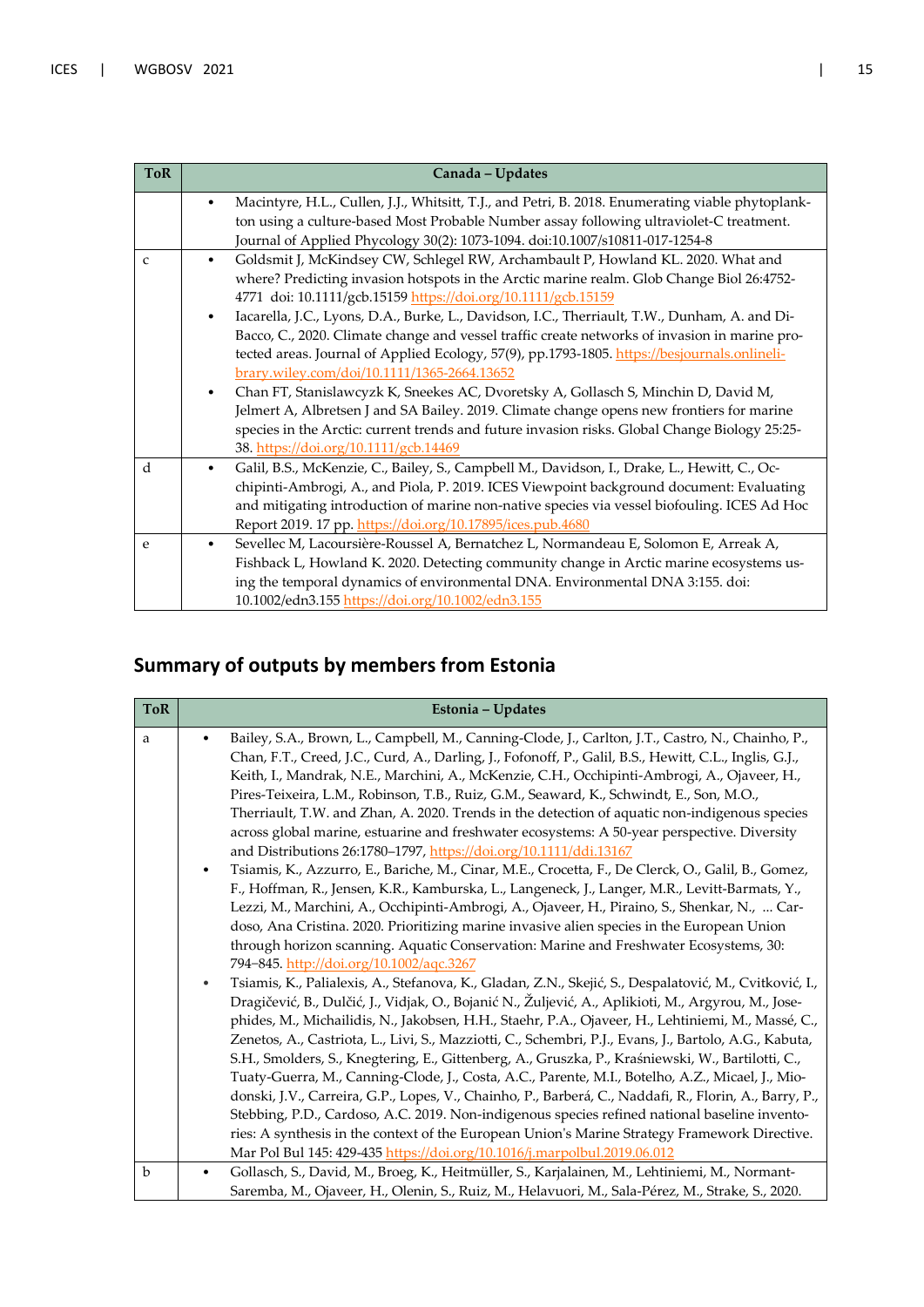

#### **Summary of outputs by members from Finland**

| <b>ToR</b> | Finland - Updates                                                                                                                                                                                            |
|------------|--------------------------------------------------------------------------------------------------------------------------------------------------------------------------------------------------------------|
| a          | NIS monitoring<br>Konstantinos, T., Palialexis, A., Stefanova, K., Gladan, Z.N., Skejić, S., Despalatović, M.,                                                                                               |
|            | Cvitković, I., Dragičević, B., Dulčić, J., Vidjak, O., Bojanić N., Žuljević, A., Aplikioti, M., Argyrou,                                                                                                     |
|            | M., Josephides, M., Michailidis, N., Jakobsen, H.H., Staehr, P.A., Ojaveer, H., Lehtiniemi, M.,<br>Massé, C., Zenetos, A., Castriota, L., Livi, S., Mazziotti, C., Schembri, P.J., Evans, J., Bartolo, A.G., |
|            | Kabuta, S.H., Smolders, S., Knegtering, E., Gittenberg, A., Gruszka, P., Kraśniewski, W., Bartilotti,                                                                                                        |
|            | C., Tuaty-Guerra, M., Canning-Clode, J., Costa, A.C., Parente, M.I., Botelho, A.Z., Micael, J., Mio-                                                                                                         |
|            | donski, J.V., Carreira, G.P., Lopes, V., Chainho, P., Barberá, C., Naddafi, R., Florin, A., Barry, P.,<br>Stebbing, P.D., Cardoso, A.C. 2019. Non-indigenous species refined national baseline inventories:  |
|            | A synthesis in the context of the European Union's Marine Strategy Framework Directive. Mar                                                                                                                  |
|            | Pol Bul 145: 429-435 https://doi.org/10.1016/j.marpolbul.2019.06.012                                                                                                                                         |
|            | Lehtiniemi, M., Outinen, O., Puntila-Dodd, R. 2020. Citizen science provides added value in the<br>$\bullet$<br>monitoring for coastal non-indigenous species. Journal of Environmental Management, 267,     |
|            | 110608. 10.1016/j.jenvman.2020.110608                                                                                                                                                                        |
|            | Outinen, O., Forsström, T., Yli-Rosti, J., Vesakoski, O., Lehtiniemi, M. 2019. Monitoring of sessile<br>$\bullet$                                                                                            |
|            | and mobile epifauna - Considerations for non-indigenous species. Mar Pol Bul 141: 332-342.<br>https://doi.org/10.1016/j.marpolbul.2019.02.055                                                                |
|            | Outinen, O., Puntila-Dodd, R., Barda, I., Brzana, R., Hegele-Drywa, J., Kalnina, M., Kostanda, M.,<br>$\bullet$                                                                                              |
|            | Lindqvist, A., Normant-Saremba, M., Scibik, M., Strake, S., Vuolamo, J., & Lehtiniemi, M.                                                                                                                    |
|            | 2021. The role of marinas in the establishment and spread of non-indigenous species in Baltic Sea<br>fouling communities. Biofouling.                                                                        |
| $\rm b$    | Ballast water management                                                                                                                                                                                     |
|            | Gollasch, S., David, M., Broeg, K., Heitmüller, S., Karjalainen, M., Lehtiniemi, M., Normant-<br>$\bullet$                                                                                                   |
|            | Saremba, M., Ojaveer, H., Olenin, S., Ruiz, M., Helavuori, M., Sala-Pérez, M., Strake, S., 2020. Tar-                                                                                                        |
|            | get species selection criteria for risk assessment based exemptions of ballast water management<br>requirements, Ocean & Coastal Management, 183(105021) 10.1016/j.ocecoaman.2019.105021                     |
|            | Outinen, O., Bailey, S., Broeg, K., Chasse, J., Clarke, S., Daigle, R. M., Gollasch, S., Kakkonen, J. E.,<br>$\bullet$                                                                                       |
|            | Lehtiniemi, M., Normant-Saremba, M., Ogilvie, D., & Viard, F. Exceptions and exemptions under                                                                                                                |
|            | the Ballast Water Management Convention - Sustainable alternatives for ballast water manage-<br>ment? (submitted). J. Env. Man.                                                                              |
|            | Outinen, O., Lehtiniemi, M., 2019. Indicative ballast water analysis testing for port State control<br>$\bullet$                                                                                             |
|            | purposes (Online report), Traficom Research Reports 32/2019. Finnish Transport and Communi-                                                                                                                  |
|            | cations Agency, Helsinki. https://www.traficom.fi/sites/default/files/media/publication/Indica-<br>tive%20ballast%20water%20analysis%20testing%20for%20port%20State%20control%20pur-                         |
|            | poses Traficom 32 2019.pdf                                                                                                                                                                                   |
|            | Tamburri, M. N., Bailey, S. A., Everett, R. A., First, M. R., Gollasch, S., Outinen, O., and Drake, L.<br>$\bullet$                                                                                          |
|            | A. (2020) Protocol for the verification of ballast water compliance monitoring devices. ICES                                                                                                                 |
|            | TIMES, 63. https://www.ices.dk/news-and-events/news-archive/news/Pages/TIMES63.aspx                                                                                                                          |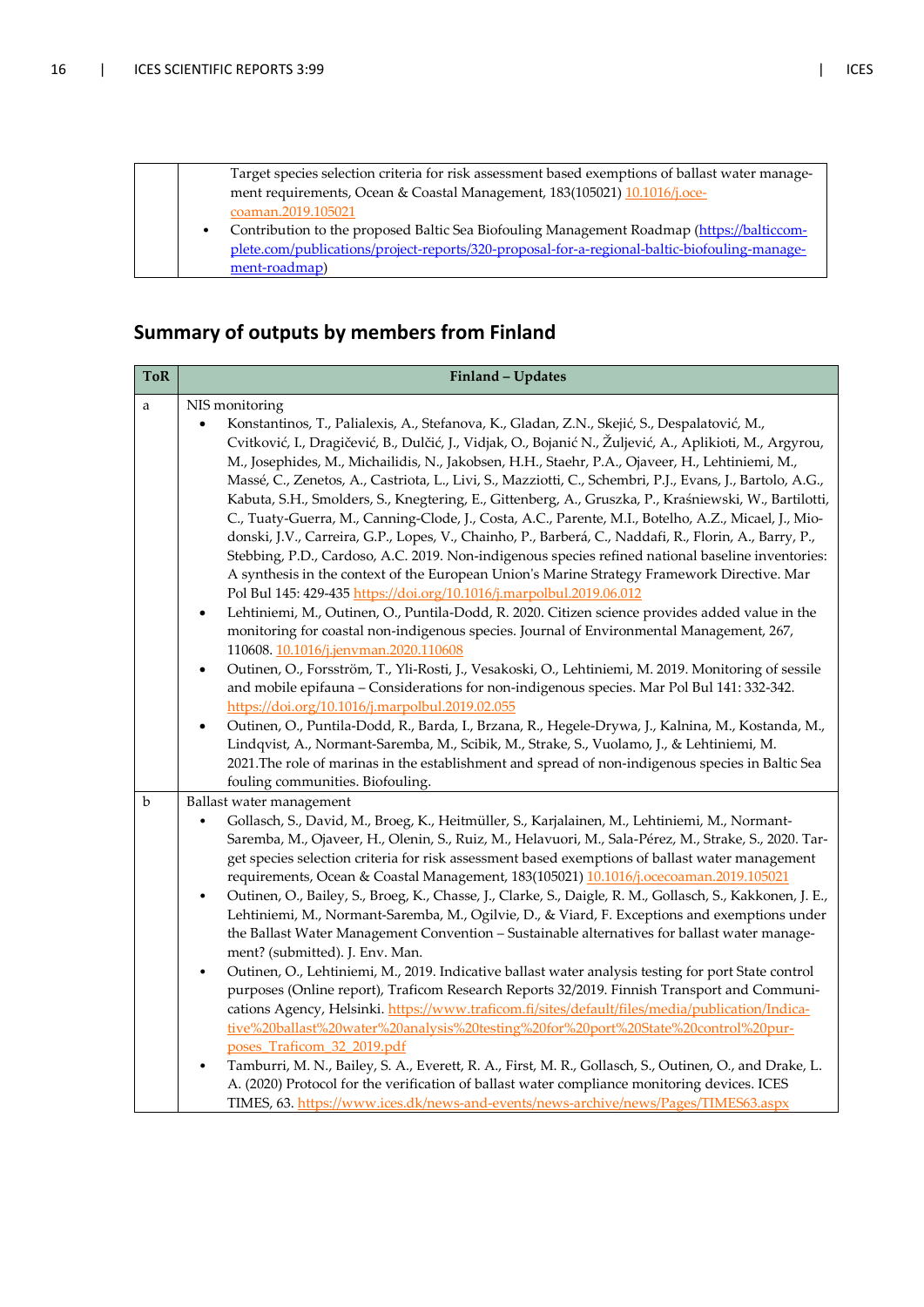| <b>ToR</b>  | France - Updates                                                                                                                                                                                                                                                                                                                                                                                                                                                                                                                                                                                                                                                                                                                                                                                                                                                                                                                                                                                                                                                                                                                                                                                                                                                                                                                                                                                                                                                                                                                                                                                                                                                                                                                                                                                                                                                                                          |  |  |
|-------------|-----------------------------------------------------------------------------------------------------------------------------------------------------------------------------------------------------------------------------------------------------------------------------------------------------------------------------------------------------------------------------------------------------------------------------------------------------------------------------------------------------------------------------------------------------------------------------------------------------------------------------------------------------------------------------------------------------------------------------------------------------------------------------------------------------------------------------------------------------------------------------------------------------------------------------------------------------------------------------------------------------------------------------------------------------------------------------------------------------------------------------------------------------------------------------------------------------------------------------------------------------------------------------------------------------------------------------------------------------------------------------------------------------------------------------------------------------------------------------------------------------------------------------------------------------------------------------------------------------------------------------------------------------------------------------------------------------------------------------------------------------------------------------------------------------------------------------------------------------------------------------------------------------------|--|--|
| a           | Strategic planning                                                                                                                                                                                                                                                                                                                                                                                                                                                                                                                                                                                                                                                                                                                                                                                                                                                                                                                                                                                                                                                                                                                                                                                                                                                                                                                                                                                                                                                                                                                                                                                                                                                                                                                                                                                                                                                                                        |  |  |
|             | May 2019 cross-border information exchange on IAS Biosecurity in Aquatic Environments co-or-<br>ganised by the <b>LIFE RAPID</b> project and the <b>Centre de ressources espèces exotiques envahissantes</b><br>(summary report available here: http://especes-exotiques-envahissantes.fr/wp-content/up-<br>loads/2019/05/32486_ofb_rencontres-vf-vang-biosecu-et-prevention-invasion_en_bd-1.pdf)                                                                                                                                                                                                                                                                                                                                                                                                                                                                                                                                                                                                                                                                                                                                                                                                                                                                                                                                                                                                                                                                                                                                                                                                                                                                                                                                                                                                                                                                                                        |  |  |
|             | The Atlantic Blue Port Services (@BluePorts) - Interreg Atlantic Area (2017-2020) Project main ob-<br>$\bullet$<br>jective was to improve port-based services for the treatment of ship effluents. It was led by the<br>Brittany Chamber of Commerce and Industry. The InvaSave mobile port UV-based treatment unit<br>developed by Damen Green was tested with port reception facility (PRF) operators, users and pol-<br>icy makers, in five different ports across Europe.                                                                                                                                                                                                                                                                                                                                                                                                                                                                                                                                                                                                                                                                                                                                                                                                                                                                                                                                                                                                                                                                                                                                                                                                                                                                                                                                                                                                                             |  |  |
| $\mathbf b$ | Analysis informing compliance testing                                                                                                                                                                                                                                                                                                                                                                                                                                                                                                                                                                                                                                                                                                                                                                                                                                                                                                                                                                                                                                                                                                                                                                                                                                                                                                                                                                                                                                                                                                                                                                                                                                                                                                                                                                                                                                                                     |  |  |
|             | Drillet, G. et al. Commissioning Testing of Ships' Ballast Water Management Systems: Lessons<br>$\bullet$<br>Learned from 350 Tests. In prep.                                                                                                                                                                                                                                                                                                                                                                                                                                                                                                                                                                                                                                                                                                                                                                                                                                                                                                                                                                                                                                                                                                                                                                                                                                                                                                                                                                                                                                                                                                                                                                                                                                                                                                                                                             |  |  |
| $\mathsf C$ | Ocean warming and acidification impact on microfouling                                                                                                                                                                                                                                                                                                                                                                                                                                                                                                                                                                                                                                                                                                                                                                                                                                                                                                                                                                                                                                                                                                                                                                                                                                                                                                                                                                                                                                                                                                                                                                                                                                                                                                                                                                                                                                                    |  |  |
|             | Dobretsov, S., Coutinho, R., Rittschof, D., Salta, M., Ragazzola, F. and Hellio, C., 2019. The oceans<br>$\bullet$<br>are changing: impact of ocean warming and acidification on biofouling communities. Biofouling,<br>35(5), pp.585-595                                                                                                                                                                                                                                                                                                                                                                                                                                                                                                                                                                                                                                                                                                                                                                                                                                                                                                                                                                                                                                                                                                                                                                                                                                                                                                                                                                                                                                                                                                                                                                                                                                                                 |  |  |
| d           | Anti-biofouling bioactive compounds                                                                                                                                                                                                                                                                                                                                                                                                                                                                                                                                                                                                                                                                                                                                                                                                                                                                                                                                                                                                                                                                                                                                                                                                                                                                                                                                                                                                                                                                                                                                                                                                                                                                                                                                                                                                                                                                       |  |  |
|             | Alemán-Vega, M., Sánchez-Lozano, I., Hernández-Guerrero, C.J., Hellio, C., Quintana, E.T., 2020.<br>Exploring Antifouling Activity of Biosurfactants Producing Marine Bacteria Isolated from Gulf of<br>California. International Journal of Molecular Sciences 21, 6068. https://doi.org/10.3390/ijms21176068<br>Report Finistère 360°, Tourisme, Nautisme & Territoires - Etude : Antifouling et Environnement.<br>٠<br>https://professionnels.ofb.fr/index.php/fr/doc/antifouling-environnement-en-sommes-nous<br>Biofouling in ports and marinas                                                                                                                                                                                                                                                                                                                                                                                                                                                                                                                                                                                                                                                                                                                                                                                                                                                                                                                                                                                                                                                                                                                                                                                                                                                                                                                                                      |  |  |
|             | Charles, M., Faillettaz, R., Desroy, N., Fournier, J., Costil, K., 2018. Distribution, associated species<br>$\bullet$<br>and extent of biofouling "reefs" formed by the alien species Ficopomatus enigmaticus (Annelida, Pol-<br>and<br>Shelf<br>in<br>marinas.<br>Estuarine,<br>Coastal<br>Science<br>212,<br>164-175.<br>ychaeta)<br>https://doi.org/10.1016/j.ecss.2018.07.007<br>Leclerc, J.-C., Viard, F., González Sepúlveda, E., Díaz, C., Neira Hinojosa, J., Pérez Araneda, K., Silva,<br>$\bullet$<br>F., Brante, A., 2018a. Non-indigenous species contribute equally to biofouling communities in inter-<br>Biobío<br>local<br>ports<br>in<br>the<br>region,<br>Biofouling<br>34,<br>national<br>$\overline{v}$ s<br>784-799.<br>https://doi.org/10.1080/08927014.2018.1502276<br>Leclerc, J.-C., Viard, F., 2018b. Habitat formation prevails over predation in influencing fouling com-<br>munities. Ecology and Evolution 8, 477-492. https://doi.org/10.1002/ece3.3654<br>Leclerc, J. C., Viard, F., González Sepúlveda, E., Díaz, C., Neira Hinojosa, J., Pérez Araneda, K.,<br>٠<br>Silva, F. & Brante, A., 2020. Habitat type drives the distribution of non-indigenous species in foul-<br>ing communities regardless of associated maritime traffic. Diversity and Distributions 26:62-75.<br>DOI: 10.1111/ddi.12997<br>Leclerc, J.-C., Brante, A., Viard, F., 2021. Rapid recovery of native habitat-builders following physi-<br>$\bullet$<br>cal disturbance on pier pilings offsets colonization of cryptogenic and non-indigenous species in a<br>Chilean port. Marine Environmental Research 163, 105231. https://doi.org/10.1016/j.ma-<br>renvres.2020.105231<br>Salamon, M., Lévêque, L., Ballenghien, M., Viard, F., 2020. Spill-back events followed by self-sus-<br>٠<br>tainment explain the fast colonization of a newly built marina by a notorious invasive seaweed. |  |  |
| e           | Biological Invasions. https://doi.org/10.1007/s10530-019-02193-5<br>Molecular tools for surveillance                                                                                                                                                                                                                                                                                                                                                                                                                                                                                                                                                                                                                                                                                                                                                                                                                                                                                                                                                                                                                                                                                                                                                                                                                                                                                                                                                                                                                                                                                                                                                                                                                                                                                                                                                                                                      |  |  |
|             | Couton, M., Comtet, T., Le Cam, S., Corre, E., Viard, F., 2019. Metabarcoding on planktonic larval<br>stages: an efficient approach for detecting and investigating life cycle dynamics of benthic aliens.<br>Management of Biological Invasions 10, 657-689. https://doi.org/10.3391/mbi.2019.10.4.06                                                                                                                                                                                                                                                                                                                                                                                                                                                                                                                                                                                                                                                                                                                                                                                                                                                                                                                                                                                                                                                                                                                                                                                                                                                                                                                                                                                                                                                                                                                                                                                                    |  |  |

### **Summary of outputs by members from France**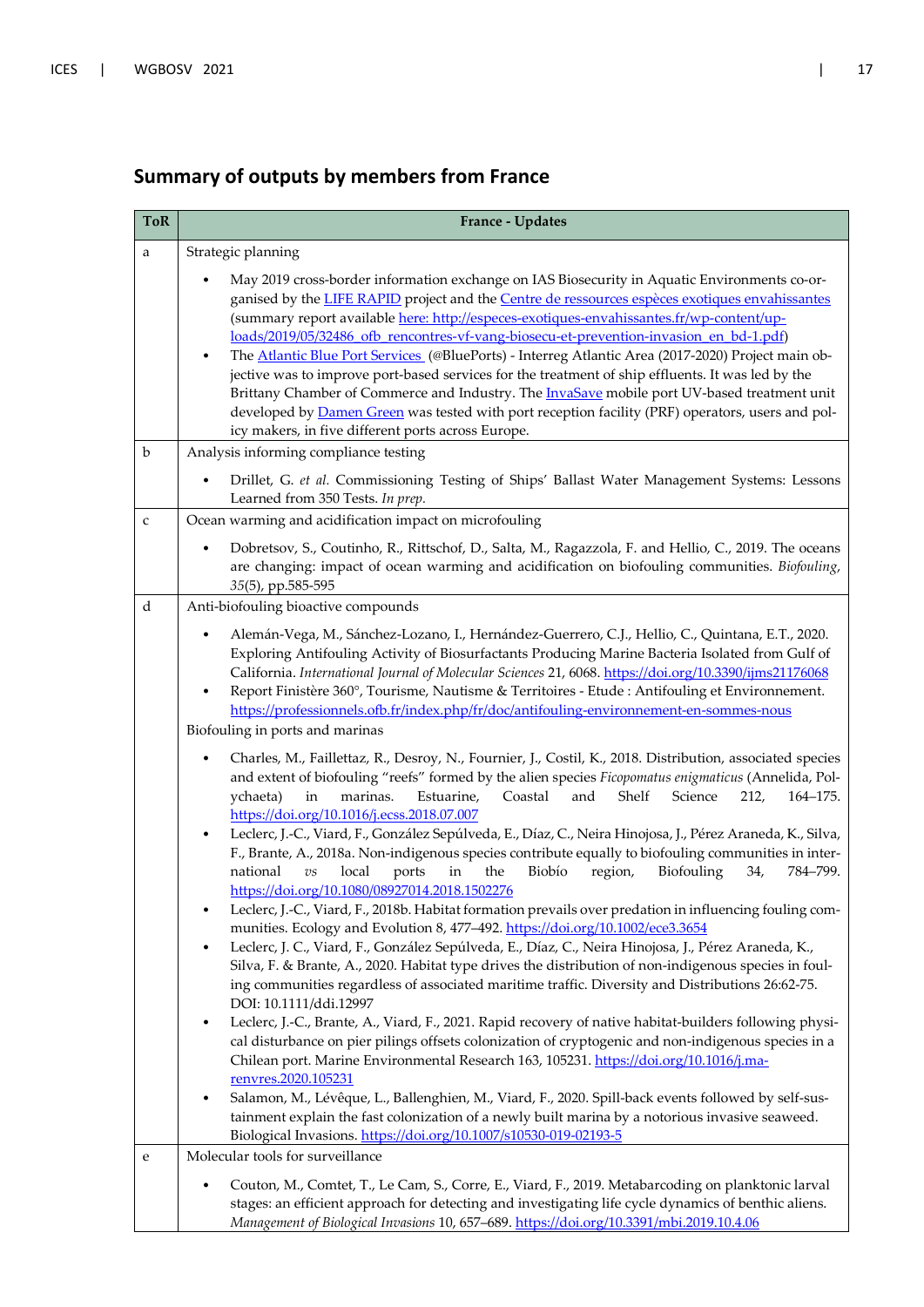| $\bullet$ | Couton, M., Baud, A., Daguin-Thiébaut, C., Corre, E., Comtet, T. & Viard, F. (in press) High-<br>Throughput Sequencing on preservative ethanol is effective at jointly examining infra-specific and<br>taxonomic diversity, although bioinformatics pipelines do not perform equally. Ecology and<br>Evolution.                                                                                                           |
|-----------|---------------------------------------------------------------------------------------------------------------------------------------------------------------------------------------------------------------------------------------------------------------------------------------------------------------------------------------------------------------------------------------------------------------------------|
| $\bullet$ | Guzinski, J., Ballenghien, M., Daguin-Thiébaut, C., Lévêque, L., Viard, F., 2018. Population genomics<br>of the introduced and cultivated Pacific kelp <i>Undaria pinnatifida</i> : Marinas-not farms-drive regional<br>connectivity and establishment in natural rocky reefs. Evolutionary Applications 11, 1582-1597.<br>https://doi.org/10.1111/eva.12647                                                              |
| $\bullet$ | Simon, A., Arbiol, C., Nielsen, E. E., Couteau, J., Sussarellu, R., Burgeot, T., Bernard, I., Coolen, J.<br>W. P., Lamy, J., Robert, S., Skazina, M., Strelkov, P., Queiroga, H., Cancio, I., Welch, J. J., Viard, F.,<br>& Bierne, N., 2019. Replicated anthropogenic hybridisations reveal parallel patterns of admixture<br>in marine mussels. Evolutionary Applications, eva.12879. https://doi.org/10.1111/eva.12879 |
| $\bullet$ | Pearman, J.K., Ammon, U., Laroche, O., Zaiko, A., Wood, S.A., Zubia, M., Planes, S., Pochon, X.,<br>2021. Metabarcoding as a tool to enhance marine surveillance of nonindigenous species in tropical<br>harbors: A case study in Tahiti. Environmental DNA 3, 173-189. https://doi.org/10.1002/edn3.154                                                                                                                  |
| $\bullet$ | Turon, X., Casso, M., Pascual, M., Viard, F., 2020. Looks can be deceiving: Didemnum pseudovexil-<br>lum sp. nov. (Ascidiacea) in European harbours. Mar. Biodivers. 50, 48.<br>https://doi.org/10.1007/s12526-020-01083-7                                                                                                                                                                                                |
| $\bullet$ | Viard, F., Roby, C., Turon, X., Bouchemousse, S., Bishop, J., 2019. Cryptic Diversity and Database<br>Errors Challenge Non-indigenous Species Surveys: An Illustration With Botrylloides spp. in the<br>English Channel and Mediterranean Sea. Frontiers in Marine Science 6, 615.<br>https://doi.org/10.3389/fmars.2019.00615                                                                                            |

### **Summary of outputs by members from Germany**

| <b>ToR</b> | Germany - Updates                                                                                                                                                                                                                                                                                                                                                                                                                                                                                                                                                                                                                                                                                                                                                                                                                                                                                                                                                                                                                                                                                                                                                                                                                                                                                                   |
|------------|---------------------------------------------------------------------------------------------------------------------------------------------------------------------------------------------------------------------------------------------------------------------------------------------------------------------------------------------------------------------------------------------------------------------------------------------------------------------------------------------------------------------------------------------------------------------------------------------------------------------------------------------------------------------------------------------------------------------------------------------------------------------------------------------------------------------------------------------------------------------------------------------------------------------------------------------------------------------------------------------------------------------------------------------------------------------------------------------------------------------------------------------------------------------------------------------------------------------------------------------------------------------------------------------------------------------|
| a          | A German shipping related regulation (paragraph 18, SeeUmwVerhV 2014, last updated 2019) re-<br>quires also to manage ballast water in domestic shipping and national responsibilities in this re-<br>gard are regulated by a law (SeeAufgG 2019). This may especially be of interest to all countries<br>with coastlines along two seas or large marine ecosystems (LMEs).<br>A new online service is available to get a ballast water discharge permit for the Port of Hamburg.<br>$\bullet$<br>In accordance with Articles 8, 10, 13 and 18 of the "Gesetz zur Ordnung des Wasserhaushalts"<br>(Federal Water Act) in conjunction with the "Hamburgisches Wassergesetz (HWaG)" (Hamburg<br>Water Act) and the "Hafenverkehrsordnung" (Port Traffic Regulations) Article 41 a-c, a permit is<br>required before you may start discharging ballast water. In this online tool a ballast water dis-<br>charge permit may be applied for and your request is automatically sent to the competent author-<br>ity. There are specific questions to apply for this permit, including to indicate who you are, vessels<br>specifics, planned vessel berth in Hamburg, water origin (North Sea, Baltic Sea or outside), was<br>ballast water management conducted to meet the D-1 or D-2 standard and the amount of water |
|            | intended to be discharged.<br>(https://serviceportal.hamburg.de/HamburgGateway/Service/Entry/BallastWaE).<br>Bock G, Lieberum C 2016. Neobiota in schleswig-holsteinischen Ostsee-Häfen. Project code LLUR<br>$\bullet$<br>AZ 0608.451614. Landesamt für Landwirtschaft, Umwelt und länd-liche Räume Schleswig-<br>Holstein. 43 pp.<br>Bick A, Bastrop R, Kotta J, Meißner K, Myeyer K, Syomin V (2018) Description of a new species of<br>$\bullet$<br>Sabellidae (Polychaeta, Annelida) from fresh and brackish waters in Europe, with some remarks<br>on the branchial crown of Laonome.<br>Holst S, Laakmann S (2018) First record of the stalked jellyfish Haliclystus tenuis Kishi-nouye,<br>$\bullet$<br>1910 (Cnidaria: Staurozoa) in Atlantic waters. Marine Biodiversity https://doi.org/10.1007/s12526-<br>018-0888-3<br>Meßner U, Zettler ML (2018) The conquest (and avoidance?) of the brackish environ-ment by<br>$\bullet$<br>Ponto-Caspian amphipods: A case study of the German Baltic Sea. Bio-Invasions Records 7<br>Rabitsch W, Heger T, Jeschke J, Saul W-C, Nehring S (2018) Analysis and prioritisation of path-<br>ways of unintentional introduction and spread of invasive alien species in Germany in accordance                                                                        |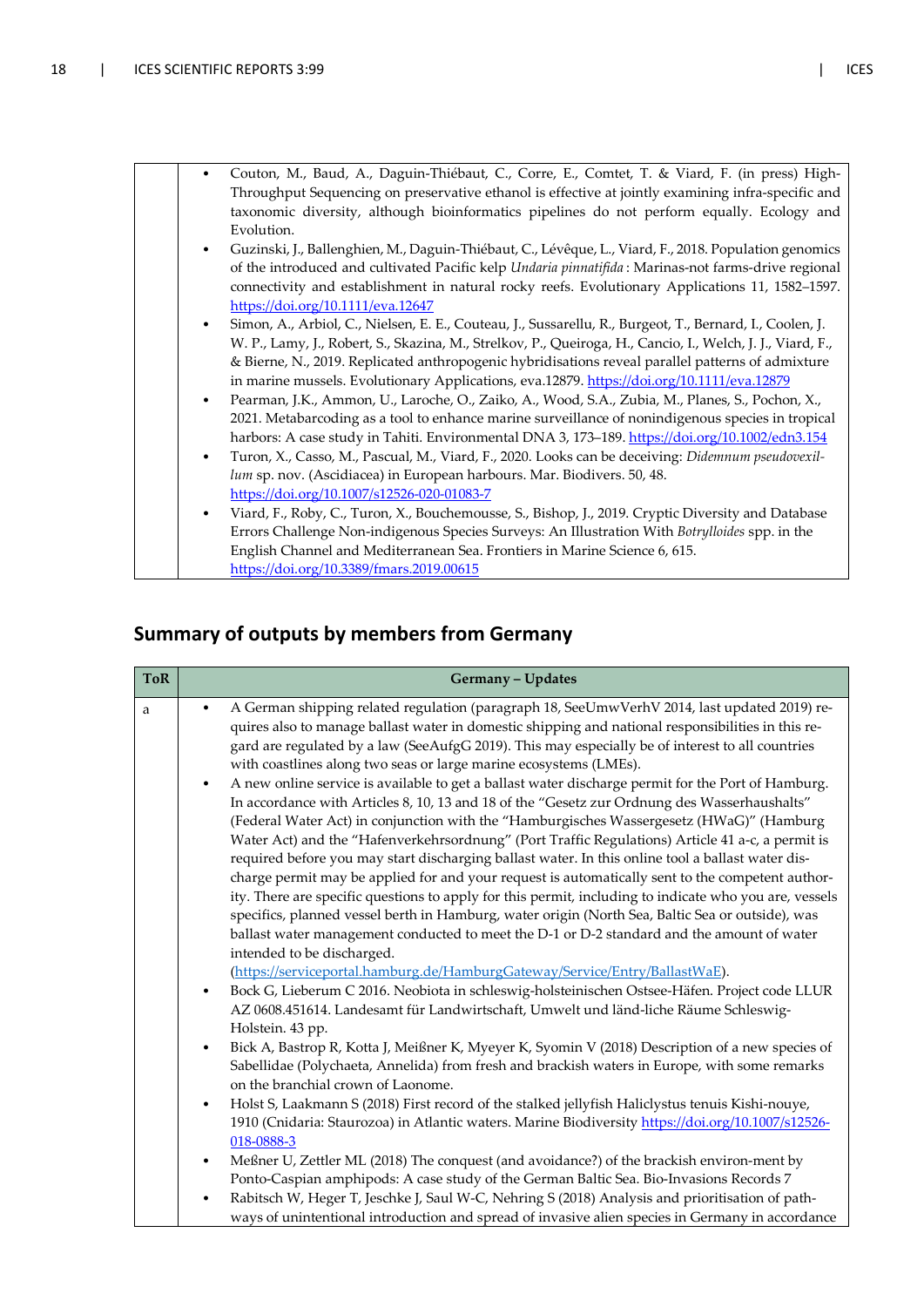| <b>ToR</b> |           | Germany - Updates                                                                                                                                                                                 |
|------------|-----------|---------------------------------------------------------------------------------------------------------------------------------------------------------------------------------------------------|
|            |           | with Regulation (EU) No 1143/2014. BfN-Skripten 490. 103 pp. Bundesamt für Naturschutz, Bonn,                                                                                                     |
|            |           | Germany. DOI 10.19217/skr490<br>Schiller J, Lackschewitz D, Buschbaum C, Reise K, Pang S, Bischof K (2018) Heading northward to                                                                   |
|            |           | Scandinavia: Undaria pinnatifida in the northern Wadden Sea. Bo-tanica Marina 61(4): 365-371.                                                                                                     |
|            | $\bullet$ | Wranik W, Malaquias MAE (2018) Zum Auftreten der Kopfschilschnecke Haminoea solitaria (Say                                                                                                        |
|            | $\bullet$ | 1822) im Bereich der deutschen Ostseeküste. Mitt. Dtsch. malako-zool. Ges. 99, 1-20.<br>Klunder L, Lavaleye M, Schaars LK, Dekker R, Holthuijsen S, van der Veer HW (2019) Distribution           |
|            |           | of the dwarf surf clam Mulinia lateralis (Say, 1822) in the Wadden Sea after first introduction.                                                                                                  |
|            |           | BioInvasions Records 8(4): 818-827, https://doi.org/10.3391/bir.2019.8.4.10                                                                                                                       |
|            | $\bullet$ | Kraberg AC, Widdicombe CE, Beckett R, Rick J, Rooks P, van Wezel R (2018) Further records of a<br>new diatom species in the English Channel and North Sea: the importance of image-referenced     |
|            |           | data. Marine Biodiversity Records, 11:21. https://doi.org/10.1186/s41200-018-0155-0.                                                                                                              |
|            | $\bullet$ | Jaspers C, Huwer B, Weiland-Bräuer N, Clemmesen C (2018) First record of the non-indigenous                                                                                                       |
|            |           | jellyfish Blackfordia virginica (Mayer, 1910) in the Baltic Sea. Helgol Mar Res 72: 13.                                                                                                           |
|            | $\bullet$ | https://doi.org/10.1186/s10152-018-0513-<br>Rabitsch W, Heger T, Jeschke J, Saul W-C, Nehring S (2018) Analysis and prioritisation of path-                                                       |
|            |           | ways of unintentional introduction and spread of invasive alien species in Germany in accordance                                                                                                  |
|            |           | with Regulation (EU) No 1143/2014. BfN-Skripten 490. 103 pp. Bundesamt für Naturschutz, Bonn,                                                                                                     |
|            | $\bullet$ | Germany. DOI 10.19217/skr490<br>Schanz, A., Nestler, S., Hoffmann, F., von Duerselen, C-D (2018) Assessment of Non-Indigenous                                                                     |
|            |           | Species (NIS) in the Ports of Hamburg and Kiel, Scientific Report 2017. BMVI Expertennetzwerk &                                                                                                   |
|            |           | Bundesamt für Seeschifffahrt und Hydrographie (BSH), 141pp.                                                                                                                                       |
|            | $\bullet$ | Schanz A, Nestler S, von Duerselen C-D (2020) Assessment of Non-indigenous Species (NIS) in the                                                                                                   |
|            |           | Port of Cuxhaven and JadeWeserPort. Scientific Report 2018. BMVI Expertennetzwerk &<br>Bundesamt für Seeschifffahrt und Hydrographie (BSH), 168 pp.                                               |
|            | $\bullet$ | Lackschewitz D, Buschbaum C (2019) Mitteilungen an die Neobiota Fach AG, Hamburg (01.2019):                                                                                                       |
|            |           | Neobiota Monitoring 2018.                                                                                                                                                                         |
|            | $\bullet$ | Zettler A, Zettler ML 2020a. Status und Verbreitung der Gebiets-fremden Arten (Neobiota) in den<br>deutschen Küstengewässern der Ostsee Ergebnisse des Rapid Assessments 2019. Erstellt im        |
|            |           | Rahmen des Projektes: Erfassung, Bewertung und Kartierung benthischer Arten und Biotope                                                                                                           |
|            |           | (AWZ-P4, Benthos). Bundesamt für Naturschutz. 26 pp.                                                                                                                                              |
|            | $\bullet$ | Zettler A, Zettler ML 2020b. Status und Verbreitung der Gebiets-fremden Arten (Neobiota) in den                                                                                                   |
|            |           | deutschen Küstengewässern der Ostsee. Ergebnisse des Rapid Assessments 2020. Version 1.<br>Leibniz Institut für Ostseeforschung Warnemünde für Bundesamt für Naturschutz. 30 pp.                  |
|            |           | Kazmierczak F, Leitinger J, Schüler L, Pomrehn S (2020) Erfassung und Bewertung nicht                                                                                                             |
|            |           | einheimischer Arten -Neobiota- in Küstengewässern Mecklenburg-Vorpommerns Endbericht                                                                                                              |
|            | $\bullet$ | 2019. IfAÖ Institut für Angewandte Ökosystemforschung GmbH, Neu Broderstorf. 49 pp.<br>Nehring S, Skowronek S (2020) Die invasiven gebietsfremden Arten der Unionsliste der                       |
|            |           | Verordnung (EU) Nr.1143/2014 - Zweite Fortschreibung 2019 - BfN-Skripten 574. Bundesamt für                                                                                                       |
|            |           | Naturschutz (BfN), Bonn. 190 pp. DOI 10.19217/skr574.                                                                                                                                             |
|            |           | Nigmann U, Nehring S (eds) (2020) Erster nationaler Bericht Deutschlands gemäß Artikel 24 der                                                                                                     |
|            |           | Verordnung (EU) Nr.1143/2014 über invasive Arten für den Berichtszeitraum 2015-2018. BfN-<br>Skripten 567. Bundesamt für Naturschutz (BfN), Bonn. 143 pp. DOI 10.19217/skr567.                    |
|            |           | Vilizzi L, Copp GH, Hill GE, et al (195 co-authors) 2021. A global-scale screening of non-native                                                                                                  |
|            |           | aquatic organisms to identify potentially invasive species under current and future climate condi-                                                                                                |
|            |           | tions. Science of The Total Environment, 788:147868. doi: 10.1016/j.scitotenv.2021.147868<br>Gollasch S, Hewitt CL, Bailey S, David M (2019) Introductions and transfers of species by ballast    |
|            | $\bullet$ | water in the Adriatic Sea. Marine Pollution Bulletin (Special Issue) 147, 8-15.                                                                                                                   |
|            |           | https://doi.org/10.1016/j.marpolbul.2018.08.054.                                                                                                                                                  |
|            | $\bullet$ | Tsiamis K, Palialexis A, Connor D (et al) 2021 Marine Strategy Framework Directive- Descriptor 2,                                                                                                 |
|            |           | Non-Indigenous Species, Delivering solid recommendations for setting threshold values for non-<br>indigenous species pressure on European seas, EUR 30640 EN, Publications Office of the European |
|            |           | Union, Luxembourg, 2021, ISBN 978-92-76-32257-3, doi:10.2760/035071, JRC124136.                                                                                                                   |
| b          | $\bullet$ | Results of a study to evaluate how to take representative ballast water samples was published in a                                                                                                |
|            |           | peer review journal (Gollasch & David 2017). Gollasch, S., David, M., 2017. Recommendations for                                                                                                   |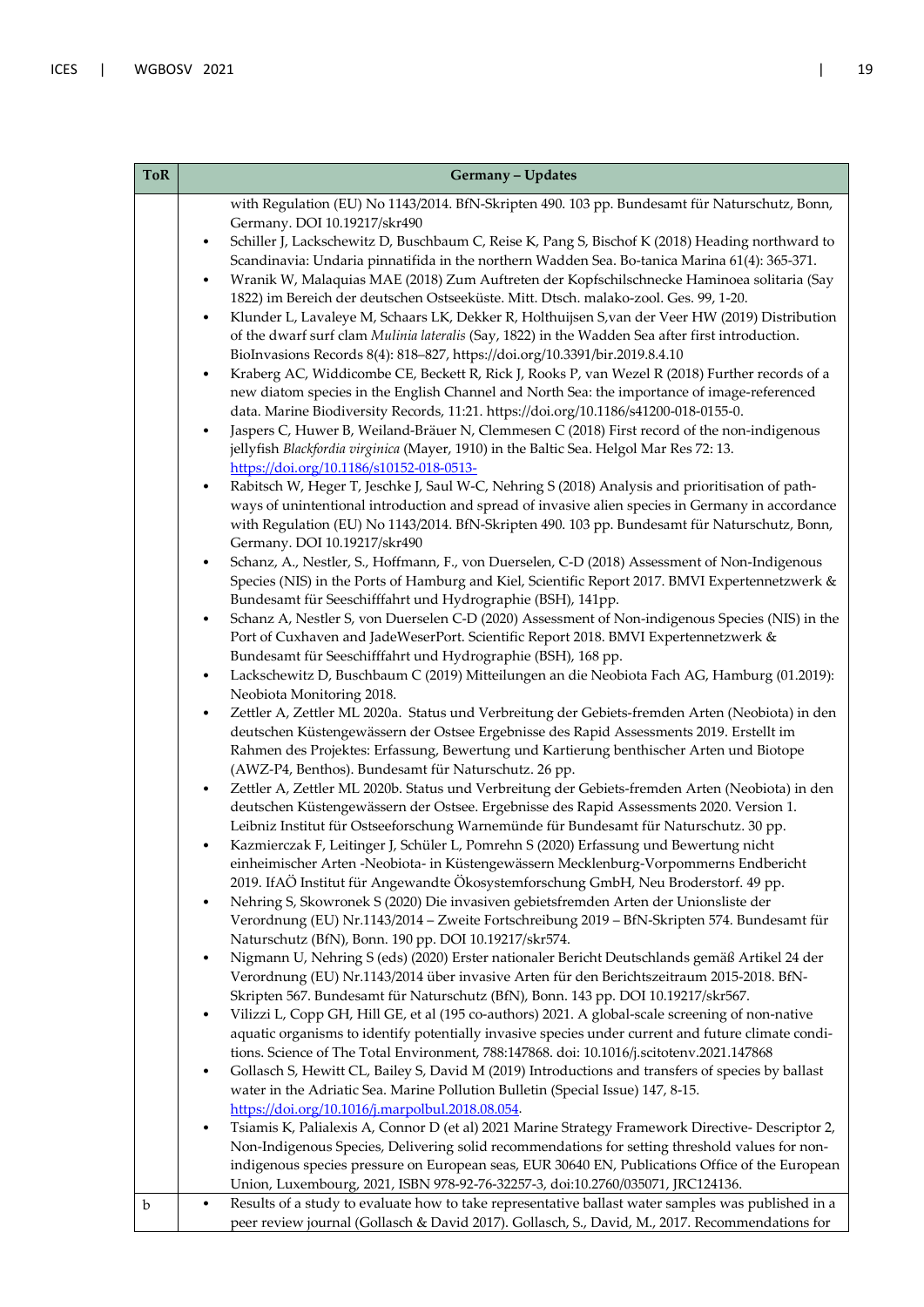| <b>ToR</b> | Germany - Updates                                                                                                                                                                                           |
|------------|-------------------------------------------------------------------------------------------------------------------------------------------------------------------------------------------------------------|
|            | representative ballast water sampling. J Sea Res 123 (Special Issue Ballast Water Management), 1-                                                                                                           |
|            | 15. http://dx.doi.org/10.1016/j.seares.2017.02.010.                                                                                                                                                         |
|            | Evaluations of compliance monitoring and enforcement devices continued (Peperzak et al. 2018)                                                                                                               |
|            | and during COMPLETE a workshop was held to use these tools in the laboratory and on board                                                                                                                   |
|            | also addressing methods for representative sampling. Peperzak, L., Zetsche, E.-M., Gollasch, S.,                                                                                                            |
|            | Artigas, L.F., Bonato, S., Creach, V., de Vré, P., Dubelaar, G.B.J., Henneghien, J., Hess-Erga, O.-C.,                                                                                                      |
|            | Langelaar, R., Larsen, A., Maurer, B., Mosselaar, A., Reavie, E.D., Rijkeboer, M., Tobiesen, A., 2018.                                                                                                      |
|            | Comparing Flow Cytometry and Microscopy in the Quantification of Vital Aquatic Organisms.                                                                                                                   |
|            | Journal of Mechanical Engineering and Technology (JMET). 10 pp. DOI:                                                                                                                                        |
|            | 10.1080/20464177.2018.1525806                                                                                                                                                                               |
|            | Biological results and abiotic parameters of nearly 100 control water tests conducted during the<br>$\bullet$<br>last >10 years of BWMS performance tests with ballast water uptakes and corresponding dis- |
|            | charges were summarized to, e.g., compare the IMO challenge water criteria with these parameter                                                                                                             |
|            | values in nature. Gollasch, S., David, M., 2021. Abiotic and biological differences in ballast water                                                                                                        |
|            | uptake and discharge samples. Marine Pollution Bulletin 164, 112046.                                                                                                                                        |
|            | https://doi.org/10.1016/j.marpolbul.2021.112046                                                                                                                                                             |
|            | Gollasch S, David M. (2018) Ballast Water Management Convention Implementation Challenges.<br>$\bullet$                                                                                                     |
|            | In: Chircop A, Coffen-Smout S, McConnell M (eds.) Ocean Yearbook 32. 456-476.                                                                                                                               |
|            | David M, Gollasch S, Penko L. (2018) Identification of ballast water discharge profiles of a port to<br>$\bullet$                                                                                           |
|            | enable effective ballast water management and environmental studies. Journal of Sea Research                                                                                                                |
|            | 133, 60-72. http://dx.doi.org/10.1016/j.seares.2017.03.001                                                                                                                                                  |
|            | David M, Gollasch S 2018. Ballast water and harmful aquatic organism mobilities. 119-137. In:<br>$\bullet$                                                                                                  |
|            | Monios J, Wilmsmeier (eds) Maritime Mobilities. Routledge Studies in Transport Analysis.                                                                                                                    |
|            | Routledge, Oxon, New York. 224 pp. ISBN: 978-1-138-23280-8.                                                                                                                                                 |
|            | Gollasch S, David M. 2018. Algae viability over time in a ballast water sample. J Sea Res 123 (Spe-<br>$\bullet$                                                                                            |
|            | cial Issue Ballast Water Management), 112-114. http://dx.doi.org/10.1016/j.seares.2017.04.005                                                                                                               |
|            | David M, Gollasch S (2018). How to approach ballast water management in European seas. Estua-<br>٠<br>rine, Coastal and Shelf Science 201, 248-255. http://dx.doi.org/10.1016/j.ecss.2016.10.018            |
|            | Magaletti E, Garaventa F, David M, Castriota L, Kraus R, Luna Gian M, Silvestri C, Forte C, Bas-<br>$\bullet$                                                                                               |
|            | tianini M, Falautano M, Maggio T, Rak G, Gollasch S. 2018. Developing and testing an Early Warn-                                                                                                            |
|            | ing System for Non Indigenous Species and Ballast Water Management. J Sea Res 123 (Special Is-                                                                                                              |
|            | sue Ballast Water Management), 100-111. http://dx.doi.org/10.1016/j.seares.2017.03.016                                                                                                                      |
|            | David M, Gollasch S (2019) Risk assessment for ballast water management - learning from the                                                                                                                 |
|            | Adriatic Sea case study. Marine Pollution Bulletin (Special Issue), 147, 36-46.                                                                                                                             |
|            | https://doi.org/10.1016/j.marpolbul.2018.02.003.                                                                                                                                                            |
|            | Rak G, Zec D, Markovičić Kostelac M, Joksimović D, Gollasch S, David M (2019) The implementa-                                                                                                               |
|            | tion of the ballast water management convention in the Adriatic Sea through States' cooperation:                                                                                                            |
|            | The contribution of environmental law and institutions. Marine Pollution Bulletin (Special Issue),                                                                                                          |
|            | 147, 245-253. https://doi.org/10.1016/j.marpolbul.2018.06.012.                                                                                                                                              |
|            | Gollasch S, David M. (2020) Chapter 5. Ballast water. Cambridge University Press Book "Environ-<br>$\bullet$                                                                                                |
|            | mental Impact of Ships".<br>Gollasch S, David M 2019. Ballast Water: Problems and Management. In: Sheppard C, World Seas:<br>٠                                                                              |
|            | An Environmental Evaluation. 2nd Edition. Volume III: Ecological Issues and Environmental Im-                                                                                                               |
|            | pacts. Academic Press, London, United Kingdom. 666 pp. DOI: 10.1016/B978-0-12-805052-1.00014-                                                                                                               |
|            | 0.                                                                                                                                                                                                          |
|            | Gollasch S, David M. (2018) Ballast Water Management Convention Implementation Challenges.<br>٠                                                                                                             |
|            | 456-476. In: Chircop A, Coffen-Smout S, McConnell M (eds.) Ocean Yearbook 32, Koninklijke Brill                                                                                                             |
|            | NV, Leiden, The Netherlands. 841 pp. DOI: 10.1163/9789004367005_018                                                                                                                                         |
|            | Maas J, Tegtmeier S, Quack B, Biastoch A, Durgadoo JV, Rühs S, Gollasch S, David M 2019. Simu-<br>٠                                                                                                         |
|            | lating the spread of disinfection by-products and anthropogenic bromoform emissions from bal-                                                                                                               |
|            | last water discharge in Southeast Asia. Ocean Sci., 15, 1-14. https://doi.org/10.5194/os-15-1-2019                                                                                                          |
|            | Dock A, Linders J, David M, Gollasch S, David J, Ziegler G (2020) Are workers on board vessels<br>$\bullet$                                                                                                 |
|            | involved with chemicals from treated ballast water sufficiently protected? e A decadal perspective                                                                                                          |
|            | and risk assessment. Chemosphere 247, 125824. https://doi.org/10.1016/j.chemosphere.2020.125824.                                                                                                            |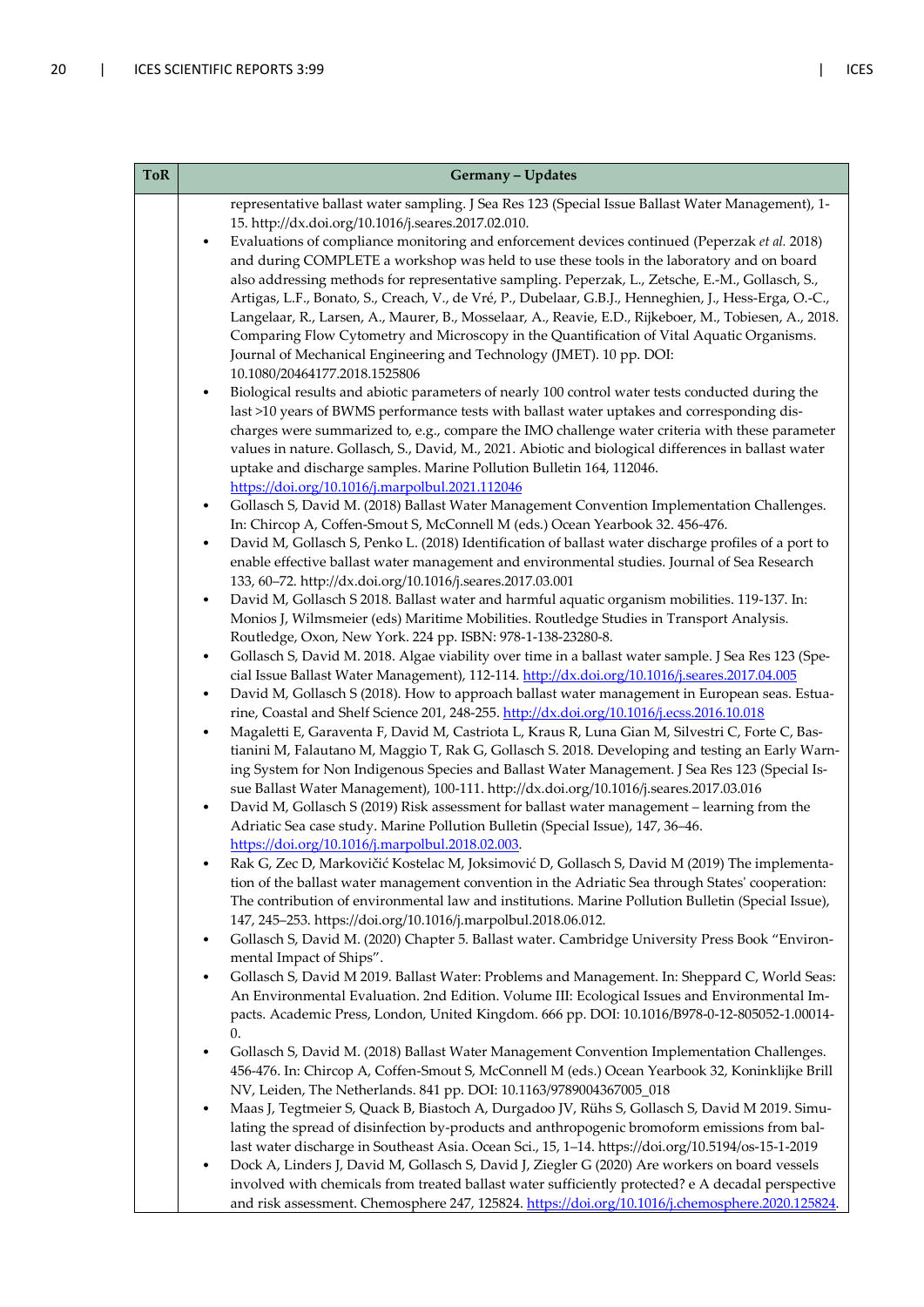| <b>ToR</b>  | Germany - Updates                                                                                                                                                                                                                                                                                                                                                                                                                                                                                                                                                                                                                                                                                                                                                                                                                                                                                                                     |  |
|-------------|---------------------------------------------------------------------------------------------------------------------------------------------------------------------------------------------------------------------------------------------------------------------------------------------------------------------------------------------------------------------------------------------------------------------------------------------------------------------------------------------------------------------------------------------------------------------------------------------------------------------------------------------------------------------------------------------------------------------------------------------------------------------------------------------------------------------------------------------------------------------------------------------------------------------------------------|--|
|             | Dock A, Linders J, David M, Gollasch S, David J (2019) Is human health sufficiently protected from<br>$\bullet$<br>chemicals discharged with treated ballast water from vessels worldwide? - A decadal perspective<br>and risk assessment. Chemosphere 235, 194-204. https://doi.org/10.1016/j.chemosphere.2019.06.101.<br>David M, Linders J, Gollasch S, David J (2018) Is the aquatic environment sufficiently protected                                                                                                                                                                                                                                                                                                                                                                                                                                                                                                           |  |
|             | from chemicals discharged with treated ballast water from vessels worldwide? A decadal environ-<br>mental perspective and risk assessment. Chemosphere 207, 590-600. https://doi.org/10.1016/j.chem-<br>osphere.2018.05.136                                                                                                                                                                                                                                                                                                                                                                                                                                                                                                                                                                                                                                                                                                           |  |
|             | Outinen, O., Bailey, S., Broeg, K., Chasse, J., Clarke, S., Daigle, R. M., Gollasch, S., Kakkonen, J. E.,<br>Lehtiniemi, M., Normant-Saremba, M., Ogilvie, D., & Viard, F. 2021. Exceptions and exemptions<br>under the Ballast Water Management Convention - Sustainable alternatives for ballast water man-<br>agement? J. Env. Man. 293 (2021) 112823. https://doi.org/10.1016/j.jenvman.2021.112823.                                                                                                                                                                                                                                                                                                                                                                                                                                                                                                                              |  |
|             | Gollasch, S., David, M., Broeg, K., Heitmüller, S., Karjalainen, M., Lehtiniemi, M., Normant-<br>$\bullet$<br>Saremba, M., Ojaveer, H., Olenin, S., Ruiz, M., Helavuori, M., Sala-Pérez, M., Strake, S., 2020. Tar-<br>get species selection criteria for risk assessment based exemptions of ballast water management                                                                                                                                                                                                                                                                                                                                                                                                                                                                                                                                                                                                                |  |
|             | requirements, Ocean & Coastal Management, 183(105021) 10.1016/j.ocecoaman.2019.105021<br>Tamburri, M.N., Bailey, S.A., Everett, R.A., First, M.R., Gollasch, S., Outinen, O., Drake, L.A., 2020.<br>Protocol for the verification of ballast water compliance monitoring devices. ICES Techniques in<br>Marine Environmental Sciences, Vol. 63. 13 pp. http://doi.org/10.17895/ices.pub.5465                                                                                                                                                                                                                                                                                                                                                                                                                                                                                                                                          |  |
| $\mathsf C$ | It is expected that due to climate change a larger number of NIS native in warmer waters may be-<br>come established here, especially this NIS which did previously not survive the winter conditions.<br>This refers to both, primary introductions as well as secondary spreading species. More and more<br>"warm-water" species were found in the southern German Bight and these were considered as                                                                                                                                                                                                                                                                                                                                                                                                                                                                                                                               |  |
|             | range expansions from the NE Atlantic, which are likely sup-ported by climate change.<br>One example is Goneplax rhomboides, a decapod native to the NE Atlantic and Mediterranean Sea,<br>which had until recently rarely been reported from the North Sea, with no evidence of sustainable<br>populations. However, recent surveys documented an increasing abundance of this species in the<br>area since 2000 (Neumann et al. 2013) and very recently more than 80 individuals were caught at<br>50 sampling stations so that the crab is now considered to occur with a self-sustaining population.<br>It seems that low winter temperatures affect the species survival. Neumann, H., de Boois, I., Krön-<br>cke, I., Reiss, H., 2013. Climate change facilitated range expansion of the non-native angular crab<br>Goneplax rhomboides into the North Sea. Mar Ecol Prog Ser 484:143-153.<br>https://doi.org/10.3354/meps10299 |  |
|             | In summer 2018 a mass development of Diadumene lineata was observed in Kiel, Marinehafen<br>(Hoffmann pers. comm.) and this may be climate related as 2018 was an extraordinary warm sum-<br>mer.                                                                                                                                                                                                                                                                                                                                                                                                                                                                                                                                                                                                                                                                                                                                     |  |
|             | Chan et al. (2018) published a review of Arctic NIS and addressed also climate change. Key conclu-<br>sions were that the number of NIS is expected to increase due to the expected growth in human<br>activities that accompany continuing climate change, which may create more hospitable condi-<br>tions supporting the establishment of temperate NIS in the Arctic. Chan, F.T., Stanislawcyzk, K.,<br>Sneekes, A.C., Dvoretsky, A., Gollasch, S., Minchin, D., David, M., Jelmert, A., Albretsen, J., Bailey,<br>S.A., 2018. Climate change opens new frontiers for marine species in the Arctic: current trends and<br>future invasion risks. Global Change Biology 25:25-38. https://doi.org/10.1111/gcb.14469                                                                                                                                                                                                                |  |
| d           | Research and information efforts continue and biofouling as species introduction pathway became<br>$\bullet$<br>more in focus compared to previous years by e.g.:<br>Establishment of the German Round Table Biofouling as platform for knowledge transfer between<br>٠                                                                                                                                                                                                                                                                                                                                                                                                                                                                                                                                                                                                                                                               |  |
|             | stakeholders                                                                                                                                                                                                                                                                                                                                                                                                                                                                                                                                                                                                                                                                                                                                                                                                                                                                                                                          |  |
|             | Discussions on requirements for in-water cleaning within the German competent authorities<br>$\bullet$<br>Development of a Best Practice Guide Biofouling Management for the Baltic Sea as part of the pro-<br>$\bullet$<br>posal for a Baltic Sea Biofouling Management Roadmap (https://balticcomplete.com/publica-<br>tions/project-reports/320-proposal-for-a-regional-baltic-biofouling-management-roadmap)                                                                                                                                                                                                                                                                                                                                                                                                                                                                                                                      |  |
|             | Development of a Database Biofouling Management (https://biofouling(https://biofouling--data-<br>base.bsh.de/)database.bsh.de/)                                                                                                                                                                                                                                                                                                                                                                                                                                                                                                                                                                                                                                                                                                                                                                                                       |  |
|             | Submission of a commenting paper to PPR 8 to support the review of the IMO Biofouling Guide-<br>lines (PPR $8/4/1$ )                                                                                                                                                                                                                                                                                                                                                                                                                                                                                                                                                                                                                                                                                                                                                                                                                  |  |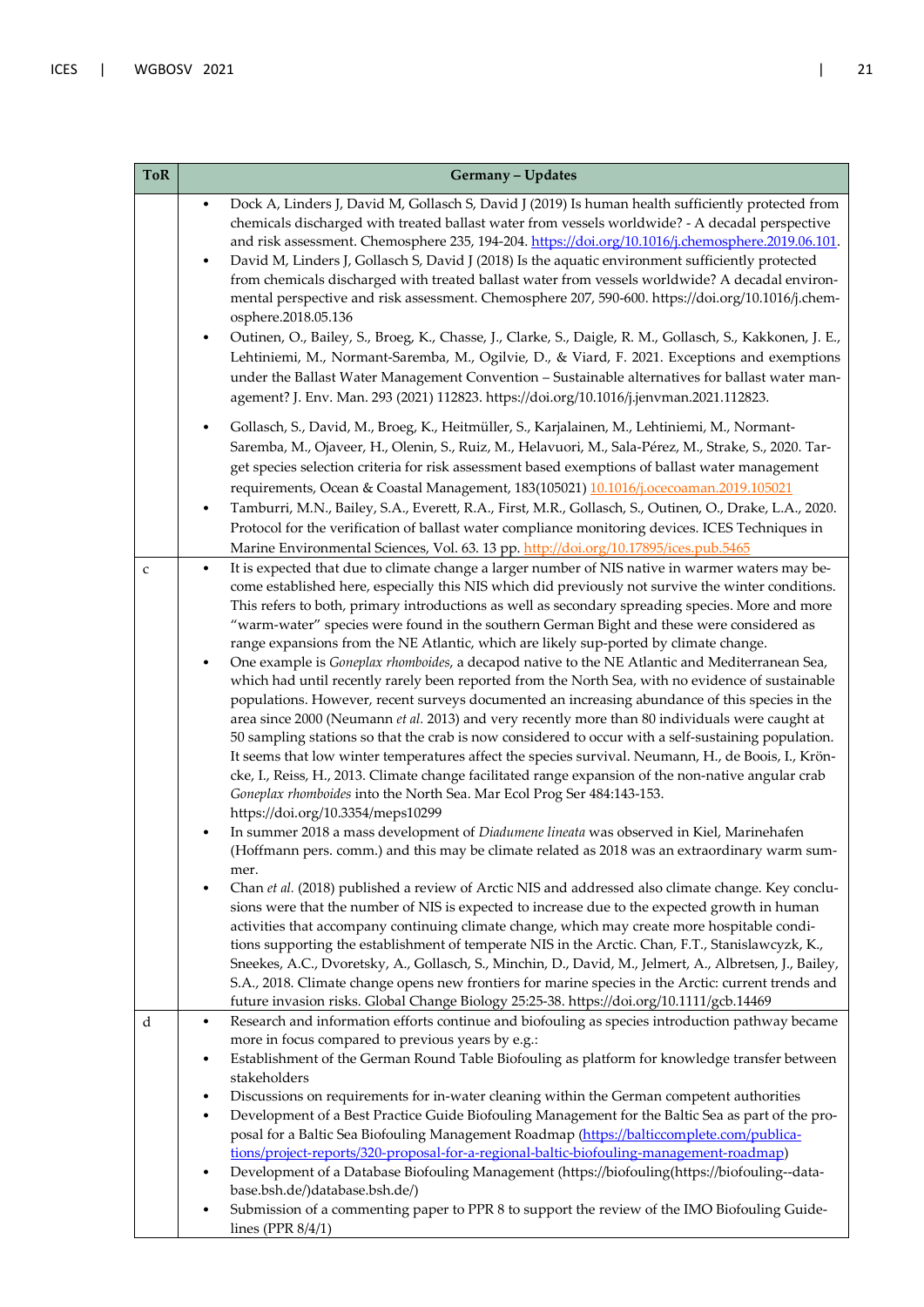| <b>ToR</b> | Germany - Updates                                                                                                                                                                                                                                                                                                                                                                                                                                                                                                                        |  |  |
|------------|------------------------------------------------------------------------------------------------------------------------------------------------------------------------------------------------------------------------------------------------------------------------------------------------------------------------------------------------------------------------------------------------------------------------------------------------------------------------------------------------------------------------------------------|--|--|
|            | Co-Chair of HELCOM/OSPAR TG Ballast and Biofouling<br>$\bullet$<br>Chair of GESAMP WG44 on Biofouling and NIS<br>٠                                                                                                                                                                                                                                                                                                                                                                                                                       |  |  |
|            | Sampling and analysis of biofouling in marinas and leisure boats                                                                                                                                                                                                                                                                                                                                                                                                                                                                         |  |  |
|            | National discussions on the use of biocides in AFS                                                                                                                                                                                                                                                                                                                                                                                                                                                                                       |  |  |
|            | Proposal for a ZIM innovation network Antifouling Systems at the German Ministry for the Econ-<br>omy                                                                                                                                                                                                                                                                                                                                                                                                                                    |  |  |
|            | Information on AFS, biofouling management as well as map on fouling pressure in German wa-<br>ters in German available under https://www.umweltbundesamt.de/themen/chemikalien/bi-<br>ozide/biozidprodukte/antifouling-mittel/bewuchsatlas-start.                                                                                                                                                                                                                                                                                        |  |  |
|            | Lastly, the project "Completing management options in the Baltic Sea Region to reduce risk of in-<br>$\bullet$<br>vasive species introduction by shipping" (COMPLETE). It tackled several gaps in ballast water<br>and biofouling knowledge and resulted in the development of operational frameworks and actual<br>tools, e.g., a proposal for a biofouling roadmap (see above); effective risk assessment procedures<br>and tools as basis for ballast water management exemptions; an early warning system for NIS in-                |  |  |
|            | troductions; an integrated regional NIS monitoring system and surveillance for compliance control<br>with ballast water management standards. https://www.balticcomplete.com/.                                                                                                                                                                                                                                                                                                                                                           |  |  |
| e          | Several metabarcoding and eDNA projects are underway to evaluate these technologies for the<br>$\bullet$<br>(rapid) identification of (non-indigenous) species.                                                                                                                                                                                                                                                                                                                                                                          |  |  |
|            | Project GBOL - German Barcode of Life: Inventory and genetic characterization of animals, plants<br>and fungi in Germany                                                                                                                                                                                                                                                                                                                                                                                                                 |  |  |
|            | The GBOL project aims at capturing the genetic diversity of animals, fungi and plants in Germany.<br>The genetic inventory of these organisms is based on their DNA barcodes. Germany has taken a<br>leading role in an international consortium of natural history museums, zoos, herbaria, research<br>organizations and government institutions to jointly establish the "DNA barcode library of life".                                                                                                                               |  |  |
|            | Mass sequencing of environmental samples for the development of future techniques for the iden-<br>$\bullet$<br>tification of diatoms in water quality assessment<br>R. Jahn, BGBM, Freie Universität Berlin - Zentraleinrichtung Botanischer Garten und Botanisches<br>Museum Berlin-Dahlem.                                                                                                                                                                                                                                            |  |  |
|            | PhD Research Training Group "The ecology of molecules" ("EcoMol") in the framework of re-<br>$\bullet$<br>search topics in biodiversity and marine science at the University of Oldenburg<br>Work package 7: Following migration of animals in the North Sea by environmental DNA (eDNA)<br>(Gerlach, Schupp, Dittmar).                                                                                                                                                                                                                  |  |  |
|            | Identification of Invasive Seaweeds by Metabarcoding (NGS)<br>$\bullet$<br>S. Steinhagen, GEOMAR, Kiel.                                                                                                                                                                                                                                                                                                                                                                                                                                  |  |  |
|            | Development of an e-DNA-based method for the detection of crayfish plague Aphanomyces astaci<br>in water samples<br>C. Wittwer, C. Nowak, Senckenberg; M. Thines, Biodiversität und Klima Forschungszentrum                                                                                                                                                                                                                                                                                                                              |  |  |
|            | $(BiK-F).$<br>eDNA and metabarcoding<br>$\bullet$<br>A project is ongoing analysing Dogger Bank and German Bight samples with eDNA and metabar-<br>coding approaches for non-indigenous species. First results indicate the presence of non-indige-<br>nous species which have not been found during the monitoring campaigns. Further analysis sug-<br>gests that, e.g., Hemigrapsus penicillatus and H. takanoi should be considered as one species (Mar-<br>tinez pers. comm.). Pedro Martinez, Senckenberg, pmartinez@senckenberg.de |  |  |

### **Summary of outputs by members from Lithuania**

| <b>ToR</b> | Lithuania - Updates                                                                               |
|------------|---------------------------------------------------------------------------------------------------|
| а          | AquaNIS. Editorial Board, 2021. Information system on Aquatic Non-Indigenous and Cryptogenic      |
|            | Species. World Wide Web electronic publication. www.corpi.ku.lt/databases/aquanis. Version        |
|            | 2.36+. Accessed 2021-03-02. AquaNIS stores and disseminates information on NIS introduction       |
|            | histories, recipient regions, taxonomy, biological traits, impacts, and other relevant documented |
|            | data. Currently it contains data on 1984 species involved in 6203 introduction events worldwide,  |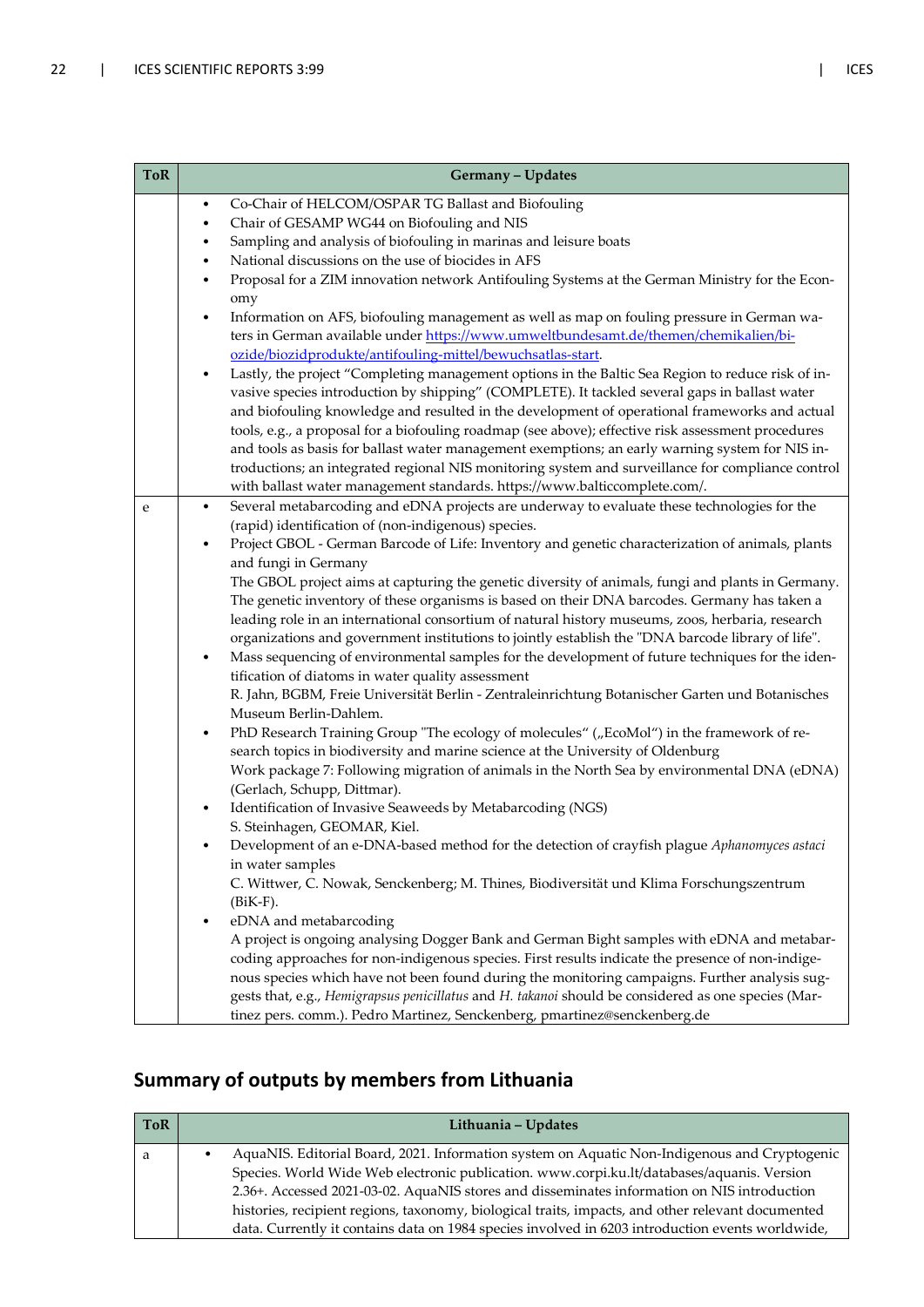| <b>ToR</b>  | Lithuania - Updates                                                                                                                                                                                                                                                                                                                                                                                                                                                                                                                                                                                                                                                                                                                                                                                                                                                                                                                                                                                                                   |
|-------------|---------------------------------------------------------------------------------------------------------------------------------------------------------------------------------------------------------------------------------------------------------------------------------------------------------------------------------------------------------------------------------------------------------------------------------------------------------------------------------------------------------------------------------------------------------------------------------------------------------------------------------------------------------------------------------------------------------------------------------------------------------------------------------------------------------------------------------------------------------------------------------------------------------------------------------------------------------------------------------------------------------------------------------------|
|             | including species which introduction is associated with ballast water and other ship vectors. In<br>2019-2021 online courses were arranged for users and data contributors of AquaNIS.<br>Srėbalienė, G., Olenin, S., Minchin, D., & Narščius, A. (2019). A comparison of impact and risk as-<br>sessment methods based on the IMO Guidelines and EU invasive alien species risk assessment<br>frameworks. PeerJ, 7, e6965. https://doi.org/10.7717/peerj.6965<br>Cheng, M., Liu, T.K., Olenin, S. and Su, P.X., 2019. Risk assessment model based on expert's per-<br>spective for ballast water management. Ocean & coastal management, 171, pp.80-86.<br>https://doi.org/10.1016/j.ocecoaman.2019.01.009                                                                                                                                                                                                                                                                                                                           |
| b           | Gollasch, S., David, M., Broeg, K., Heitmüller, S., Karjalainen, M., Lehtiniemi, M., Normant-<br>$\bullet$<br>Saremba, M., Ojaveer, H., Olenin, S., Ruiz, M., Helavuori, M., Sala-Pérez, M., Strake, S., 2020. Tar-<br>get species selection criteria for risk assessment based exemptions of ballast water management<br>requirements, Ocean & Coastal Management, 183(105021) 10.1016/j.ocecoaman.2019.105021<br>An early warning system (EWS) on introduction of Harmful Aquatic Organisms and Pathogens<br>$\bullet$<br>(HAOP) is being developed under the EU INTERREG COMPLETE (www.balticcomplete.com)<br>project. The EWS is functionally connected to AquaNIS, using the stored data to support decision-<br>making to issue a warning signal in the event of a HAOP detection for environmental authorities,<br>seafarers and port authorities. An online workshop was arranged to present the EWS and its im-<br>plementation to potential users in January, 2021.                                                         |
| $\mathbf C$ | Solovjova, S., Samuilovienė, A., Srėbalienė, G., Minchin, D., & Olenin, S. (2019). Limited success of<br>$\bullet$<br>the non-indigenous bivalve clam Rangia cuneata in the Lithuanian coastal waters of the Baltic Sea<br>and the Curonian Lagoon. Oceanologia, 61(3), 341-349 https://doi.org/10.1016/j.oceano.2019.01.005<br>Minchin, D., Arbačiauskas, K., Daunys, D., Ezhova, E., Kotta, J., Olenin, S. et al. (2019). Rapid ex-<br>$\bullet$<br>pansion and facilitating factors of the Ponto-Caspian invader Dikerogammarus villosus within the<br>eastern Baltic Sea. Aquatic Invasions, 14(2). 10.3391/ai.2019.14.2.02<br>Vilizzi, L., Copp, G.H., Hill, J.E., Adamovich, B., Aislabie, L., Akin, D., Al-Faisal, A.J., Srėbalienė,<br>G., Olenin, S. et al., 2021. A global-scale screening of non-native aquatic organisms to identify po-<br>tentially invasive species under current and future climate conditions. Science of the Total Envi-<br>ronment, 788, p.147868. https://doi.org/10.1016/j.scitotenv.2021.147868 |
| d           | Kotwicki, L., Weslawski, J.M., Włodarska-Kowalczuk, M., Mazurkiewicz, M., Wenne, R.,<br>$\bullet$<br>Zbawicka, M., Minchin, D. and Olenin, S., 2021. The re-appearance of the Mytilus spp. complex in<br>Svalbard, Arctic, during the Holocene: The case for an arrival by anthropogenic flotsam. Global<br>and Planetary Change, 202, p.103502                                                                                                                                                                                                                                                                                                                                                                                                                                                                                                                                                                                                                                                                                       |
| e           | The COMPLETE project contributed to the development of molecular methods that allow quick<br>$\bullet$<br>and accurate identification of target species, i. e. species, which "may impair or damage the envi-<br>ronment, human health, property or resources and are defined for a specific port, State or biogeo-<br>graphic region" (IMO, 2007. Guidelines for Risk Assessment Under Regulation A-4 of the BWM<br>Convention) at any stage of life (https://www.balticcomplete.com/news/316-dna-barcoding-li-<br>brary-for-detection-of-target-non-indigenous-species-gets-new-data)                                                                                                                                                                                                                                                                                                                                                                                                                                               |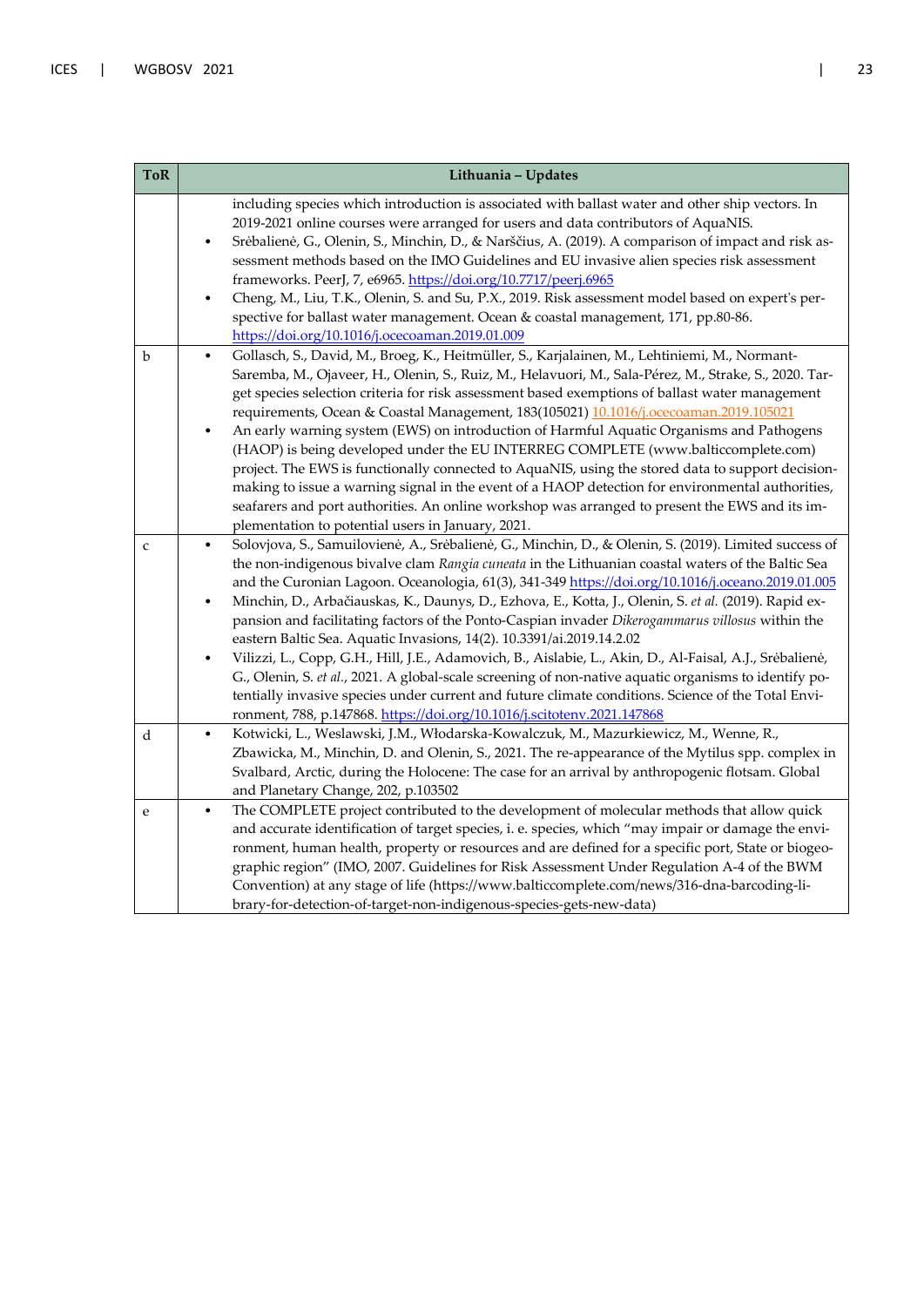### **Summary of outputs by members from Poland**

| <b>ToR</b> | Poland - Updates                                                                                          |
|------------|-----------------------------------------------------------------------------------------------------------|
| a          | Normant-Saremba, M., Hegele-Drywa, J., Marszewska, L., 2020. Sampling native and non-native               |
|            | mobile epifauna with baited traps and habitat collectors - Port of Gdynia case study (southern            |
|            | Baltic Sea, Poland). Oceanological and Hydrobiological Studies 49 (3): 319-327.                           |
|            | https://doi.org/10.1515/ohs-2020-0028                                                                     |
|            | Outinen, O., Puntila-Dodd, R., Barda, I., Brzana, R., Hegele-Drywa, J., Kalnina, M., Kostanda, M.,        |
|            | Lindqvist, A., Normant-Saremba, M., Scibik, M., Strake, S., Vuolamo, J., & Lehtiniemi, M. 2021.           |
|            | The role of marinas in the establishment and spread of non-indigenous species in Baltic Sea foul-         |
|            | ing communities. (submitted). Biofouling.                                                                 |
| b          | Gollasch, S., David, M., Broeg, K., Heitmüller, S., Karjalainen, M., Lehtiniemi, M., Normant-             |
|            | Saremba, M., Ojaveer, H., Olenin, S., Ruiz, M., Helavuori, M., Sala-Pérez, M., Strake, S., 2020. Tar-     |
|            | get species selection criteria for risk assessment based exemptions of ballast water management           |
|            | requirements, Ocean & Coastal Management, 183(105021) 10.1016/j.ocecoaman.2019.105021                     |
|            | Outinen, O., Bailey, S., Broeg, K., Chasse, J., Clarke, S., Daigle, R. M., Gollasch, S., Kakkonen, J. E., |
|            | Lehtiniemi, M., Normant-Saremba, M., Ogilvie, D., & Viard, F. Exceptions and exemptions under             |
|            | the Ballast Water Management Convention - Sustainable alternatives for ballast water manage-              |
|            | ment? J. Env. Man. 293. https://doi.org/10.1016/j.jenvman.2021.112823                                     |
| d          | Contribution to the proposed Baltic Sea Biofouling Management Roadmap by assessment of bio-               |
|            | fouling potential on merchant ships and leisure boats as well as mapping of the risky areas for           |
|            | arrival and spreading of non-indigenous species (https://balticcomplete.com/publications/project-         |
|            | reports/320-proposal-for-a-regional-baltic-biofouling-management-roadmap)                                 |

### **Summary of outputs by members from Portugal**

| <b>ToR</b>  | Portugal - Updates                                                                                                                                                                                                                                                                                                                                                                                                                                                                                                                                                                                                                                                                                                                                                                                                                                                                                                                                                                                                                                                                                                                                                                                                                                                                                                                                                                                                                                                                                                                                                                      |
|-------------|-----------------------------------------------------------------------------------------------------------------------------------------------------------------------------------------------------------------------------------------------------------------------------------------------------------------------------------------------------------------------------------------------------------------------------------------------------------------------------------------------------------------------------------------------------------------------------------------------------------------------------------------------------------------------------------------------------------------------------------------------------------------------------------------------------------------------------------------------------------------------------------------------------------------------------------------------------------------------------------------------------------------------------------------------------------------------------------------------------------------------------------------------------------------------------------------------------------------------------------------------------------------------------------------------------------------------------------------------------------------------------------------------------------------------------------------------------------------------------------------------------------------------------------------------------------------------------------------|
| a           | Afonso I., Berecibar E., Castro N., Costa J.L., Frias P., Henriques F., Moreira P., Oliveira P., Silva<br>G., Chainho P. (2020). Assessment of the colonization and dispersal success of non-indigenous<br>species introduced in recreational marinas. Ecological Indicators, 113: 106147.<br>https://doi.org/10.1016/j.ecolind.2020.106147<br>Gestoso I., Ramalhosa P., Cacabelos E., Ferrario J., Castro N., Monteiro J., Chainho P., Pham C.K.,<br>Castro J.J., Canning-Clode J. (2019). A new methodology for the study of biological invasions on<br>coastal communities. Frontiers in Marine Sciences. Conference Abstract: XX Iberian Symposium on<br>Marine Biology Studies (SIEBM XX). doi: 10.3389/conf.fmars.2019.08.00137<br>Lobo-Arteaga J., Tuaty-Guerra M., Gaudêncio M. (2019). The marine brachyuran crab Pyromaia<br>tuberculata (Lockington, 1877) reached Europe. Rapp Comm Int Mer Médit 42:183<br>http://ciesm.org/online/archives/abstracts/pdf/42/CIESM_Congress_2019_Cascais_article_0183.pdf<br>MM (2020) Reavaliação do Estado Ambiental e Definição de Metas: Parte D, Subdivisão do<br>$\bullet$<br>Continente. Estratégia Marinha, Relatório do 2º Ciclo. Ministério do Mar, República Portuguesa,<br>p. 458 [in Portuguese] (Marine Strategy Framework Directive report).<br>Santos M., Oliveira P., Moita M.T., David H., Caeiro M.F., Zingone A., Amorim A., Silva A.<br>(2019). Occurrence of Ostreopsis in Two Temperate Coastal Bays (SW Iberia): Insights from the<br>Plankton. Harmful Algae 86: 20-36. https://doi.org/10.1016/j.hal.2019.03.003 |
| $\mathbf b$ | Costa E.G., Paulino C.D., Singer J.M. (2021). Verifying compliance with ballast water standards: a<br>$\bullet$<br>decision-theoretic approach. SORT - Statistics and Operations Research Transactions, 45 (1): 19-32.<br>https://doi.org/10.2436/20.8080.02.107.<br>Costa E.G., Paulino C.D., Singer J.M. (2021). Sample size for estimating organism concentration in<br>$\bullet$<br>ballast water: A Bayesian approach. Brazilian Journal of Probability and Statistics, 35 (1), 158-171.<br>https://doi.org/10.1214/20-BJPS470                                                                                                                                                                                                                                                                                                                                                                                                                                                                                                                                                                                                                                                                                                                                                                                                                                                                                                                                                                                                                                                     |
| d           | Ferrario J., Gestoso I., Ramalhosa P., Cacabelos E., Duarte B., Caçador I., Canning-Clode J. (2020)<br>$\bullet$<br>Marine fouling communities from artificial and natural habitats: comparison of resistance to                                                                                                                                                                                                                                                                                                                                                                                                                                                                                                                                                                                                                                                                                                                                                                                                                                                                                                                                                                                                                                                                                                                                                                                                                                                                                                                                                                        |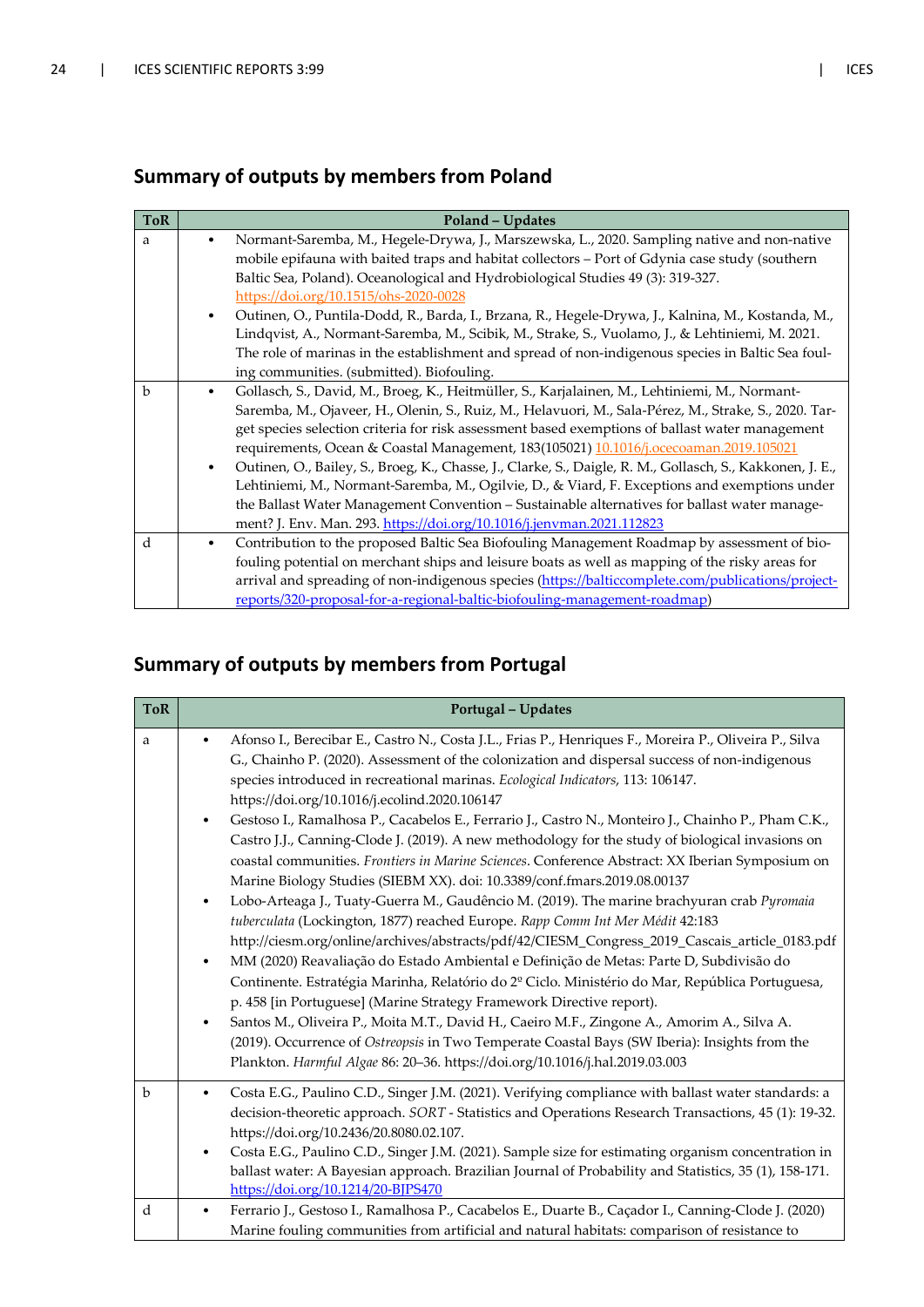| <b>ToR</b> | Portugal - Updates                                                                                                                                                                                                                                                                                                                                                                                                                                                                                                                                                                                                                                                                                                                                                                                                                                                                                                                                                                                                                                                                                                                                                                                                                      |
|------------|-----------------------------------------------------------------------------------------------------------------------------------------------------------------------------------------------------------------------------------------------------------------------------------------------------------------------------------------------------------------------------------------------------------------------------------------------------------------------------------------------------------------------------------------------------------------------------------------------------------------------------------------------------------------------------------------------------------------------------------------------------------------------------------------------------------------------------------------------------------------------------------------------------------------------------------------------------------------------------------------------------------------------------------------------------------------------------------------------------------------------------------------------------------------------------------------------------------------------------------------|
|            | chemical and physical disturbances. Aquatic Invasions 15 (2): 196-216.<br>https://doi.org/10.3391/ai.2020.15.2.01<br>Ramalhosa P., Gestoso I., Duarte B., Caçador I., Canning-Clode J. (2019). Metal pollution affects<br>$\bullet$<br>both native and non-indigenous biofouling recruitment in a subtropical island system. Marine<br>Pollution Bulletin 141: 373-386. https://doi.org/10.1016/j.marpolbul.2019.02.072                                                                                                                                                                                                                                                                                                                                                                                                                                                                                                                                                                                                                                                                                                                                                                                                                 |
| e          | Duarte, S., Vieira, P.E., Costa, F.O. (2020). Assessment of species gaps in DNA barcode libraries of<br>non-indigenous species (NIS) occurring in European coastal regions. Metabarcoding and<br>Metagenomics, 4: e55162. https://doi.org/10.3897/mbmg.4.55162<br>Duarte S., Parente M.I., Costa A.C., Costa F.O. (2019). Species gap analysis in DNA barcode refer-<br>$\bullet$<br>ence libraries of marine non-indigenous species in the Azores archipelago. Frontiers in Marine Sci-<br>ence. Conference Abstract: XX Iberian Symposium on Marine Biology Studies (SIEBM XX).<br>https://doi.org/10.3389/conf.fmars.2019.08.00170<br>Duarte, S., Vieira, P.E., Lavrador, A.S., Costa, F.O. (2021). Status and prospects of marine NIS de-<br>٠<br>tection and monitoring through (e)DNA metabarcoding. Science of the Total Environment, 751,<br>141729. https://doi.org/10.1016/j.scitotenv.2020.141729<br>Lavrador, A.S., Amaral, F.G., Vieira, P.E., Costa, F.O., Duarte, S. (2021). Surveillance of non-indig-<br>$\bullet$<br>enous invertebrate species through DNA metabarcoding in recreational marinas in the North and<br>Center of Portugal. ARPHA Conference Abstracts, 4, e64900. https://doi.org/10.3897/aca.4.e64900 |

### **Summary of outputs by members from Sweden**

| <b>ToR</b> | <b>Sweden - Updates</b>                                                                                           |
|------------|-------------------------------------------------------------------------------------------------------------------|
| d          | Biofouling and hull cleaning                                                                                      |
|            | Oliveira D and Granhag L (2020) Ship-hull in water cleaning and its effect on fouling-control coat-<br>$\bullet$  |
|            | ings. Biofouling 26:1-19 DOI: 10.1080/08927014.2020.1762079                                                       |
|            | Biofouling and antifouling                                                                                        |
|            | Lagerström M, Yngsell D, Eklund B and Ytreberg E (2019) Identification of commercial and recrea-<br>$\bullet$     |
|            | tional vessels coated with banned organotin paint through screening of tin by portable XRF, Journal               |
|            | of Hazardous Materials https://doi.org/10.1016/j.jhazmat.2018.09.038                                              |
|            | Lagerstrom M, Ytreberg E, Eklund A-K and Granhag L (2020) Antifouling paints leach copper in ex-<br>$\bullet$     |
|            | cess - study of metal release rates and efficacy along a salinity gradient. Water research 186: 116383            |
|            | DOI: 10.1016/j.watres.2020.116383                                                                                 |
|            | Ytreberg E, Lagerström M, Nöu S and A-K E Wiklund (2021) Environmental risk assessment of using<br>$\bullet$      |
|            | antifouling paints on pleasure crafts in European Union waters. Journal of Environmental Manage-                  |
|            | ment 281 111846                                                                                                   |
| e          | Molecular tools for monitoring of marine NIS                                                                      |
|            | Obst M et al., 45 authors (2020) A Marine biodiversity observation network for genetic monitoring of<br>$\bullet$ |
|            | hard-bottom communities (ARMS-MBON) Front. Mar. Sci., 30 November 2020                                            |
|            | https://doi.org/10.3389/fmars.2020.572680                                                                         |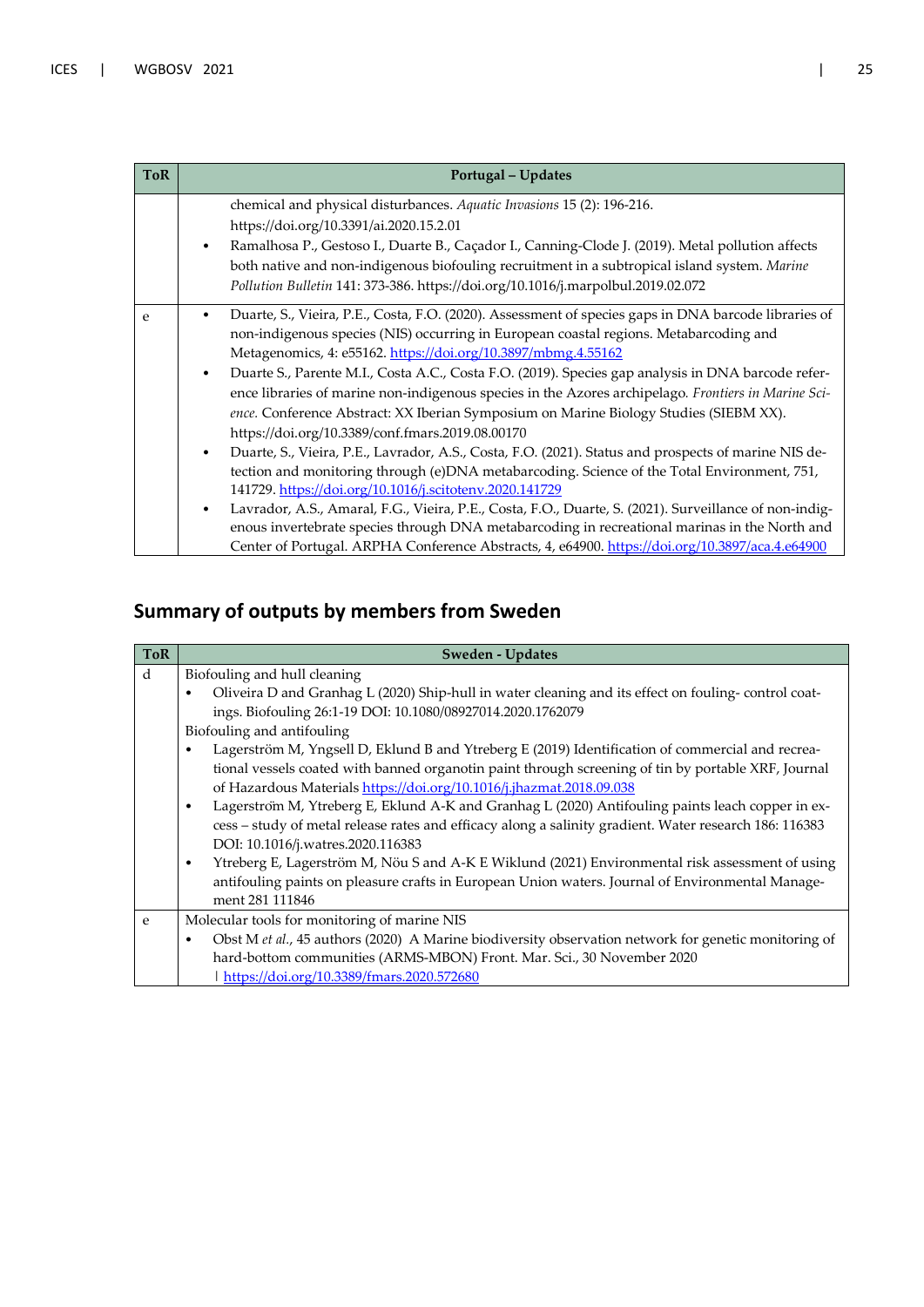### **Summary of outputs by members from the United Kingdom**

| <b>ToR</b>   | <b>United Kingdom - Updates</b>                                                                                                                                                        |
|--------------|----------------------------------------------------------------------------------------------------------------------------------------------------------------------------------------|
| a            | RAPID LIFE was a three-year project (2017-2020) piloting innovative approaches to Invasive Al-                                                                                         |
|              | ien Species (IAS) (i.e. invasive NNS) management in freshwater aquatic, riparian and coastal en-                                                                                       |
|              | vironments across England. The goal of the project was to embed a coordinated, strategic and                                                                                           |
|              | evidence-based approach to managing Invasive Alien Species (IAS) across England.                                                                                                       |
| b            | The Orkney Islands Council Harbour Authority continues to implement the Ballast Water Man-<br>$\bullet$                                                                                |
|              | agement Policy for Scapa Flow. Ballast water samples are collected from every vessel wishing to                                                                                        |
|              | discharge ballast water into Scapa Flow. A non-native species (NNS) monitoring programme is                                                                                            |
|              | carried out in conjunction with the ballast water sampling programme. A baseline for the NNS                                                                                           |
|              | monitoring programme was completed in 2013 and it continues annually.                                                                                                                  |
| $\mathsf{C}$ | A recent study applied a modelling framework to examine the role temperature as a driver of<br>$\bullet$                                                                               |
|              | Pacific oyster population dynamics (Teixeira Alves M, Taylor NGH, Tidbury HJ (2021) Under-                                                                                             |
|              | standing drivers of wild oyster population persistence. Scientific Reports 11:7837).                                                                                                   |
| d            | In collaboration with the Orkney Harbour Authority and Solway Firth Partnership, Marine Scot-<br>$\bullet$                                                                             |
|              | land Science investigated the use of settlement panels to capture biofouling and carried out com-                                                                                      |
|              | parisons between traditional rapid assessments followed by morphology-based identification of                                                                                          |
|              | biofouling and high throughput sequencing (HTS) outputs.                                                                                                                               |
| e            | 2017-2021 saw the development of a UK Non-native Species eDNA Technical Group and a UK<br>٠                                                                                            |
|              | Marine DNA Technical Group, which include representatives from academia and regulators,                                                                                                |
|              | and aim to share knowledge to bridge the gap between research and routine monitoring applica-                                                                                          |
|              | tions. These groups fall under the umbrella of the UKEOF DNA Working Group.                                                                                                            |
|              | https://www.ukeof.org.uk/our-work/ukdna                                                                                                                                                |
|              | In March 2019, the Defra DNA Centre of Excellence was launched. This brings together UK gov-<br>$\bullet$                                                                              |
|              | ernment agencies with shared interests in developing molecular methods, with non-native spe-                                                                                           |
|              | cies detection recognized as one of the group's priorities.                                                                                                                            |
|              | Cefas, Natural England and Marine Scotland are developing targeted PCR assays for prioritized<br>$\bullet$                                                                             |
|              | high-risk species, for a Defra DNA Centre of Excellence project (2019-2022).<br>eDNA tools have been applied to the monitoring of NNS, including Didemnum vexillum and in<br>$\bullet$ |
|              | Scotland                                                                                                                                                                               |
|              | Cefas are participating in the Interreg GEANS project 'Genetic Tools for Ecosystem Health As-<br>$\bullet$                                                                             |
|              | sessment in the North Sea Region' (2019-2023), which aims to improve sequence databases for                                                                                            |
|              | North Sea invertebrates (including non-native species) and develop robust survey methodology.                                                                                          |
|              | https://northsearegion.eu/geans/                                                                                                                                                       |
|              | As part of Interreg ECOSTRUCTURE project a metabarcoding approach for environmental DNA<br>$\bullet$                                                                                   |
|              | was tested at coastal sites in North Wales and Ireland as a tool for early warning of non-native                                                                                       |
|              | species introductions.                                                                                                                                                                 |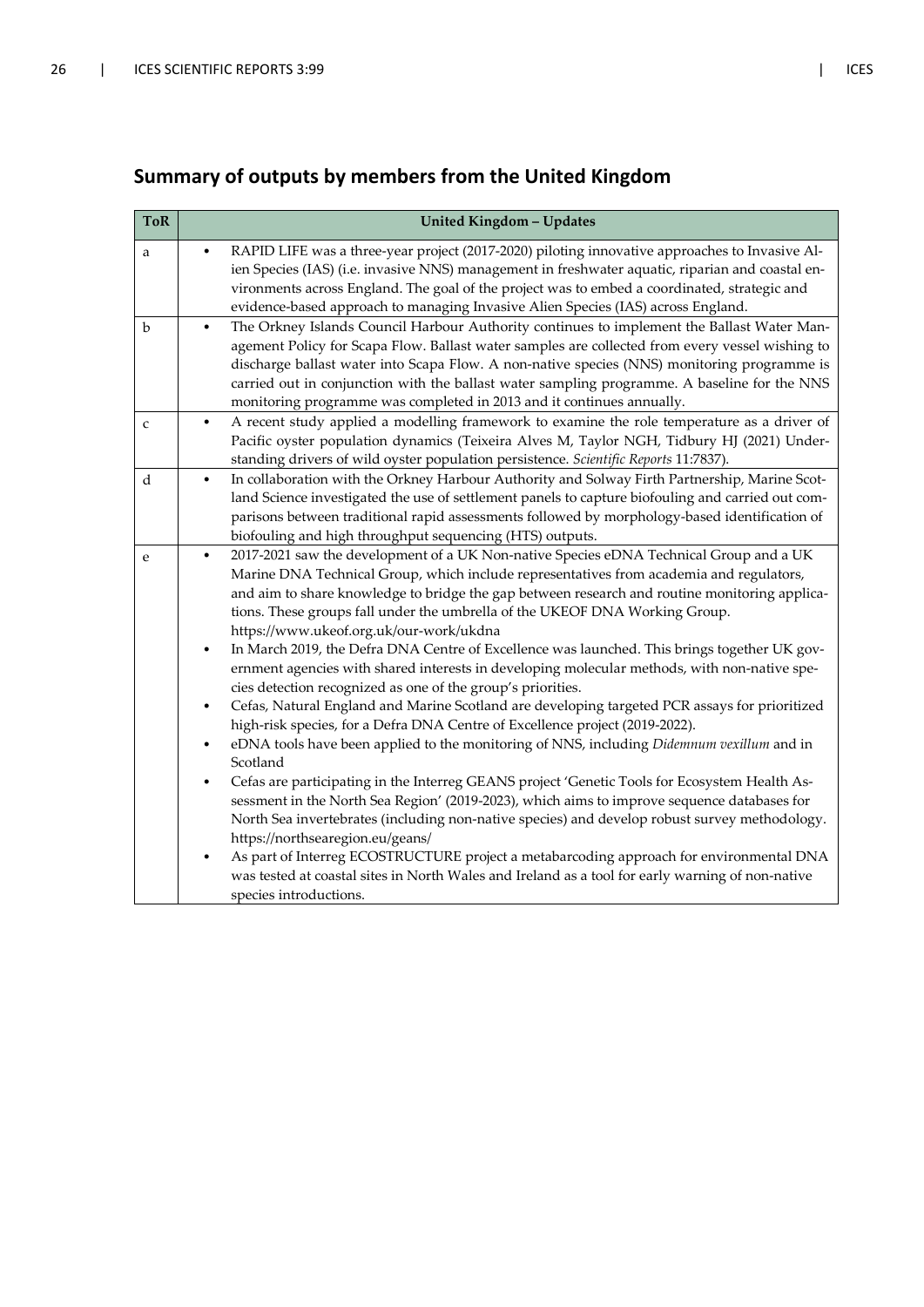### **Summary of outputs by members from the United States**

| <b>ToR</b> | <b>United States - Updates</b>                                                                                                                                                                                              |
|------------|-----------------------------------------------------------------------------------------------------------------------------------------------------------------------------------------------------------------------------|
| a          | Strategic planning                                                                                                                                                                                                          |
|            | Prihoda et al. (2020) Great Lakes ballast water research and development plan, Great Waters Re-<br>٠                                                                                                                        |
|            | search Collaborative [GWRC] https://www.uwsuper.edu/lsri/gwrc/gllcisp/upload/MARAD Great-                                                                                                                                   |
|            | Lakes-Ballast-Water-RD-Plan v4 FINAL NoAppendix.pdf                                                                                                                                                                         |
| b          | Evaluating test conditions                                                                                                                                                                                                  |
|            | Cangelosi et al. (2018) Great Lakes Ship Ballast Monitoring Project Technical Report, GWRC<br>٠                                                                                                                             |
|            | https://www.uwsuper.edu/lsri/publications/upload/LSRI-GWRC-TR-GLSBM-1 FINAL-FOR-RE-                                                                                                                                         |
|            | LEASE 31May2018 2 ForSignature.pdf                                                                                                                                                                                          |
|            | Methods for collection of ballast water                                                                                                                                                                                     |
|            | Drake et al. (2021) Design and installation of ballast water sample ports: Current status and implica-<br>$\bullet$                                                                                                         |
|            | tions for assessing compliance with discharge standards. Marine Pollution Bulletin Volume 167                                                                                                                               |
|            | https://doi.org/10.1016/j.marpolbul.2021.112280                                                                                                                                                                             |
|            | Moser et al. (2018) Design and validation of a ballast water compliance sampling device for ship-<br>$\bullet$                                                                                                              |
|            | board use. Management of Biological Invasions [MBI] 9:497-504                                                                                                                                                               |
|            | https://doi.org/10.3391/mbi.2018.9.4.12                                                                                                                                                                                     |
|            | Analyses informing type approval                                                                                                                                                                                            |
|            | Alliance for Coastal Technology [ACT] (2020) Performance verification testing for total residual oxi-<br>$\bullet$                                                                                                          |
|            | dant analyzers. https://www.act-us.info/evaluations.php<br>First et al. (2020) Measurement uncertainty in determining concentrations of living organisms. MBI                                                               |
|            | $\bullet$<br>11: 493-511 https://doi.org/10.3391/mbi.2020.11.3.10                                                                                                                                                           |
|            | Nelson et al. (2019) Identifying and classifying Great Lakes ship transits using a state machine ap-<br>$\bullet$                                                                                                           |
|            | proach. Journal of Great Lakes Research 45:384-389 https://doi.org/10.1016/j.jglr.2019.01.012                                                                                                                               |
|            | Petersen et al. (2019) Ballast water treatment and bacteria: Analysis of bacterial activity and diver-<br>$\bullet$                                                                                                         |
|            | sity after treatment of simulated ballast water by electrochlorination and UV exposure. Science of                                                                                                                          |
|            | the Total Environment 648:408-421 https://doi.org/10.1016/j.scitotenv.2018.08.080                                                                                                                                           |
|            | Analysis informing compliance testing                                                                                                                                                                                       |
|            | First et al. (2018) A test of the framework designed to evaluate compliance monitoring devices for<br>$\bullet$                                                                                                             |
|            | ballast water discharge. 9:505-513 https://doi.org/10.3391/mbi.2018.9.4.13                                                                                                                                                  |
|            | Polkinghorne et al. (2020) Bench-scale technical report: Freshwater verification of the B-QUA quick<br>$\bullet$                                                                                                            |
|            | ballast water monitoring kit. GWRC http://digital.library.wisc.edu/1793/80297                                                                                                                                               |
|            | Polkinghorne et al. (2020) Bench-scale technical report: Tests of the Nano Bubble ozone technology<br>$\bullet$                                                                                                             |
|            | (2.5 HP unit), GWRC http://digital.library.wisc.edu/1793/80441                                                                                                                                                              |
|            | Polkinghorne et al. (2020) Bench-scale technical report: Tests of the Kria Ionizer Superoxide Genera-<br>$\bullet$                                                                                                          |
|            | tor bench-scale ballast water treatment technology, GWRC http://digital.li-                                                                                                                                                 |
|            | brary.wisc.edu/1793/79994                                                                                                                                                                                                   |
|            | SGS (2020) Commissioning Testing of Ballast Water Management Systems (white paper)<br>٠                                                                                                                                     |
|            | https://www.sgs.com/en/white-paper-library/commissioning-testing-of-ballast-water-management-                                                                                                                               |
|            | systems                                                                                                                                                                                                                     |
|            | Soler-Figueroa et al. (2020) Characteristics of global port phytoplankton and implications for current<br>$\bullet$<br>ballast water regulations. Marine Pollution Bulletin [MPB] 155:111165 https://doi.org/10.1016/j.mar- |
|            | polbul.2020.111165                                                                                                                                                                                                          |
|            | Tamburri et al. (2020) Protocol for the verification of ballast water compliance monitoring devices.<br>$\bullet$                                                                                                           |
|            | ICES Techniques in Marine Environmental Sciences, 63:1-13 https://doi.org/10.17895/ices.pub.5465                                                                                                                            |
|            | Ziegler et al. (2018) Long-term algal toxicity of oxidant treated ballast water. MPB 133:18-29<br>$\bullet$                                                                                                                 |
| d          | In-water cleaning evaluation                                                                                                                                                                                                |
|            | ACT (2020) Test plan for evaluations of the Jotun Hull Skating Solution: A proactive biofouling in-<br>٠                                                                                                                    |
|            | water cleaning solution.                                                                                                                                                                                                    |
|            | Tamburri et al. (2020) In-water cleaning and capture to remove ship biofouling: An initial evalua-<br>$\bullet$                                                                                                             |
|            | tion of efficacy and environmental safety. Frontiers in Marine Science 7:437                                                                                                                                                |
|            | https://doi.org/10.3389/fmars.2020.00437                                                                                                                                                                                    |
|            | Inspection and quantification of biofouling                                                                                                                                                                                 |
|            |                                                                                                                                                                                                                             |